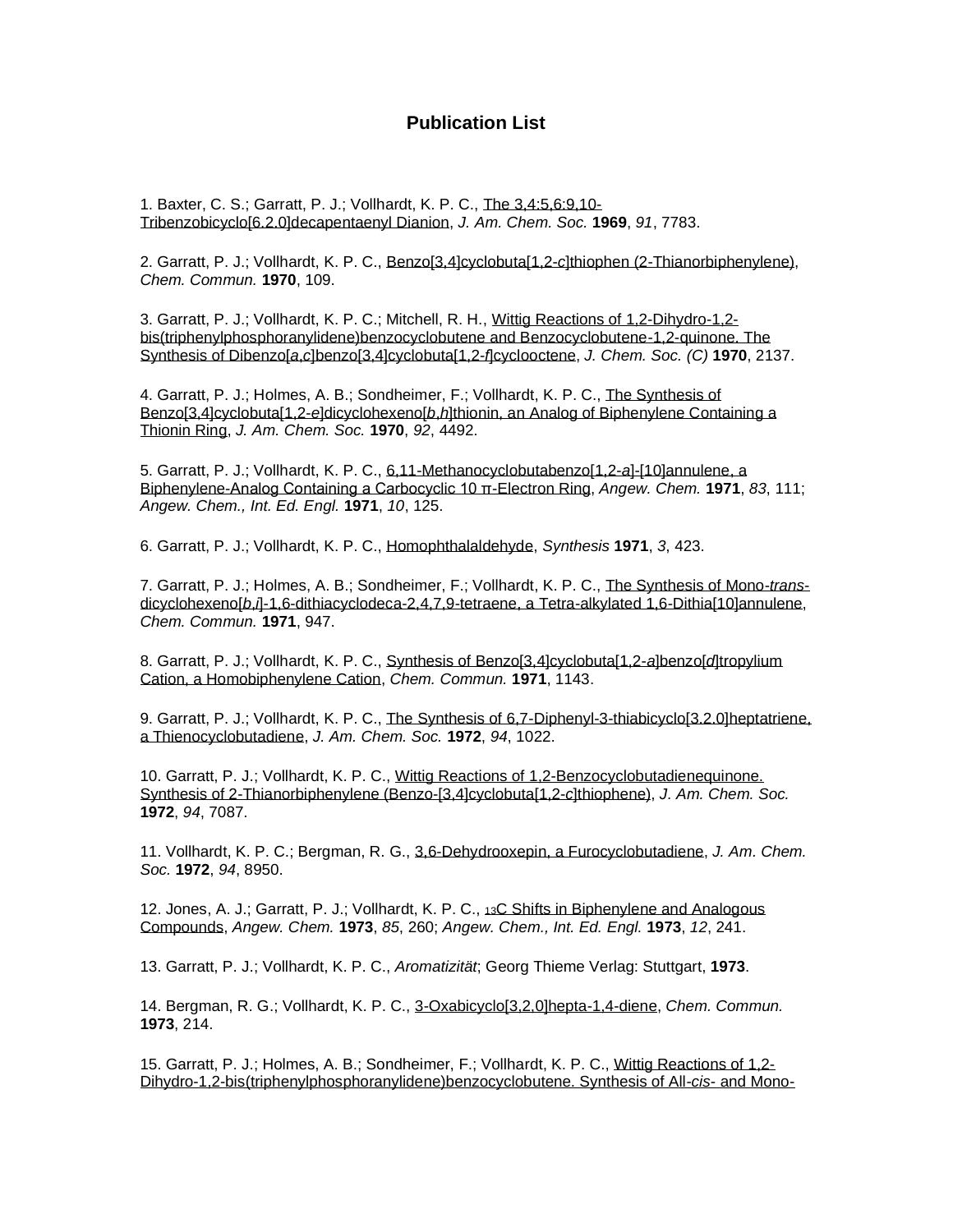*trans*[-1,2,3,4,6,7,8,9-octahydrodibenzo\[](http://www.rsc.org/ejarchive/P1/1973/P19730002253.pdf)*b,h*]benzo[3,4]cyclobuta-[1,2-*e*]thionin, Analogues of [Biphenylene Containing a Thionin Ring,](http://www.rsc.org/ejarchive/P1/1973/P19730002253.pdf) *J. Chem. Soc., Perkin Trans. I* **1973**, 2253.

16. Vollhardt, K. P. C.; Bergman, R. G., [Competition between Sulfur Extrusion and Thermal](http://pubs.acs.org/cgi-bin/sample.cgi/jacsat/1973/95/i22/pdf/ja00803a072.pdf)  [Synthesis of Thienocyclobutadiene in the Pyrolysis of](http://pubs.acs.org/cgi-bin/sample.cgi/jacsat/1973/95/i22/pdf/ja00803a072.pdf) *cis*- and *trans*-1,2-Diethynylthiiranes. [Dimerization of the Rearrangement Product to Bisthienocyclooctatetraene,](http://pubs.acs.org/cgi-bin/sample.cgi/jacsat/1973/95/i22/pdf/ja00803a072.pdf) *J. Am. Chem. Soc.* **1973**, *95*, 7538.

17. Vollhardt, K. P. C.; Bergman, R. G., A One-Step Synthesis of Benzocyclobutenes Involving [Cooligomerization of Linear Mono-](http://pubs.acs.org/cgi-bin/sample.cgi/jacsat/1974/96/i15/pdf/ja00822a052.pdf) and Diacetylenes Catalyzed by η5-Cyclopentadienylcobalt [Dicarbonyl,](http://pubs.acs.org/cgi-bin/sample.cgi/jacsat/1974/96/i15/pdf/ja00822a052.pdf) *J. Am. Chem. Soc.* **1974**, *96*, 4996.

18. Vollhardt, K. P. C.; Bercaw, J. E.; Bergman, R. G., [Isolation of Unstable Bis\(](http://pubs.acs.org/cgi-bin/sample.cgi/jacsat/1974/96/i15/pdf/ja00822a053.pdf)ns [cyclopentadienylcobalt\) Tricarbonyl from the Irradiation of](http://pubs.acs.org/cgi-bin/sample.cgi/jacsat/1974/96/i15/pdf/ja00822a053.pdf) [η](http://pubs.acs.org/cgi-bin/sample.cgi/jacsat/1974/96/i15/pdf/ja00822a052.pdf)5[-Cyclopentadienylcobalt Dicarbonyl.](http://pubs.acs.org/cgi-bin/sample.cgi/jacsat/1974/96/i15/pdf/ja00822a053.pdf)  [Thermal Reactions of this Binuclear Complex Leading to Starting Material and Trinuclear and](http://pubs.acs.org/cgi-bin/sample.cgi/jacsat/1974/96/i15/pdf/ja00822a053.pdf)  [Tetranuclear Cobalt \(I\) Complexes,](http://pubs.acs.org/cgi-bin/sample.cgi/jacsat/1974/96/i15/pdf/ja00822a053.pdf) *J. Am. Chem. Soc.* **1974**, *96*, 4998.

19. Vollhardt, K. P. C., [Bis-Wittig Reactions in the Synthesis of Nonbenzenoid Aromatic Ring](http://www.thieme-connect.com/ejournals/pdf/synthesis/doi/10.1055/s-1975-23920.pdf)  [Systems,](http://www.thieme-connect.com/ejournals/pdf/synthesis/doi/10.1055/s-1975-23920.pdf) *Synthesis* **1975**, *7*, 765.

20. Vollhardt, K. P. C., *Cyclobutadienoids*, *Top. Curr. Chem.* **1975**, *59*, 113.

21. Aalbersberg, W. G. L.; Barkovich, A. J.; Funk, R. L.; Hillard III, R. L.; Vollhardt, K. P. C., [Transition Metal Catalyzed Acetylene Cyclizations. 4,5-Bis\(trimethylsilyl\)benzocyclobutene, a](http://pubs.acs.org/cgi-bin/sample.cgi/jacsat/1975/97/i19/pdf/ja00852a057.pdf)  [Highly Strained, Versatile Synthetic Intermediate,](http://pubs.acs.org/cgi-bin/sample.cgi/jacsat/1975/97/i19/pdf/ja00852a057.pdf) *J. Am. Chem. Soc.* **1975**, *97*, 5600.

22. Vollhardt, K. P. C.; Bercaw, J. E.; Bergman, R. G., [Photochemistry of](http://www.sciencedirect.com/science?_ob=MImg&_imagekey=B6TGW-42VDTTB-GB-1&_cdi=5265&_orig=search&_coverDate=09%2F16%2F1975&_sk=999029997&view=c&wchp=dGLbVzb-zSkzk&_acct=C000000152&_version=1&_userid=4420&md5=fe9eb0e2f2e3e0eceea7138648294b77&ie=f.pdf) n<sub>5</sub>[-](http://www.sciencedirect.com/science?_ob=MImg&_imagekey=B6TGW-42VDTTB-GB-1&_cdi=5265&_orig=search&_coverDate=09%2F16%2F1975&_sk=999029997&view=c&wchp=dGLbVzb-zSkzk&_acct=C000000152&_version=1&_userid=4420&md5=fe9eb0e2f2e3e0eceea7138648294b77&ie=f.pdf) [Cyclopentadienylcobalt Dicarbonyl and Thermal Decomposition of Derived Cobalt Cluster](http://www.sciencedirect.com/science?_ob=MImg&_imagekey=B6TGW-42VDTTB-GB-1&_cdi=5265&_orig=search&_coverDate=09%2F16%2F1975&_sk=999029997&view=c&wchp=dGLbVzb-zSkzk&_acct=C000000152&_version=1&_userid=4420&md5=fe9eb0e2f2e3e0eceea7138648294b77&ie=f.pdf)  [Complexes. Isolation of Bis\(](http://www.sciencedirect.com/science?_ob=MImg&_imagekey=B6TGW-42VDTTB-GB-1&_cdi=5265&_orig=search&_coverDate=09%2F16%2F1975&_sk=999029997&view=c&wchp=dGLbVzb-zSkzk&_acct=C000000152&_version=1&_userid=4420&md5=fe9eb0e2f2e3e0eceea7138648294b77&ie=f.pdf)[η](http://pubs.acs.org/cgi-bin/sample.cgi/jacsat/1974/96/i15/pdf/ja00822a052.pdf)5[-cyclopentadienylcobalt\) Tricarbonyl, Tris\(](http://www.sciencedirect.com/science?_ob=MImg&_imagekey=B6TGW-42VDTTB-GB-1&_cdi=5265&_orig=search&_coverDate=09%2F16%2F1975&_sk=999029997&view=c&wchp=dGLbVzb-zSkzk&_acct=C000000152&_version=1&_userid=4420&md5=fe9eb0e2f2e3e0eceea7138648294b77&ie=f.pdf)[η](http://pubs.acs.org/cgi-bin/sample.cgi/jacsat/1974/96/i15/pdf/ja00822a052.pdf)5[-cyclopentadienylcobalt](http://www.sciencedirect.com/science?_ob=MImg&_imagekey=B6TGW-42VDTTB-GB-1&_cdi=5265&_orig=search&_coverDate=09%2F16%2F1975&_sk=999029997&view=c&wchp=dGLbVzb-zSkzk&_acct=C000000152&_version=1&_userid=4420&md5=fe9eb0e2f2e3e0eceea7138648294b77&ie=f.pdf)  [Monocarbonyl\) and Tetra\(](http://www.sciencedirect.com/science?_ob=MImg&_imagekey=B6TGW-42VDTTB-GB-1&_cdi=5265&_orig=search&_coverDate=09%2F16%2F1975&_sk=999029997&view=c&wchp=dGLbVzb-zSkzk&_acct=C000000152&_version=1&_userid=4420&md5=fe9eb0e2f2e3e0eceea7138648294b77&ie=f.pdf)[η](http://pubs.acs.org/cgi-bin/sample.cgi/jacsat/1974/96/i15/pdf/ja00822a052.pdf)5[-Cyclopentadienylcobalt\) Dicarbonyl,](http://www.sciencedirect.com/science?_ob=MImg&_imagekey=B6TGW-42VDTTB-GB-1&_cdi=5265&_orig=search&_coverDate=09%2F16%2F1975&_sk=999029997&view=c&wchp=dGLbVzb-zSkzk&_acct=C000000152&_version=1&_userid=4420&md5=fe9eb0e2f2e3e0eceea7138648294b77&ie=f.pdf) *J. Organomet. Chem.* **1975**, *97*, 283.

23. Hillard III, R. L.; Vollhardt, K. P. C., [Transition Metal Catalyzed Acetylene Cyclizations. A](http://www3.interscience.wiley.com/cgi-bin/fulltext/106580211/PDFSTART)  [General Synthesis of Indans and Tetralins,](http://www3.interscience.wiley.com/cgi-bin/fulltext/106580211/PDFSTART) *Angew. Chem.* **1975**, *87*, 744; *Angew. Chem., Int. Ed. Engl.* **1975**, *14*, 712.

24. Brogli, F.; Heilbronner, E.; Wirz, J.; Kloster-Jensen, E.; Bergman, R. G.; Vollhardt, K. P. C.; Ashe, A. J., The Consequences of  $\sigma$  and  $\pi$  Conjugative Interactions in Mono-, Di- and Triacetylenes. A Photoelectron Spectroscopic Investigation, *Helv. Chim. Acta* **1975**, *58*, 2620.

25. Saward, C. J.; Vollhardt, K. P. C., [1,2-Cyclopropa-4,5-cyclobutabenzene, a Novel Strained](http://www.sciencedirect.com/science?_ob=MImg&_imagekey=B6THS-431C5XB-3P0-2&_cdi=5290&_orig=search&_coverDate=12%2F31%2F1975&_sk=999839948&view=c&wchp=dGLbVzz-zSkWA&_acct=C000000152&_version=1&_userid=4420&md5=b6bf9bb5daf630cceffd9b45cf590bfd&ie=f.pdf)  [Benzene Derivative,](http://www.sciencedirect.com/science?_ob=MImg&_imagekey=B6THS-431C5XB-3P0-2&_cdi=5290&_orig=search&_coverDate=12%2F31%2F1975&_sk=999839948&view=c&wchp=dGLbVzz-zSkWA&_acct=C000000152&_version=1&_userid=4420&md5=b6bf9bb5daf630cceffd9b45cf590bfd&ie=f.pdf) *Tetrahedron Lett.* **1975**, 4539.

26. Funk, R. L.; Vollhardt, K. P. C., 10,11-Dihydrocyclobuta[*b*[\]triphenylene and 1,2,5,6,9,10-](http://www3.interscience.wiley.com/cgi-bin/fulltext/106580569/PDFSTART) [Hexahydrotriscyclobuta\[](http://www3.interscience.wiley.com/cgi-bin/fulltext/106580569/PDFSTART)*b*,*h*,*n*]triphenylene, *Angew. Chem.* **1976**, *88*, 63; *Angew. Chem., Int. Ed. Engl.* **1976**, *15*, 53.

27. Barkovich, A. J.; Vollhardt, K. P. C., 1,5,9-Cyclododecatriyne. Synthesis and Conversion to [Intermediate 1,2:3,4:5,6-Tricyclobutabenzene,](http://pubs.acs.org/cgi-bin/sample.cgi/jacsat/1976/98/i09/pdf/ja00425a046.pdf) *J. Am. Chem. Soc.* **1976**, *98*, 2667.

28. Hillard III, R. L.; Vollhardt, K. P. C., Cyclobuta[1,2-*d*[\]benzyne. Generation, Trapping, and](http://pubs.acs.org/cgi-bin/sample.cgi/jacsat/1976/98/i12/pdf/ja00428a031.pdf)  [Dimerization to 2,3:6,7-Dicyclobutabiphenylene,](http://pubs.acs.org/cgi-bin/sample.cgi/jacsat/1976/98/i12/pdf/ja00428a031.pdf) *J. Am. Chem. Soc.* **1976**, *98*, 3579.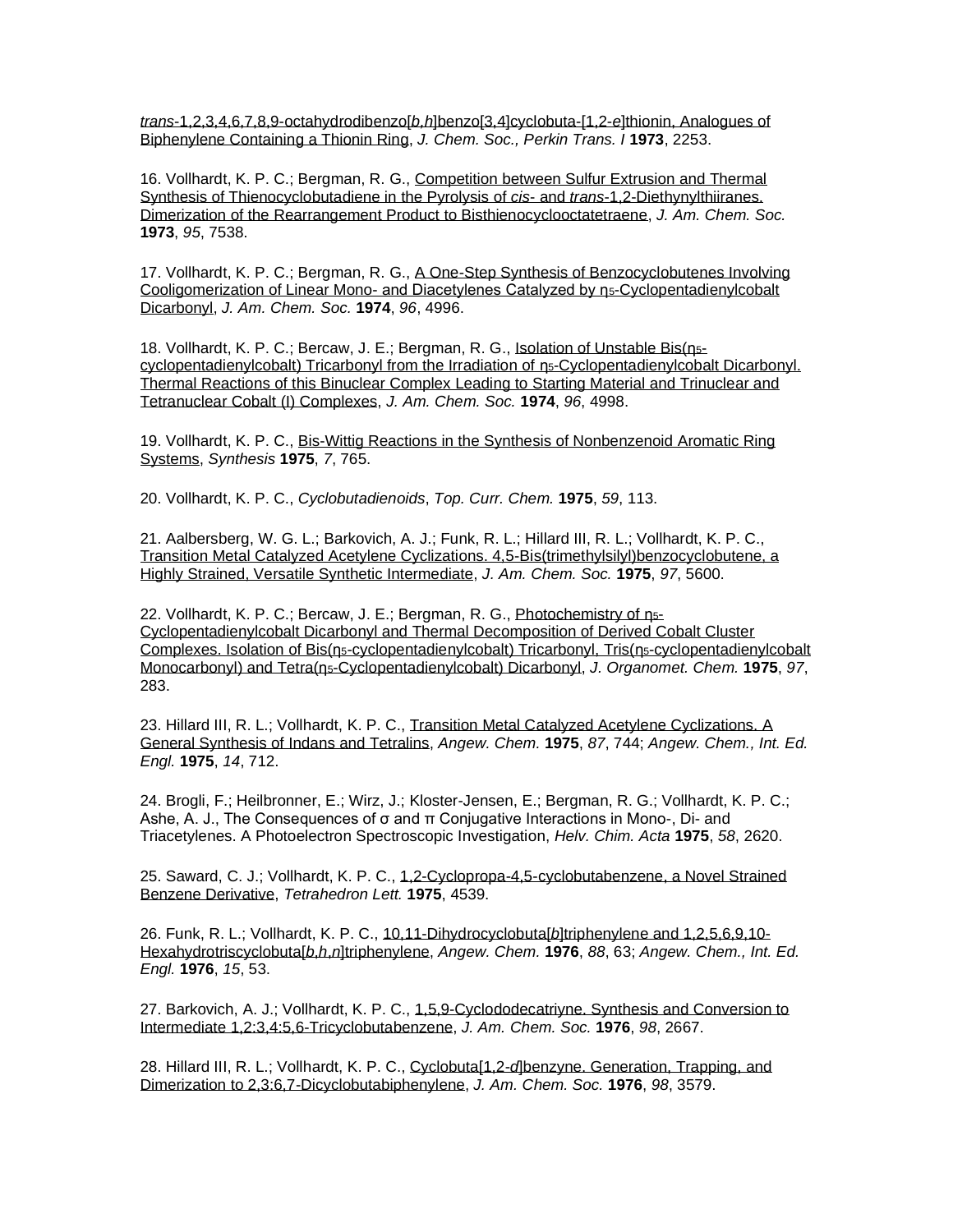29. Funk, R. L.; Vollhardt, K. P. C., Hexa-1,5-diyn-3-ol Ethers as Tetramethynyl Synthons in [Cobalt-catalysed Acetylene Co-oligomerisations; A One Step Synthesis of 2,3,6,7-](http://www.rsc.org/ejarchive/C3/1976/C39760000833.pdf) [Tetrakistrimethylsilylnaphthalene,](http://www.rsc.org/ejarchive/C3/1976/C39760000833.pdf) *J. Chem. Soc., Chem. Commun.* **1976**, 833.

30. Funk, R. L.; Vollhardt, K. P. C., [In Situ Generation and Intramolecular Trapping of](http://pubs.acs.org/cgi-bin/sample.cgi/jacsat/1976/98/i21/pdf/ja00437a086.pdf) *o*-Xylylenes [by Cobalt-Catalyzed Acetylene Cooligomerizations. A One-Step Synthesis of Polycycles,](http://pubs.acs.org/cgi-bin/sample.cgi/jacsat/1976/98/i21/pdf/ja00437a086.pdf) *J. Am. Chem. Soc.* **1976**, *98*, 6755.

31. Vollhardt, K. P. C., [Transition-Metal-Catalyzed Acetylene Cyclizations in Organic Synthesis,](http://pubs.acs.org/doi/pdf/10.1021/ar50109a001) *Acc. Chem. Res.* **1977**, *10*, 1.

32. Vollhardt, K. P. C.; Lee, L. S., [1,2-Bis\(trimethylsilyl\)benzocyclobutadiene, a Paratropic 8 π-](https://pubs.acs.org/doi/10.1021/ja00448a072)[Electron System,](https://pubs.acs.org/doi/10.1021/ja00448a072) *J. Am. Chem. Soc.* **1977**, *99*, 2010.

33. Aalbersberg, W. G. L.; Vollhardt, K. P. C., [Retention of Stereochemistry in the Extrusion of](http://pubs.acs.org/cgi-bin/sample.cgi/jacsat/1977/99/i08/pdf/ja00450a063.pdf)  [Sulfur Monoxide from Thiirane Oxides. Synthesis and Thermal Decomposition of](http://pubs.acs.org/cgi-bin/sample.cgi/jacsat/1977/99/i08/pdf/ja00450a063.pdf) *cis*-and *trans*-[Dideuteriothiirane Oxide,](http://pubs.acs.org/cgi-bin/sample.cgi/jacsat/1977/99/i08/pdf/ja00450a063.pdf) *J. Am. Chem. Soc.* **1977**, *99*, 2792.

34. Hillard III, R. L.; Vollhardt, K. P. C., [Substituted Benzocyclobutenes, Indans, and Tetralins via](http://pubs.acs.org/doi/pdf/10.1021/ja00454a026)  [Cobalt-Catalyzed Cooligomerization of α,ω-Diynes with Substituted Acetylenes. Formation and](http://pubs.acs.org/doi/pdf/10.1021/ja00454a026)  [Synthetic Utility of Trimethylsilylated Benzocycloalkenes,](http://pubs.acs.org/doi/pdf/10.1021/ja00454a026) *J. Am. Chem. Soc.* **1977**, *99*, 4058.

35. Hillard III, R. L.; Vollhardt, K. P. C., [3,4-Bis\(trimethylsilyl\)benzocyclobutene -](http://www3.interscience.wiley.com/cgi-bin/fulltext/106581272/PDFSTART) Synthesis by [Acetylene Cotrimerization and Conversion into 1,2-Dihydrocyclobuta\[c\]benzyne,](http://www3.interscience.wiley.com/cgi-bin/fulltext/106581272/PDFSTART) *Angew. Chem.* **1977**, *89*, 413; *Angew. Chem., Int. Ed. Engl.* **1977**, *16*, 399.

36. Naiman, A.; Vollhardt, K. P. C., [A Cobalt-Catalyzed One-Step Synthesis of Annulated](http://www3.interscience.wiley.com/cgi-bin/fulltext/106581014/PDFSTART)  [Pyridines,](http://www3.interscience.wiley.com/cgi-bin/fulltext/106581014/PDFSTART) *Angew. Chem.* **1977**, *89*, 758; *Angew. Chem., Int. Ed. Engl.* **1977**, *16*, 708.

37. Funk, R. L.; Vollhardt, K. P. C., [A Cobalt-Catalyzed Steroid Synthesis,](http://pubs.acs.org/cgi-bin/sample.cgi/jacsat/1977/99/i16/pdf/ja00458a044.pdf) *J. Am. Chem. Soc.* **1977**, *99*, 5483.

38. Vollhardt, K. P. C., Cobaltkatalysierte Acetylen-Cyclisierungen, *Nachr. Chem. Tech.* **1977**, *25*, 584.

39. Barkovich, A. J.; Strauss, E. S.; Vollhardt, K. P. C., [Hexaradialene,](http://pubs.acs.org/cgi-bin/sample.cgi/jacsat/1977/99/i25/pdf/ja00467a036.pdf) *J. Am. Chem. Soc.* **1977**, *99*, 8321.

40. Fritch, J. R.; Vollhardt, K. P. C., [Bicyclobutadienylene \(tricyclo-\[4.2.0.0](http://pubs.acs.org/cgi-bin/sample.cgi/jacsat/1978/100/i11/pdf/ja00479a082.pdf)2,5]octa-1,2,5,7 tetraene)-η5[-cyclopentadienylcobalt. A Possible Intermediate in the Remarkable Gas Phase](http://pubs.acs.org/cgi-bin/sample.cgi/jacsat/1978/100/i11/pdf/ja00479a082.pdf)  [Rearrangement of 1,2-Diethynyl-η](http://pubs.acs.org/cgi-bin/sample.cgi/jacsat/1978/100/i11/pdf/ja00479a082.pdf)4[-cyclobutadiene-η](http://pubs.acs.org/cgi-bin/sample.cgi/jacsat/1978/100/i11/pdf/ja00479a082.pdf)5[-cyclopentadienylcobalt,](http://pubs.acs.org/cgi-bin/sample.cgi/jacsat/1978/100/i11/pdf/ja00479a082.pdf) *J. Am. Chem. Soc.* **1978**, *100*, 3643.

41. Vollhardt, K. P. C., Transition Metal Catalyzed Acetylene Cooligomerizations for the Synthesis of Complex Molecules, *The Strem Chemiker* **1978**, *6(2)*, 1.

42. Perkins, P.; Vollhardt, K. P. C., [1,2,8,9-Tetrahydrodicyclobuta\[](http://www3.interscience.wiley.com/cgi-bin/fulltext/106581787/PDFSTART)*b*,*g*]phenanthrene and 1,2,7,8- Tetrahydrodicyclobuta[*b*,*h*[\]phenanthrene, Potentially Carcinogenic Activated Hydrocarbons,](http://www3.interscience.wiley.com/cgi-bin/fulltext/106581787/PDFSTART) *Angew. Chem.* **1978**, *90*, 643; *Angew. Chem., Int. Ed. Engl.* **1978**, *17*, 615.

43. Fritch, J. R.; Vollhardt, K. P. C., [Cyclobutadiene-Metal Complexes as Potential Intermediates](http://www3.interscience.wiley.com/cgi-bin/fulltext/106582096/PDFSTART)  [in Alkyne Metathesis: Flash Vacuum Pyrolysis of Substituted](http://www3.interscience.wiley.com/cgi-bin/fulltext/106582096/PDFSTART) [η](http://pubs.acs.org/cgi-bin/sample.cgi/jacsat/1978/100/i11/pdf/ja00479a082.pdf)4[-Cyclobutadiene-](http://www3.interscience.wiley.com/cgi-bin/fulltext/106582096/PDFSTART)[η](http://pubs.acs.org/cgi-bin/sample.cgi/jacsat/1978/100/i11/pdf/ja00479a082.pdf)5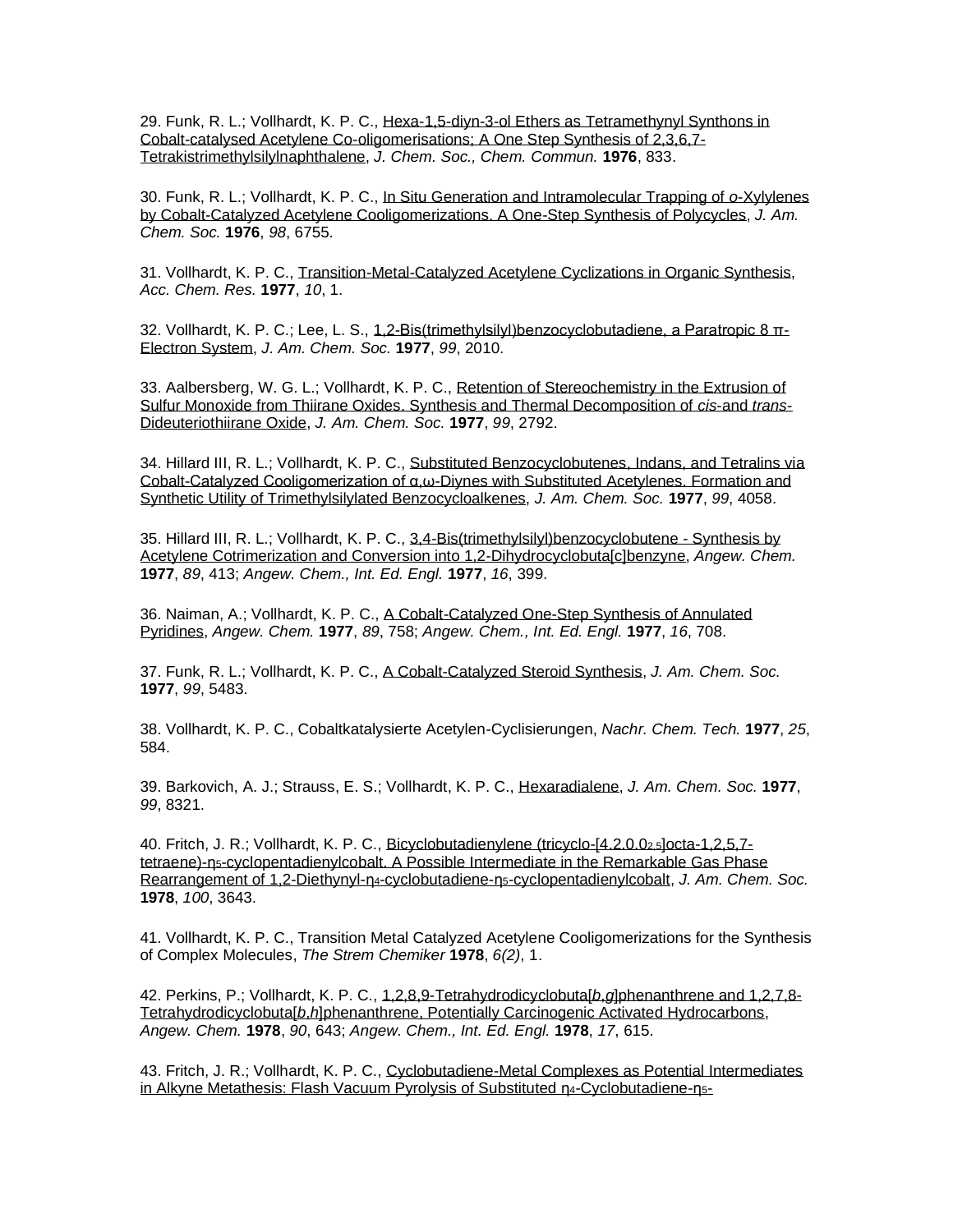[cyclopentadienylcobalt Complexes,](http://www3.interscience.wiley.com/cgi-bin/fulltext/106582096/PDFSTART) *Angew. Chem.* **1979**, *91*, 439; *Angew. Chem., Int. Ed. Engl.* **1979**, *18*, 409.

44. Funk, R. L.; Vollhardt, K. P. C., The Cobalt Way to *dl*[-Estrone, a Highly Regiospecific](http://pubs.acs.org/cgi-bin/sample.cgi/jacsat/1979/101/i01/pdf/ja00495a035.pdf)  [Functionalization of 2,3-Bis\(trimethylsilyl\)estratriene-17-one,](http://pubs.acs.org/cgi-bin/sample.cgi/jacsat/1979/101/i01/pdf/ja00495a035.pdf) *J. Am. Chem. Soc.* **1979**, *101*, 215.

45. Duclos, R. I.; Vollhardt, K. P. C.; Yee, L. S., n4[-Benzocyclobutadiene-](http://www.sciencedirect.com/science?_ob=MImg&_imagekey=B6TGW-42XBCMF-6S-1&_cdi=5265&_orig=search&_coverDate=07%2F24%2F1979&_sk=998259998&view=c&wchp=dGLbVzb-zSkzk&_acct=C000000152&_version=1&_userid=4420&md5=12fce222e41e59d68b9fc53782ae1207&ie=f.pdf)n5 [cyclopentadienylcobalt, A New "Aromatic" Sandwich Complex,](http://www.sciencedirect.com/science?_ob=MImg&_imagekey=B6TGW-42XBCMF-6S-1&_cdi=5265&_orig=search&_coverDate=07%2F24%2F1979&_sk=998259998&view=c&wchp=dGLbVzb-zSkzk&_acct=C000000152&_version=1&_userid=4420&md5=12fce222e41e59d68b9fc53782ae1207&ie=f.pdf) *J. Organomet. Chem.* **1979**, *174*, 109.

46. Fritch, J. R.; Vollhardt, K. P. C.; Thompson, M. R.; Day, V. W., [Apparent Concurrent](http://pubs.acs.org/cgi-bin/sample.cgi/jacsat/1979/101/i10/pdf/ja00504a065.pdf)  [Acetylene-Vinylidenecarbene Rearrangements, Silyl-Acetylide Metathesis, and Alkyne Cleavage](http://pubs.acs.org/cgi-bin/sample.cgi/jacsat/1979/101/i10/pdf/ja00504a065.pdf)  [in the Interaction of Bis\(trimethylsilyl\)acetylene with \(](http://pubs.acs.org/cgi-bin/sample.cgi/jacsat/1979/101/i10/pdf/ja00504a065.pdf)[η](http://pubs.acs.org/cgi-bin/sample.cgi/jacsat/1978/100/i11/pdf/ja00479a082.pdf)<sub>5</sub>-C<sub>5</sub>H<sub>5</sub>)Co(CO)<sub>2</sub> Crystal and Molecular [Structure of a Novel Biscarbyne Complex: \[](http://pubs.acs.org/cgi-bin/sample.cgi/jacsat/1979/101/i10/pdf/ja00504a065.pdf)μ3[η](http://pubs.acs.org/cgi-bin/sample.cgi/jacsat/1978/100/i11/pdf/ja00479a082.pdf)1[-CSi\(CH](http://pubs.acs.org/cgi-bin/sample.cgi/jacsat/1979/101/i10/pdf/ja00504a065.pdf)3)3][μ3η1-C3[Si\(CH](http://pubs.acs.org/cgi-bin/sample.cgi/jacsat/1979/101/i10/pdf/ja00504a065.pdf)3)3][[\(η](http://pubs.acs.org/cgi-bin/sample.cgi/jacsat/1978/100/i11/pdf/ja00479a082.pdf)5[-C](http://pubs.acs.org/cgi-bin/sample.cgi/jacsat/1979/101/i10/pdf/ja00504a065.pdf)5H5[\)Co\]](http://pubs.acs.org/cgi-bin/sample.cgi/jacsat/1979/101/i10/pdf/ja00504a065.pdf)3, *J. Am. Chem. Soc.* **1979**, *101*, 2768.

47. Müller, C.; Schweig, A.; Thiel, W.; Grahn, W.; Vollhardt, K. P. C.; Bergman, R. G., [Photoelectron Spectra of 2,5-Dehydrotropylidene, 3,6-Dehydrooxepin, and Fulvenallene,](http://pubs.acs.org/cgi-bin/sample.cgi/jacsat/1979/101/i19/pdf/ja00513a021.pdf) *J. Am. Chem. Soc.* **1979**, *101*, 5579.

48. Aalbersberg, W. G. L.; Vollhardt, K. P. C., [Intramolecular Cycloadditions of Bis-o-Xylylenes.](http://www.sciencedirect.com/science?_ob=MImg&_imagekey=B6THS-42HP170-33H-1&_cdi=5290&_orig=search&_coverDate=12%2F31%2F1979&_sk=999799977&view=c&wchp=dGLbVzz-zSkWA&_acct=C000000152&_version=1&_userid=4420&md5=c89b6fb6fa37a56832640e585049fe6a&ie=f.pdf)  [An Extremely Short Route to \[2.2.2\]Cyclophanes,](http://www.sciencedirect.com/science?_ob=MImg&_imagekey=B6THS-42HP170-33H-1&_cdi=5290&_orig=search&_coverDate=12%2F31%2F1979&_sk=999799977&view=c&wchp=dGLbVzz-zSkWA&_acct=C000000152&_version=1&_userid=4420&md5=c89b6fb6fa37a56832640e585049fe6a&ie=f.pdf) *Tetrahedron Lett.* **1979**, 1939.

49. Vollhardt, K. P. C., Anwendungen von Übergangsmetallen in der Organischen Synthese: Faszinierende Neuartige Synthesewege in der Konstruktion Komplexer Moleküle, *Chem. Ztg.* **1979**, *103*, 309.

50. Vollhardt, K. P. C., Transition Metal Mediated Transformations in the Synthesis of Complex Molecules, *MMRD-Newsletter* **1979**, *3*(*1*), 1.

51. Houk, K. N.; Strozier, R. W.; Santiago, C.; Gandour, R. W.; Vollhardt, K. P. C., [Electronic](http://pubs.acs.org/cgi-bin/sample.cgi/jacsat/1979/101/i18/pdf/ja00512a012.pdf)  [Structure and Photoelectron Spectrum of 1,5,9-Cyclododecatriyne,](http://pubs.acs.org/cgi-bin/sample.cgi/jacsat/1979/101/i18/pdf/ja00512a012.pdf) *J. Am. Chem. Soc.* **1979**, *101*, 5183.

52. Naiman, A.; Vollhardt, K. P. C., [1,2,4,5-Tetrahydrodicyclobuta\[](http://www3.interscience.wiley.com/cgi-bin/fulltext/106582097/PDFSTART)*b*,*e*]pyridine, *Angew. Chem.* **1979**, *91*, 440; *Angew. Chem., Int. Ed. Engl.* **1979**, *18*, 411.

53. Perkins, P.; Vollhardt, K. P. C., [Polymer-Supported](http://pubs.acs.org/cgi-bin/sample.cgi/jacsat/1979/101/i14/pdf/ja00508a057.pdf) [η](http://pubs.acs.org/cgi-bin/sample.cgi/jacsat/1978/100/i11/pdf/ja00479a082.pdf)5[-Cyclopentadienylcobalt. An](http://pubs.acs.org/cgi-bin/sample.cgi/jacsat/1979/101/i14/pdf/ja00508a057.pdf)  [Immobilized "Homogeneous" Fischer-Tropsch Catalyst,](http://pubs.acs.org/cgi-bin/sample.cgi/jacsat/1979/101/i14/pdf/ja00508a057.pdf) *J. Am. Chem. Soc.* **1979**, *101*, 3985.

54. Vollhardt, K. P. C., The Cobalt Way to Estrone, Lecture published in the Proceedings of the 26th National Organic Symposium, Tucson, Arizona, **1979**, 105.

55. Vollhardt, K. P. C., The Cobalt Way to Estrone, *Ann. N.Y. Acad. Sci.* **1980**, *333*, 241.

56. Barkovich, A. J.; Strauss, E. S.; Vollhardt, K. P. C., Unusual Rearrangements in the C12H12- Manifold: 1,5,9-Cyclododecatriyne, 1,2:3,4:5,6-Tricyclobutabenzene, Hexaradialene, *Isr. J. Chem.* **1980**, *20*, 225.

57. Funk, R. L.; Vollhardt, K. P. C., [Thermal, Photochemical, and Transition-Metal Mediated](http://www.rsc.org/ejarchive/CS/1980/CS9800900041.pdf)  [Routes to Steroids by Intramolecular Diels-Alder Reactions of o-Xylylenes \(](http://www.rsc.org/ejarchive/CS/1980/CS9800900041.pdf)*o*-Quinodimethanes), *Chem. Soc. Rev.* **1980**, *9*, 41.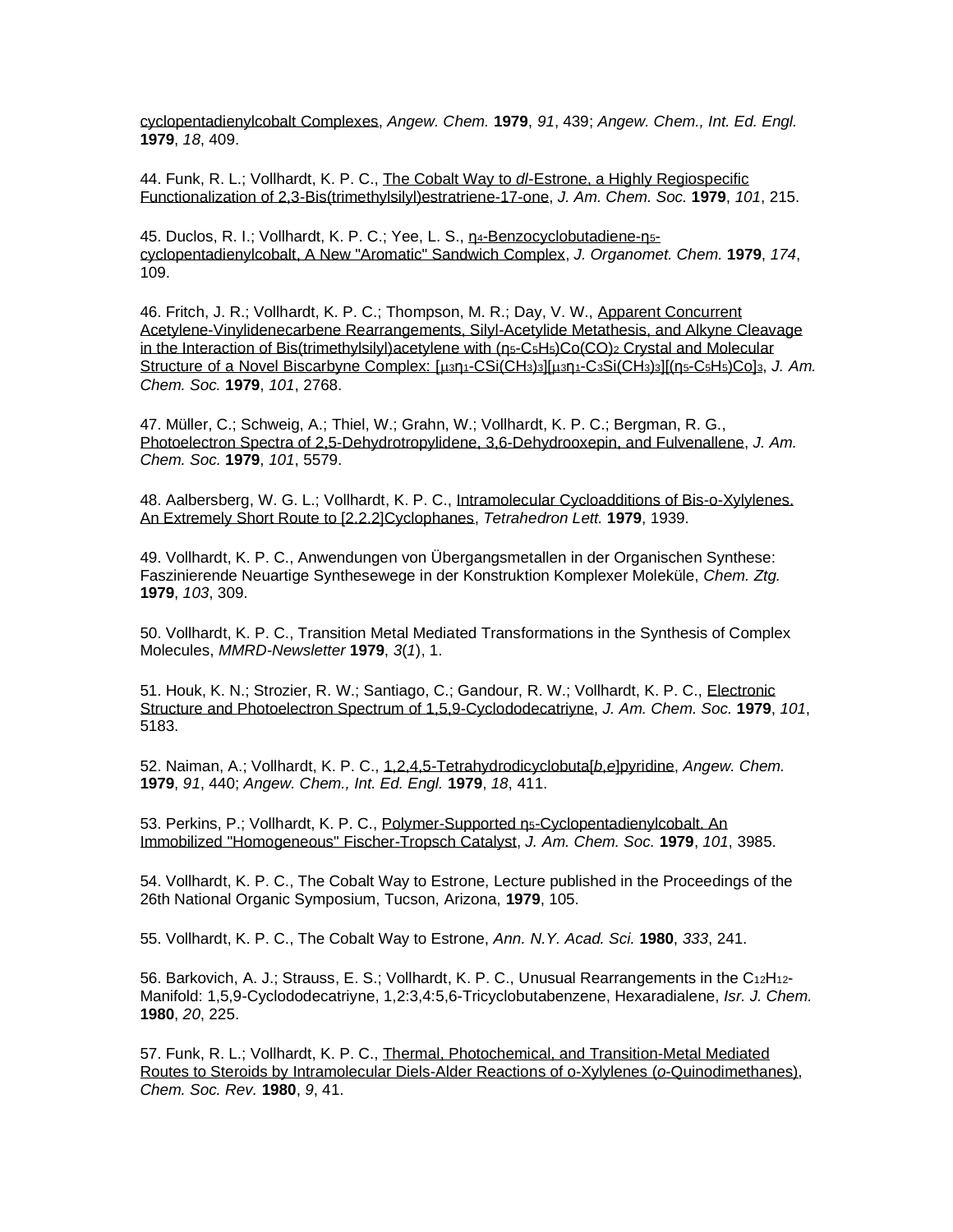58. Vollhardt, K. P. C., Physical, Chemical, and Some Biological Properties of Strained Ring Hydrocarbons, *Pure Appl. Chem.* **1980**, *52*, 1645.

59. Funk, R. L.; Vollhardt, K. P. C., [2-Methyl-2-cyclopenten-1-one from 2-Methylcyclopentane-](http://www.thieme-connect.com/ejournals/pdf/synthesis/doi/10.1055/s-1980-28938.pdf)[1,3-dione,](http://www.thieme-connect.com/ejournals/pdf/synthesis/doi/10.1055/s-1980-28938.pdf) *Synthesis*, **1980**, *12*, 118.

60. Hillard III, R. L.; Vollhardt, K. P. C., [Potential Routes to Cyclobuta\[1,2-](http://www.sciencedirect.com/science?_ob=MImg&_imagekey=B6THR-42Y6DYX-9K-1&_cdi=5289&_orig=search&_coverDate=12%2F31%2F1980&_sk=999639982&view=c&wchp=dGLbVlz-zSkWW&_acct=C000000152&_version=1&_userid=4420&md5=1206840969756a029137628ea2d093b4&ie=f.pdf)*c*] Cyclopropabenzene, *Tetrahedron*, **1980**, *36*, 2435.

61. Fritch, J. R.; Vollhardt, K. P. C., [Biscarbyne Clusters by Alkyne Cleavage: A General Reaction,](https://onlinelibrary.wiley.com/doi/epdf/10.1002/anie.198005591) *Angew. Chem.* **1980**, *92*, 570; *Angew. Chem., Int. Ed. Engl.* **1980**, *19*, 559.

62. Funk, R. L.; Vollhardt, K. P. C., [Cooligomerizations of 3-Substituted 1,5-Hexadiynes With](http://pubs.acs.org/cgi-bin/sample.cgi/jacsat/1980/102/i16/pdf/ja00536a022.pdf)  [Bis\(trimethylsily\)acetylene Catalyzed by Cobalt. A General Synthesis of Tricyclic Ring Systems](http://pubs.acs.org/cgi-bin/sample.cgi/jacsat/1980/102/i16/pdf/ja00536a022.pdf)  [From Acyclic Precursors,](http://pubs.acs.org/cgi-bin/sample.cgi/jacsat/1980/102/i16/pdf/ja00536a022.pdf) *J. Am. Chem. Soc.* **1980**, *102*, 5245.

63. Funk, R. L.; Vollhardt, K. P. C., [Transition-Metal-Catalyzed Alkyne Cyclizations, A Cobalt-](http://pubs.acs.org/cgi-bin/sample.cgi/jacsat/1980/102/i16/pdf/ja00536a023.pdf)[Mediated Total Synthesis of dl-Estrone,](http://pubs.acs.org/cgi-bin/sample.cgi/jacsat/1980/102/i16/pdf/ja00536a023.pdf) *J. Am. Chem. Soc.* **1980**, *102*, 5253.

64. Gesing, E. R. F.; Sinclair, J. A.; Vollhardt, K. P. C., [1,3-Bis\(trimethylsilyl\)propyne and](http://www.rsc.org/ejarchive/C3/1980/C39800000286.pdf)  [Alkyltrimethylsilylalkynes as Efficient Co-oligomerisation Partners in Cobalt-catalysed Alkyne](http://www.rsc.org/ejarchive/C3/1980/C39800000286.pdf)  [Cyclisations,](http://www.rsc.org/ejarchive/C3/1980/C39800000286.pdf) *J. Chem. Soc., Chem. Commun.* **1980**, 286.

65. Sternberg, E. D.; Vollhardt, K. P. C., [Cobalt-Mediated Cyclizations of Linear Achiral Diynenes.](http://pubs.acs.org/cgi-bin/sample.cgi/jacsat/1980/102/i14/pdf/ja00534a050.pdf)  [A One-Step Construction of Complexed Chiral Polycycles,](http://pubs.acs.org/cgi-bin/sample.cgi/jacsat/1980/102/i14/pdf/ja00534a050.pdf) *J. Am. Chem. Soc.* **1980**, *102*, 4839.

66. Gesing, E. R. F.; Tane, J. P.; Vollhardt, K. P. C., [Cobalt Mediated \[2+2+2\]-Cycloadditions: A](http://www3.interscience.wiley.com/cgi-bin/fulltext/106582473/PDFSTART)  [Simple Route to Substituted Cyclopentadienones,](http://www3.interscience.wiley.com/cgi-bin/fulltext/106582473/PDFSTART) *Angew. Chem.* **1980**, *92*, 1057; *Angew. Chem., Int. Ed. Engl.* **1980**, *19*, 1023

67. K. P. C. Vollhardt and R. L. Funk, Cobalt Catalyzed Steroid Synthesis, US 4183864 19800115, January 15, 1980.

68. K. P. C. Vollhardt and P. Perkins, Fischer-Tropsch Catalysts, US 39986 19800912, October 28, 1980.

69. Chang, C.; Francisco, C. G.; Gadek, T. R.; King Jr., J. A.; Sternberg, E. D.; Vollhardt, K. P. C., Transition Metal Mediated Carbon-Carbon Bond Formations. A General, Partially Chemo-, Regio-, and Stereospecific Synthesis of Annelated Cyclohexadienes From Acyclic Starting Materials, in Organic Synthesis Today and Tomorrow (IUPAC); Trost, B.M. and Hutchinson, C. R., Eds.; Pergamon Press: New York, **1981**; p. 71.

70. Ville, G.; Vollhardt, K. P. C.; Winter, M. J., [On the Reversibility of](http://pubs.acs.org/cgi-bin/sample.cgi/jacsat/1981/103/i17/pdf/ja00407a067.pdf) n<sub>4</sub>-Cyclobutadiene-Metal [Formation from Complexed Alkynes: Unimolecular Isomerization of Labeled Racemic and](http://pubs.acs.org/cgi-bin/sample.cgi/jacsat/1981/103/i17/pdf/ja00407a067.pdf)  [Enantiomerically Enriched](http://pubs.acs.org/cgi-bin/sample.cgi/jacsat/1981/103/i17/pdf/ja00407a067.pdf) [η](http://pubs.acs.org/cgi-bin/sample.cgi/jacsat/1978/100/i11/pdf/ja00479a082.pdf)5[-Cyclopentadienyl-](http://pubs.acs.org/cgi-bin/sample.cgi/jacsat/1981/103/i17/pdf/ja00407a067.pdf)[η](http://pubs.acs.org/cgi-bin/sample.cgi/jacsat/1978/100/i11/pdf/ja00479a082.pdf)4[-cyclobutadiene-Cobalt Complexes,](http://pubs.acs.org/cgi-bin/sample.cgi/jacsat/1981/103/i17/pdf/ja00407a067.pdf) *J. Am. Chem. Soc.* **1981**, *103*, 5267.

71. Huggins, J. M.; King Jr., J. A.; Vollhardt, K. P. C., Winter, M. J., [Separation of Diastereomers,](http://www.sciencedirect.com/science?_ob=MImg&_imagekey=B6TGW-42V7N06-V9-3&_cdi=5265&_orig=search&_coverDate=03%2F17%2F1981&_sk=997919998&view=c&wchp=dGLbVzb-zSkzk&_acct=C000000152&_version=1&_userid=4420&md5=f1ca37402ff9c2c46856b129d0510968&ie=f.pdf)  [Structural Isomers, and Homologs of](http://www.sciencedirect.com/science?_ob=MImg&_imagekey=B6TGW-42V7N06-V9-3&_cdi=5265&_orig=search&_coverDate=03%2F17%2F1981&_sk=997919998&view=c&wchp=dGLbVzb-zSkzk&_acct=C000000152&_version=1&_userid=4420&md5=f1ca37402ff9c2c46856b129d0510968&ie=f.pdf) [η](http://pubs.acs.org/cgi-bin/sample.cgi/jacsat/1978/100/i11/pdf/ja00479a082.pdf)5[-Cyclopentadienylcobalt and Dinuclear Molybdenum](http://www.sciencedirect.com/science?_ob=MImg&_imagekey=B6TGW-42V7N06-V9-3&_cdi=5265&_orig=search&_coverDate=03%2F17%2F1981&_sk=997919998&view=c&wchp=dGLbVzb-zSkzk&_acct=C000000152&_version=1&_userid=4420&md5=f1ca37402ff9c2c46856b129d0510968&ie=f.pdf)  [Complexes by Reverse Phase High Performance Liquid Chromatography Using Deoxygenated](http://www.sciencedirect.com/science?_ob=MImg&_imagekey=B6TGW-42V7N06-V9-3&_cdi=5265&_orig=search&_coverDate=03%2F17%2F1981&_sk=997919998&view=c&wchp=dGLbVzb-zSkzk&_acct=C000000152&_version=1&_userid=4420&md5=f1ca37402ff9c2c46856b129d0510968&ie=f.pdf)  [Solvents,](http://www.sciencedirect.com/science?_ob=MImg&_imagekey=B6TGW-42V7N06-V9-3&_cdi=5265&_orig=search&_coverDate=03%2F17%2F1981&_sk=997919998&view=c&wchp=dGLbVzb-zSkzk&_acct=C000000152&_version=1&_userid=4420&md5=f1ca37402ff9c2c46856b129d0510968&ie=f.pdf) *J. Organomet. Chem.* **1981**, *208*, 73.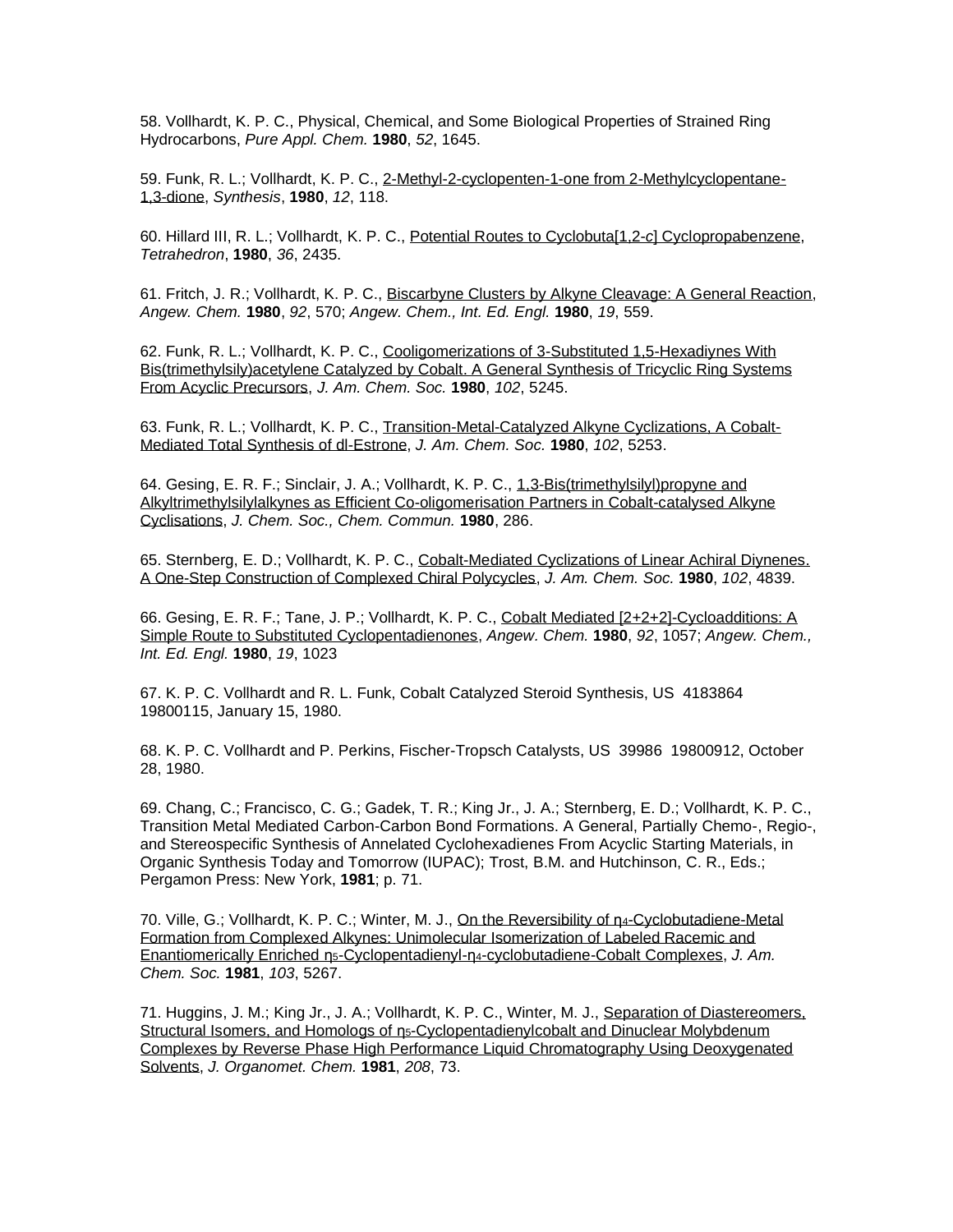72. Benner, L. S.; Perkins, P.; Vollhardt, K. P. C., Hydrocarbon Formation on Polymer-Supported η5-Cyclopentadienyl Cobalt, *ACS Symp. Ser.* **1981**, *152*, 165.

73. Chang, C.-A.; King Jr., J. A.; Vollhardt, K. P. C., [Intermolecular Cobalt-mediated](http://www.rsc.org/ejarchive/C3/1981/C39810000053.pdf)  [\[2+2+2\]Cyclo-additions: Regiospecific One-step Construction of Bicyclic Dienes from α,ω-Enynes](http://www.rsc.org/ejarchive/C3/1981/C39810000053.pdf)  [and Alkynes,](http://www.rsc.org/ejarchive/C3/1981/C39810000053.pdf) *J. Chem. Soc., Chem. Commun.* **1981**, 53.

74. Aalbersberg, W. G. L.; Vollhardt, K. P. C., The Nature of Sulfur Monoxide From Thiirane Oxide: A Stereochemical Test, *Isr. J. Chem.* **1981**, *21*, 145.

75. Lai, Y-H.; Tam, W.; Vollhardt, K. P. C., [Transition Metal Activation of π-Complexed Benzene:](http://www.sciencedirect.com/science/article/pii/S0022328X0084005X)  [Double Nucleophilic Addition,](http://www.sciencedirect.com/science/article/pii/S0022328X0084005X) *J. Organomet. Chem.* **1981**, *216*, 97.

76. Gesing, E. R. F.; Vollhardt, K. P. C., [The Variety of Compounds From the Interaction of 1,5-](http://www.sciencedirect.com/science?_ob=MImg&_imagekey=B6TGW-42VWD6B-36-1&_cdi=5265&_orig=search&_coverDate=09%2F01%2F1981&_sk=997829998&view=c&wchp=dGLbVzb-zSkzk&_acct=C000000152&_version=1&_userid=4420&md5=e0dbafee454d418b568ee7c44fc9ca01&ie=f.pdf) [Diynes with](http://www.sciencedirect.com/science?_ob=MImg&_imagekey=B6TGW-42VWD6B-36-1&_cdi=5265&_orig=search&_coverDate=09%2F01%2F1981&_sk=997829998&view=c&wchp=dGLbVzb-zSkzk&_acct=C000000152&_version=1&_userid=4420&md5=e0dbafee454d418b568ee7c44fc9ca01&ie=f.pdf) [η](http://pubs.acs.org/cgi-bin/sample.cgi/jacsat/1978/100/i11/pdf/ja00479a082.pdf)5[-Cyclopentadienyl Cobalt: 1,6-Bis\(trimethylsilyl\)-1,5-hexadiyne, a Complete](http://www.sciencedirect.com/science?_ob=MImg&_imagekey=B6TGW-42VWD6B-36-1&_cdi=5265&_orig=search&_coverDate=09%2F01%2F1981&_sk=997829998&view=c&wchp=dGLbVzb-zSkzk&_acct=C000000152&_version=1&_userid=4420&md5=e0dbafee454d418b568ee7c44fc9ca01&ie=f.pdf)  [Product Analysis,](http://www.sciencedirect.com/science?_ob=MImg&_imagekey=B6TGW-42VWD6B-36-1&_cdi=5265&_orig=search&_coverDate=09%2F01%2F1981&_sk=997829998&view=c&wchp=dGLbVzb-zSkzk&_acct=C000000152&_version=1&_userid=4420&md5=e0dbafee454d418b568ee7c44fc9ca01&ie=f.pdf) *J. Organomet. Chem.* **1981**, *217*, 105.

77. Gadek, T. R.; Vollhardt, K. P. C., Cobalt Mediated [2+2+2]-Cycloadditions: Stereospecific [Intramolecular Reactions of Enediynes to Tricyclic Dienes Bearing Angular Methyl Groups,](https://onlinelibrary.wiley.com/doi/abs/10.1002/anie.198108021)  *Angew. Chem.* **1981**, *93*, 801; *Angew. Chem., Int. Ed. Engl.* **1981**, *20*, 802.

78. Benner, L. S.; Lai, Y-H.; Vollhardt, K. P. C., [On the Purported Fischer-Tropsch Alkylation of](http://pubs.acs.org/cgi-bin/sample.cgi/jacsat/1981/103/i12/pdf/ja00402a077.pdf)  [Benzene: Reaction of Benzene With Aluminum Trichloride Revisited,](http://pubs.acs.org/cgi-bin/sample.cgi/jacsat/1981/103/i12/pdf/ja00402a077.pdf) *J. Am. Chem. Soc.* **1981**, *103*, 3609.

79. Colborn, R. E.; Vollhardt, K. P. C., [Mechanism of the Reppe Cyclooctatetraene Synthesis](http://pubs.acs.org/cgi-bin/sample.cgi/jacsat/1981/103/i20/pdf/ja00410a064.pdf)  [From Ethyne: A Labeling Experiment,](http://pubs.acs.org/cgi-bin/sample.cgi/jacsat/1981/103/i20/pdf/ja00410a064.pdf) *J. Am. Chem. Soc.* **1981**, *103*, 6259.

80. Ville, G.; Vollhardt, K. P. C., [Carbon-Carbon and Carbon-Hydrogen Coupling Constants in](http://www.sciencedirect.com/science/article/pii/0022236481901608)  [Neutral Coordinated Cyclobutadienes,](http://www.sciencedirect.com/science/article/pii/0022236481901608) *J. Magn. Res.* **1981**, *45*, 525.

81. Vollhardt, K. P. C., Cobalt Mediated Bond Forming and Bond Breaking Reactions: Synthetic and Mechanistic Perambulations, *Chem. Aust.* **1982**, *49*, 1.

82. Fritch, J. R.; Vollhardt, K. P. C., The Diethynylcyclobutadiene Rearrangement: A Degenerate [Ligand Reorganization in the Coordination Sphere of \(](http://pubs.acs.org/cgi-bin/sample.cgi/orgnd7/1982/1/i04/pdf/om00064a005.pdf)[η](http://pubs.acs.org/cgi-bin/sample.cgi/jacsat/1978/100/i11/pdf/ja00479a082.pdf)5[-Cyclopentadienyl\)cobalt,](http://pubs.acs.org/cgi-bin/sample.cgi/orgnd7/1982/1/i04/pdf/om00064a005.pdf) *Organometallics* **1982**, *1*, 590.

83. Van Horn, D. E.; Vollhardt, K. P. C., Some Remarkable Reactions of the Biscarbyne Clusters [\[μ](http://www.rsc.org/ejarchive/C3/1982/C39820000203.pdf)3[-\(](http://www.rsc.org/ejarchive/C3/1982/C39820000203.pdf)[η](http://pubs.acs.org/cgi-bin/sample.cgi/jacsat/1978/100/i11/pdf/ja00479a082.pdf)1[-CR](http://www.rsc.org/ejarchive/C3/1982/C39820000203.pdf)1)-μ3-[\(η](http://pubs.acs.org/cgi-bin/sample.cgi/jacsat/1978/100/i11/pdf/ja00479a082.pdf)1[-CR](http://www.rsc.org/ejarchive/C3/1982/C39820000203.pdf)2)-{[\(η](http://pubs.acs.org/cgi-bin/sample.cgi/jacsat/1978/100/i11/pdf/ja00479a082.pdf)5-C5H5)Co}3[\] With Electrophiles,](http://www.rsc.org/ejarchive/C3/1982/C39820000203.pdf) *J. Chem. Soc., Chem. Commun.* **1982**, 203.

84. Brien, D. J.; Naiman, A.; Vollhardt, K. P. C., [Catalytic Co-cyclisation of α,ω-Cyanoalkynes](http://www.rsc.org/ejarchive/C3/1982/C39820000133.pdf)  with Alkynes: a Versatile Chemo- [and Regio-selective Synthesis of 2,3-Substituted 5,6,7,8-](http://www.rsc.org/ejarchive/C3/1982/C39820000133.pdf) [Tetrahydroquinolines and Other](http://www.rsc.org/ejarchive/C3/1982/C39820000133.pdf) Cycloalka[1,2-*b*]pyridines, *J. Chem. Soc., Chem. Commun.* **1982**, 133.

85. Berris, B. C.; Vollhardt, K. P. C., [An Approach to Tricyclo\[8.4.0.0](http://www.sciencedirect.com/science?_ob=MImg&_imagekey=B6THR-431519K-1M-1&_cdi=5289&_orig=search&_coverDate=12%2F31%2F1982&_sk=999619980&view=c&wchp=dGLbVlz-zSkWW&_acct=C000000152&_version=1&_userid=4420&md5=ed1363ed3481b6f96318d1e3a2e3f4e0&ie=f.pdf)4,7]Tetradecahepta-1,3,5,7,9,11,13-ene (Benzo[1,2-*a*]cyclobuta [1,2-*e*[\]cyclooctatetraene\): Unusual Thermal](http://www.sciencedirect.com/science?_ob=MImg&_imagekey=B6THR-431519K-1M-1&_cdi=5289&_orig=search&_coverDate=12%2F31%2F1982&_sk=999619980&view=c&wchp=dGLbVlz-zSkWW&_acct=C000000152&_version=1&_userid=4420&md5=ed1363ed3481b6f96318d1e3a2e3f4e0&ie=f.pdf)  [Rearrangements in the C](http://www.sciencedirect.com/science?_ob=MImg&_imagekey=B6THR-431519K-1M-1&_cdi=5289&_orig=search&_coverDate=12%2F31%2F1982&_sk=999619980&view=c&wchp=dGLbVlz-zSkWW&_acct=C000000152&_version=1&_userid=4420&md5=ed1363ed3481b6f96318d1e3a2e3f4e0&ie=f.pdf)14H10-Manifold, *Tetrahedron* **1982**, *38*, 2911.

86. Earl, R. A.; Vollhardt, K. P. C., On the Synthetic Utility of Thermally Generated Imines: The Retro-ene Imino Diels-Alder Reaction, *Heterocycles* **1982**, *19*, 265.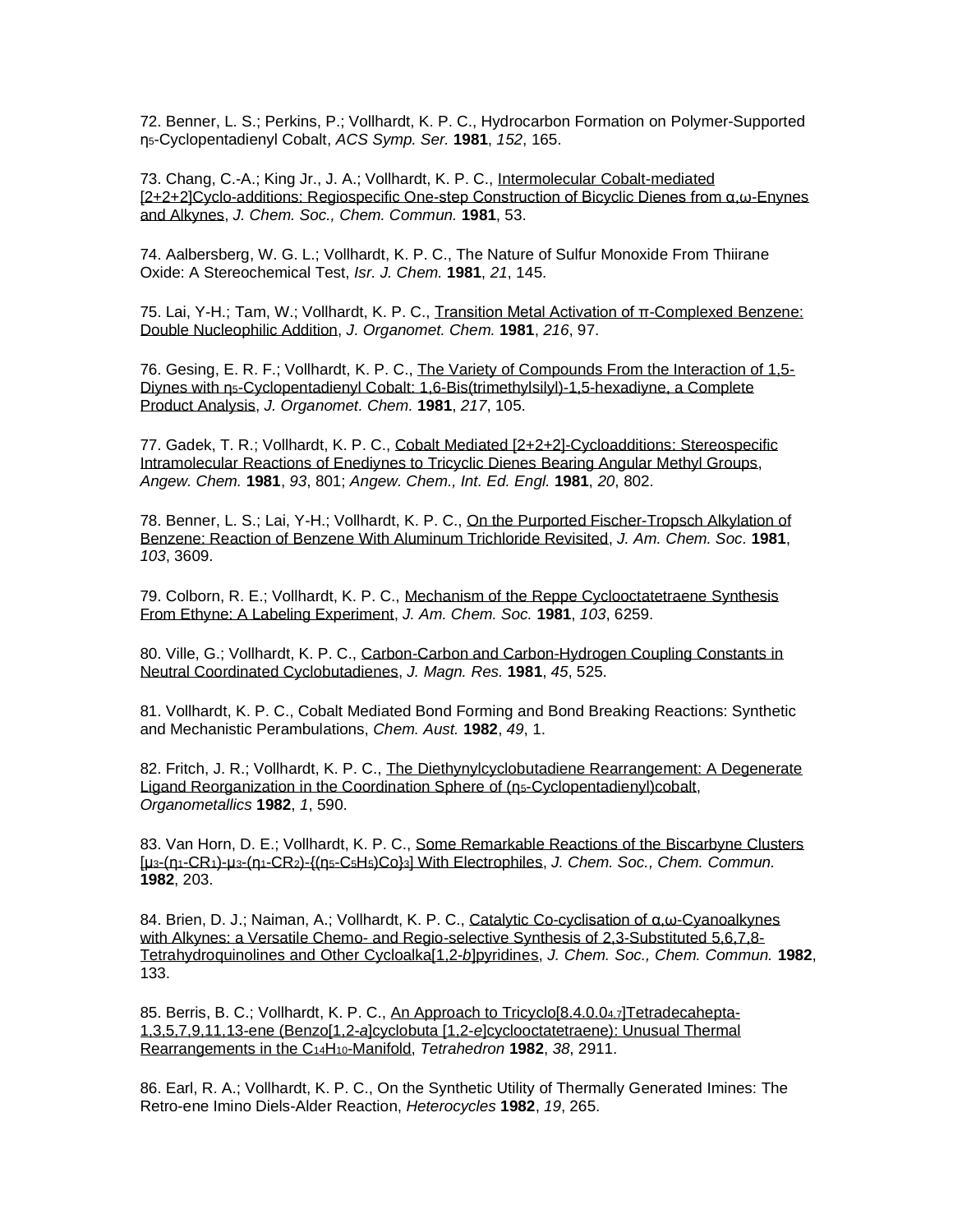87. Sternberg, E. D.; Vollhardt, K. P. C., [Cobalt-Mediated \[2+2+2\] Cycloadditions En Route to](http://pubs.acs.org/doi/pdf/10.1021/jo00139a012)  [Natural Products: A Novel Total Synthesis of Steroids via the One-Step Construction of the](http://pubs.acs.org/doi/pdf/10.1021/jo00139a012)  [B,C,D-Framework from an A-Ring Precursor,](http://pubs.acs.org/doi/pdf/10.1021/jo00139a012) *J. Org. Chem.* **1982**, *47*, 3447.

88. Dower, W. V.; Vollhardt, K. P. C., [The Thermal Conversion of 1,5,9-Triynes to Aromatic](http://www3.interscience.wiley.com/cgi-bin/fulltext/106583656/PDFSTART)  [Compounds: \[2+2+2\] Cycloadditions or Sigmatropic Rearrangements?,](http://www3.interscience.wiley.com/cgi-bin/fulltext/106583656/PDFSTART) *Angew. Chem.* **1982**, *94*, 712; *Angew. Chem., Int. Ed. Engl.* **1982**, *21*, 685; *Angew. Chem. Suppl.* **1982**, 1545.

89. Drage, J. S.; Earl, R. A.; Vollhardt, K. P. C., Deoxygenation of Allylic Carbinolamides and Related Alcohols by Acidic Sodium Cyanoborohydride: Scope and Limitations, *J. Heterocyclic Chem.* **1982**, *19*, 701.

90. Tane, J. P.; Vollhardt, K. P. C., [Cyclopentadienone Complexes as Five Membered Ring](http://www3.interscience.wiley.com/cgi-bin/fulltext/106583896/PDFSTART)  Synthons: Ring- [and Regiospecific Nucleophilic Additions to Cobaltocenium Salts and Elaboration](http://www3.interscience.wiley.com/cgi-bin/fulltext/106583896/PDFSTART)  [to Substituted Cyclopentadienes and Cyclopentenones,](http://www3.interscience.wiley.com/cgi-bin/fulltext/106583896/PDFSTART) *Angew. Chem.* **1982**, *94*, 642; *Angew. Chem., Int. Ed. Engl.* **1982**, *21*, 617; *Angew. Chem. Suppl.* **1982**, 1360.

91. Berris, B. C.; Lai, Y-H.; Vollhardt, K. P. C., [A Cobalt-catalyzed Biphenylene Synthesis,](http://www.rsc.org/ejarchive/C3/1982/C39820000953.pdf) *J. Chem. Soc., Chem. Commun.* **1982**, 953.

92. Drage, J. S.; Vollhardt, K. P. C., [Thermal Extrusion of Sulfur Dioxide from \(](http://pubs.acs.org/cgi-bin/sample.cgi/orgnd7/1982/1/i11/pdf/om00071a031.pdf)[η](http://pubs.acs.org/cgi-bin/sample.cgi/jacsat/1978/100/i11/pdf/ja00479a082.pdf)5-C5H5[\)Co-](http://pubs.acs.org/cgi-bin/sample.cgi/orgnd7/1982/1/i11/pdf/om00071a031.pdf)[η](http://pubs.acs.org/cgi-bin/sample.cgi/jacsat/1978/100/i11/pdf/ja00479a082.pdf)4 [thiophene-1,1-dioxides: A New Organometallic Reaction,](http://pubs.acs.org/cgi-bin/sample.cgi/orgnd7/1982/1/i11/pdf/om00071a031.pdf) *Organometallics* **1982**, *1*, 1545.

93. Dower, W. V.; Vollhardt, K. P. C., Mechanism of the Isomerization of 1,5,9-Cyclododecatriyne [to Hexaradialene: 1,2:3,4:5,6-Tricyclobutabenzene Is Not an Intermediate,](http://pubs.acs.org/cgi-bin/sample.cgi/jacsat/1982/104/i24/pdf/ja00388a111.pdf) *J. Am. Chem. Soc.* **1982**, *104*, 6878.

94. K. P. C. Vollhardt and A. Naiman, Cobalt-Catalyzed One-Step Synthesis of Annulated Pyridines, US 54926 19800411, May 4, 1982.

95. Hillard III, R. L.; Parnell, C. A.; Vollhardt, K. P. C., Auxiliary Silicon in Regioselective Cobalt [Catalyzed Protoberberine Syntheses,](http://www.sciencedirect.com/science?_ob=MImg&_imagekey=B6THR-42GF0F7-F4-1&_cdi=5289&_orig=search&_coverDate=12%2F31%2F1983&_sk=999609993&view=c&wchp=dGLbVlz-zSkWW&_acct=C000000152&_version=1&_userid=4420&md5=4c7e0db5625630430edc95b511395ca6&ie=f.pdf) *Tetrahedron* **1983**, *39*, 905.

96. Allison, N. T.; Fritch, J. R.; Vollhardt, K. P. C.; Walborsky, E. C., [An Unprecedented](http://pubs.acs.org/cgi-bin/sample.cgi/jacsat/1983/105/i05/pdf/ja00343a060.pdf)  [Biscarbyne Cluster Rearrangement Involving Simultaneous Coupling and Decoupling of Carbyne](http://pubs.acs.org/cgi-bin/sample.cgi/jacsat/1983/105/i05/pdf/ja00343a060.pdf)  [Fragments: A New Homogeneous Model for C-C Bond-Forming and](http://pubs.acs.org/cgi-bin/sample.cgi/jacsat/1983/105/i05/pdf/ja00343a060.pdf) Bond-Breaking on Surfaces, *J. Am. Chem. Soc.* **1983**, *105*, 1384.

97. Colborn, R. E.; Vollhardt, K. P. C., An Efficient Synthesis of Ethyne-1-13C, *J. Lab. Comp. Radiopharm.* **1983**, *20*, 259.

98. King Jr., J. A.; Vollhardt, K. P. C., [Photochemical Synthesis and Structure of \(μ-](http://pubs.acs.org/cgi-bin/sample.cgi/orgnd7/1983/2/i05/pdf/om00077a021.pdf)[η](http://pubs.acs.org/cgi-bin/sample.cgi/jacsat/1978/100/i11/pdf/ja00479a082.pdf)4-*syn*[-1,3-](http://pubs.acs.org/cgi-bin/sample.cgi/orgnd7/1983/2/i05/pdf/om00077a021.pdf) [Butadiene\)\(μ-carbonyl\)bis\(](http://pubs.acs.org/cgi-bin/sample.cgi/orgnd7/1983/2/i05/pdf/om00077a021.pdf)[η](http://pubs.acs.org/cgi-bin/sample.cgi/jacsat/1978/100/i11/pdf/ja00479a082.pdf)5-cyclopentadienyl)dicobalt(*Co-Co*[\), a Dinuclear Butadiene Complex,](http://pubs.acs.org/cgi-bin/sample.cgi/orgnd7/1983/2/i05/pdf/om00077a021.pdf) *Organometallics* **1983**, *2*, 684.

99. Vollhardt, K. P. C.; Weidman, T. W., Synthesis, Structure, and Photochemistry of Fulvalene [Diruthenium Tetracarbonyl. Thermally Reversible Photoisomerization Involving Carbon-Carbon](http://pubs.acs.org/cgi-bin/sample.cgi/jacsat/1983/105/i06/pdf/ja00344a056.pdf)  [Bond Activation at a Dimetal Center,](http://pubs.acs.org/cgi-bin/sample.cgi/jacsat/1983/105/i06/pdf/ja00344a056.pdf) *J. Am. Chem. Soc.* **1983**, *105*, 1676.

100. King Jr., J. A.; Vollhardt, K. P. C., [Vinyl Hydrogen Activation in Mono-](http://pubs.acs.org/cgi-bin/sample.cgi/jacsat/1983/105/i14/pdf/ja00352a060.pdf) and Dinuclear [\(η](http://pubs.acs.org/cgi-bin/sample.cgi/jacsat/1978/100/i11/pdf/ja00479a082.pdf)5[-](http://pubs.acs.org/cgi-bin/sample.cgi/jacsat/1983/105/i14/pdf/ja00352a060.pdf) [Cyclopentadienyl\)\(hexatriene\)cobalt Complexes. Thermal and Photochemical Hydrogen Shifts of](http://pubs.acs.org/cgi-bin/sample.cgi/jacsat/1983/105/i14/pdf/ja00352a060.pdf)  [Complementary Stereochemistry,](http://pubs.acs.org/cgi-bin/sample.cgi/jacsat/1983/105/i14/pdf/ja00352a060.pdf) *J. Am. Chem. Soc.* **1983**, *105*, 4846.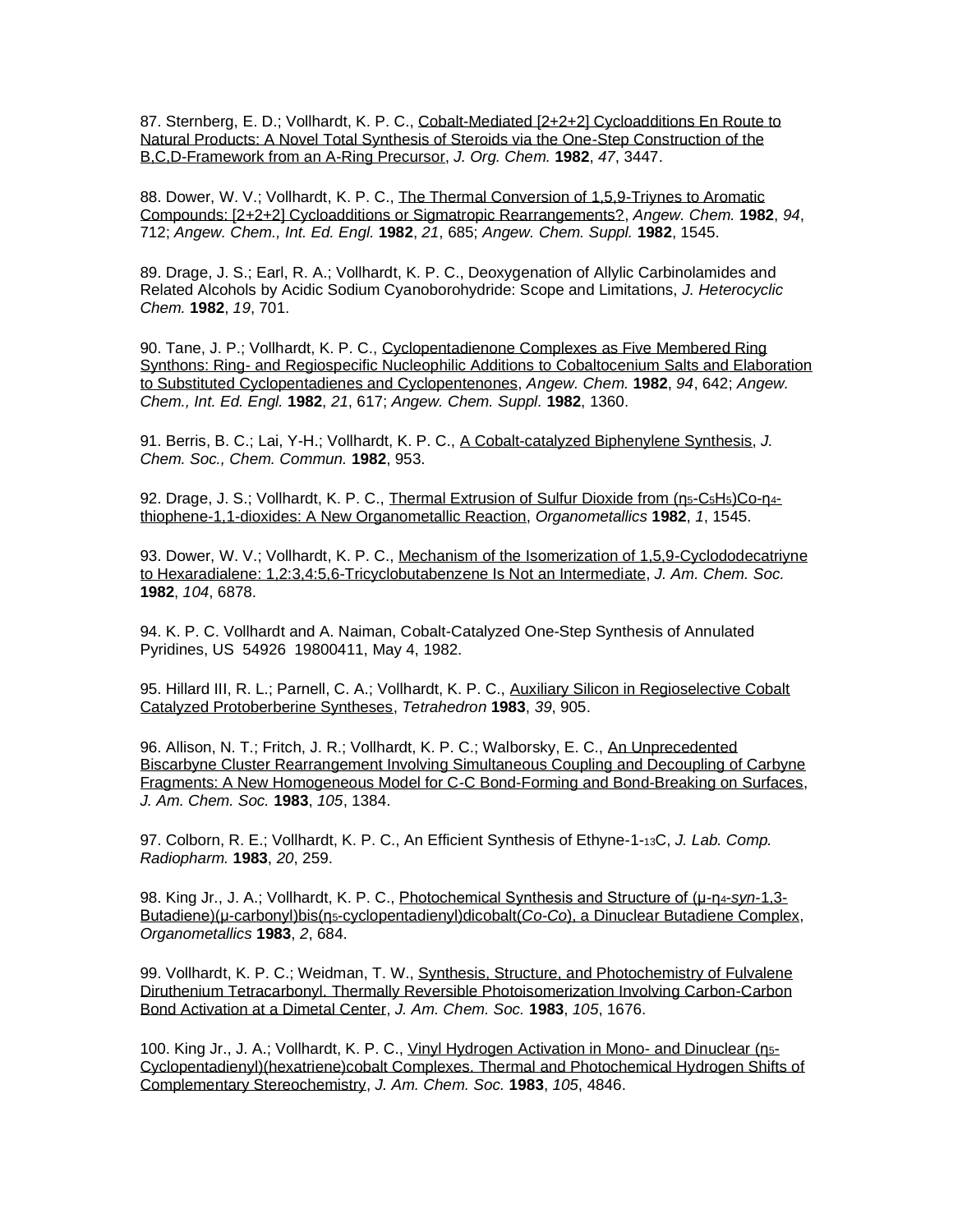101. Berris, B. C.; Hovakeemian, G. H.; Vollhardt, K. P. C., [Benzo\[3,4\]cyclobuta\[1,2](http://www.rsc.org/ejarchive/C3/1983/C39830000502.pdf) *b*[\]biphenylene, the First Member of a Novel Series of Linear Cyclobutadienoid Acenes,](http://www.rsc.org/ejarchive/C3/1983/C39830000502.pdf) *J. Chem. Soc., Chem. Commun.* **1983**, 502.

102. Clinet, J.-C.; Duñach, E.; Vollhardt, K. P. C., [Practical, Cobalt-Mediated, Diastereoselective](http://pubs.acs.org/doi/pdf/10.1021/ja00360a027)  [Synthesis of the 11-\(Trimethylsilyl\)-3-methoxyestra-1,3,5\(10\),8\(14\),9\(11\)-pentaene Nucleus: A](http://pubs.acs.org/doi/pdf/10.1021/ja00360a027)  Novel Steroid [Intermediate. First Observation of Hindered Rotation in a Vinyltrimethylsilane,](http://pubs.acs.org/doi/pdf/10.1021/ja00360a027) *J. Am. Chem. Soc.* **1983**, *105*, 6710.

103. Vollhardt, K. P. C.; Walborsky, E. C., [Elemental Sulfur and Selenium Induced Intramolecular](http://pubs.acs.org/cgi-bin/sample.cgi/jacsat/1983/105/i16/pdf/ja00354a070.pdf)  [Carbyne-Carbyne Coupling in Trinuclear Bis\(carbyne\) Cobalt Clusters. A Novel Entry into](http://pubs.acs.org/cgi-bin/sample.cgi/jacsat/1983/105/i16/pdf/ja00354a070.pdf)  [Metalladithiolenes and Metalladiselenolenes,](http://pubs.acs.org/cgi-bin/sample.cgi/jacsat/1983/105/i16/pdf/ja00354a070.pdf) *J. Am. Chem. Soc.* **1983**, *105*, 5507.

104. Earl, R. A.; Vollhardt, K. P. C., [Cobalt-Catalyzed Cocyclizations of Isocyanatoalkynes: a](http://pubs.acs.org/cgi-bin/sample.cgi/jacsat/1983/105/i23/pdf/ja00361a057.pdf)  [Regiocontrolled Entry into 5-Indolizinones. Application to a Total Synthesis of Camptothecin,](http://pubs.acs.org/cgi-bin/sample.cgi/jacsat/1983/105/i23/pdf/ja00361a057.pdf) *J. Am. Chem. Soc.* **1983**, *105*, 6991.

105. Hovakeemian, G. H.; Vollhardt, K. P. C., [The Structure and Reactivity of 2,3,7,8-](http://www3.interscience.wiley.com/cgi-bin/fulltext/106584051/PDFSTART) [Tetrakis\(trimethylsilyl\)terphenylene, a Novel Linear Multiphenylene,](http://www3.interscience.wiley.com/cgi-bin/fulltext/106584051/PDFSTART) *Angew. Chem.* **1983**, *95*, 1001; *Angew. Chem., Int. Ed. Engl.* **1983**, *22*, 994.

106. Vollhardt, K. P. C., Transition Metal-Mediated [2+2+2]Cycloadditions: Better Than The Diels-Alder Reaction?, in *Chemistry for the Future* (IUPAC); Grünewald, H., Ed.; Pergamon Press: New York, **1984**; p. 181.

107. Vollhardt, K. P. C.; Weidman, T. W., [Efficient Syntheses of New Fulvalene-Bridged Carbonyl](http://pubs.acs.org/cgi-bin/sample.cgi/orgnd7/1984/3/i01/pdf/om00079a016.pdf)  [Complexes of Cobalt, Ruthenium, Chromium, Molybdenum, and Tungsten,](http://pubs.acs.org/cgi-bin/sample.cgi/orgnd7/1984/3/i01/pdf/om00079a016.pdf) *Organometallics* **1984**, *3*, 82.

108. Lai, Y-H.; Benner, L. S.; Vollhardt, K. P. C., [Studies on the Reaction of Benzene and Other](http://www.sciencedirect.com/science?_ob=MImg&_imagekey=B6V3B-498TN6P-WW-1&_cdi=5726&_orig=search&_coverDate=02%2F29%2F1984&_sk=999369997&view=c&wchp=dGLbVlz-zSkWA&_acct=C000000152&_version=1&_userid=4420&md5=0237955a76e4deb99c38ad6d0fd00133&ie=f.pdf)  [Hydrocarbons with Aluminium Trichloride. The Effect of Catalytically Activated Hydrogen,](http://www.sciencedirect.com/science?_ob=MImg&_imagekey=B6V3B-498TN6P-WW-1&_cdi=5726&_orig=search&_coverDate=02%2F29%2F1984&_sk=999369997&view=c&wchp=dGLbVlz-zSkWA&_acct=C000000152&_version=1&_userid=4420&md5=0237955a76e4deb99c38ad6d0fd00133&ie=f.pdf) *Fuel* **1984**, *63*, 231.

109. Sternberg, E. D.; Vollhardt, K. P. [C., Intramolecular Cobalt-Mediated \[2+2+2\]Cycloaddition of](https://pubs.acs.org/doi/abs/10.1021/jo00183a017)  [Linear Enediynes. A Useful Synthetic Entry Into Cobalt-Protected Tricyclic Dienes and their](https://pubs.acs.org/doi/abs/10.1021/jo00183a017)  [Synthetic Elaboration,](https://pubs.acs.org/doi/abs/10.1021/jo00183a017) *J. Org. Chem.* **1984**, *49*, 1564.

110. Sternberg, E. D.; Vollhardt, K. P. C., [Cobalt-Mediated Total Synthesis of Steroids. The](https://pubs.acs.org/doi/abs/10.1021/jo00183a018)  [A→BCD Approach by Enediyne Cyclization,](https://pubs.acs.org/doi/abs/10.1021/jo00183a018) *J. Org. Chem.* **1984**, *49*, 1574.

111. Gesing, E. R. F.; Groth, U.; Vollhardt, K. P. C., [Iron-Catalyzed Cocyclization of Adiponitriles](http://www.thieme-connect.com/ejournals/pdf/synthesis/doi/10.1055/s-1984-30843.pdf)  [with Nitriles: A New Synthesis of Fused 1,2,4-Triazines,](http://www.thieme-connect.com/ejournals/pdf/synthesis/doi/10.1055/s-1984-30843.pdf) *Synthesis* **1984**, *16*, 351.

112. Ville, G. A.; Vollhardt, K. P. C.; Winter, M. J., [Thermally Induced Diastereoisomerization of](http://pubs.acs.org/cgi-bin/sample.cgi/orgnd7/1984/3/i08/pdf/om00086a007.pdf)  [\(Cyclobutadiene\)cobalt Complexes as a Probe for the Reversibility of Their Formation from](http://pubs.acs.org/cgi-bin/sample.cgi/orgnd7/1984/3/i08/pdf/om00086a007.pdf)  [Complexed Alkynes,](http://pubs.acs.org/cgi-bin/sample.cgi/orgnd7/1984/3/i08/pdf/om00086a007.pdf) *Organometallics* **1984**, *3*, 1177.

113. Vollhardt, K. P. C., A Nonbiomimetic Approach to the Total Synthesis of Steroids: The Transition Metal-Catalyzed Cyclization of Alkenes and Alkynes, in *Strategies and Tactics in Organic Synthesis*, Chapter 11; Lindberg, T., Ed.; Academic Press: New York, **1984**; p. 299.

114. Drage, J. S.; Tilset, M.; Vollhardt, K. P. C.; Weidman, T. W., [First Photosubstitution](http://pubs.acs.org/cgi-bin/sample.cgi/orgnd7/1984/3/i05/pdf/om00083a032.pdf)  [Chemistry of Fulvalene-Bridged Metal-Metal Bonded Carbonyls. Synthesis and Structural](http://pubs.acs.org/cgi-bin/sample.cgi/orgnd7/1984/3/i05/pdf/om00083a032.pdf)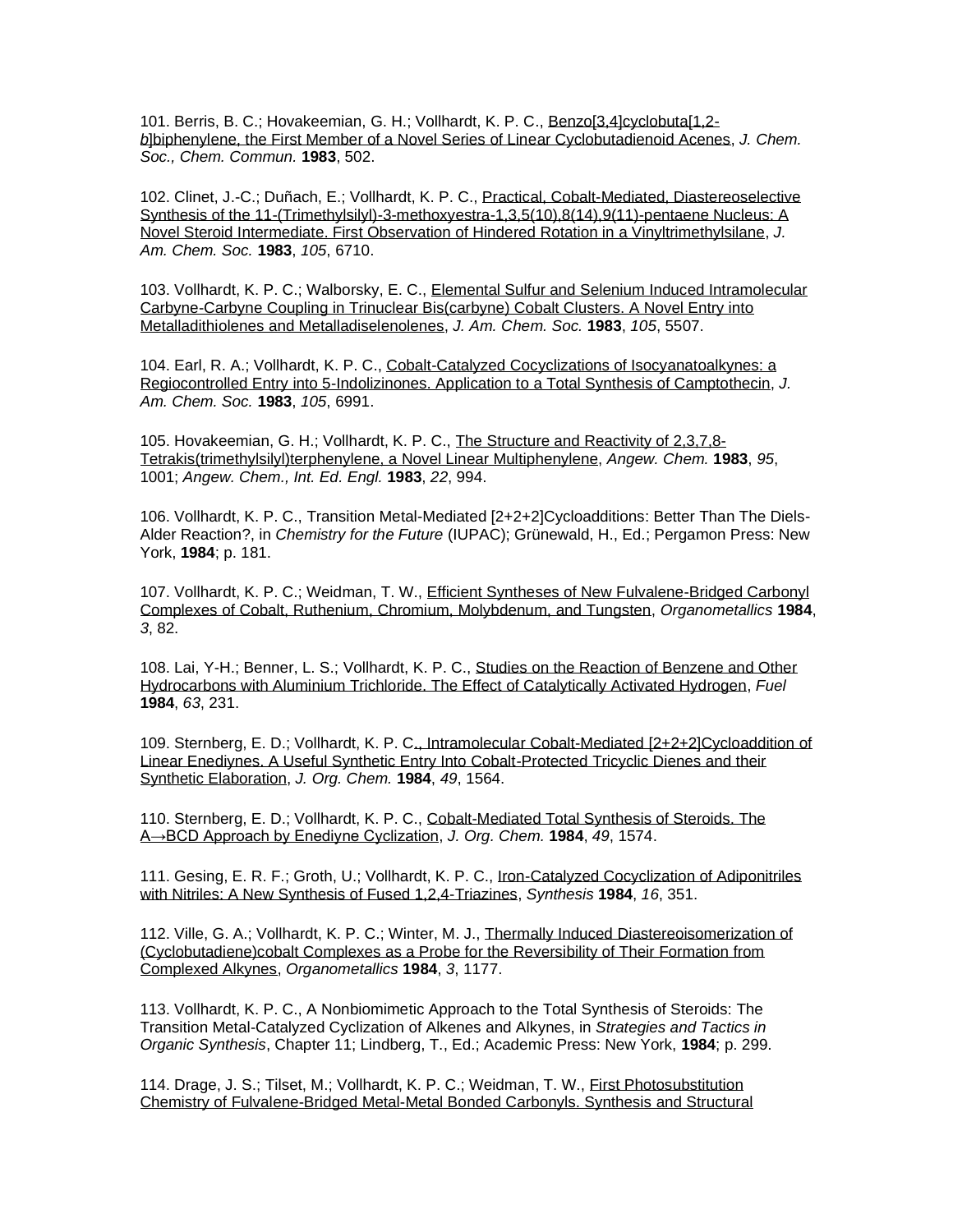Determination of Novel Homo- [and Heterobimetallic Alkyne Complexes,](http://pubs.acs.org/cgi-bin/sample.cgi/orgnd7/1984/3/i05/pdf/om00083a032.pdf) *Organometallics* **1984**, *3*, 812.

115. Vollhardt, K. P. C.; Yang, Z.-Y., [Nickel-Catalyzed Reduction of Carbon Monoxide by](http://www3.interscience.wiley.com/cgi-bin/fulltext/106584770/PDFSTART)  [Hexamethyldisilane: a New Reaction Leading to a Novel Synthesis of Siloxanes,](http://www3.interscience.wiley.com/cgi-bin/fulltext/106584770/PDFSTART) *Angew. Chem.* **1984**, *96*, 449; *Angew. Chem., Int. Ed. Engl.* **1984**, *23*, 460.

116. Vollhardt, K. P. C., [Cobalt-Mediated \[2+2+2\]-Cycloadditions: A Maturing Synthetic Strategy,](http://www3.interscience.wiley.com/cgi-bin/fulltext/106584815/PDFSTART) *Angew. Chem.* **1984**, *96*, 525; *Angew. Chem., Int. Ed. Engl.* **1984**, *23*, 539.

117. Earl, R. A.; Vollhardt, K. P. C., The Preparation of 2(1*H*[\)-Pyridinones and 2,3-Dihydro-5\(1H\)](http://pubs.acs.org/cgi-bin/sample.cgi/joceah/1984/49/i25/pdf/jo00199a009.pdf) [indolizinones via Transition Metal Mediated Cocyclization of Alkynes and Isocyanates. A Novel](http://pubs.acs.org/cgi-bin/sample.cgi/joceah/1984/49/i25/pdf/jo00199a009.pdf)  [Construction of the Antitumor Agent Camptothecin,](http://pubs.acs.org/cgi-bin/sample.cgi/joceah/1984/49/i25/pdf/jo00199a009.pdf) *J. Org. Chem.* **1984**, *49*, 4786.

118. Chang, C-A.; Cronin, K. G.; Crotts, D. D.; Duñach, E.; Gadek, T. R.; Vollhardt, K. P. C., [Facile Sulfur Dioxide-catalyzed Hydrogen-Deuterium Exchange at the Position α to the Triple](http://www.rsc.org/ejarchive/C3/1984/C39840001545.pdf)  [Bond in Terminal Alkynes,](http://www.rsc.org/ejarchive/C3/1984/C39840001545.pdf) *J. Chem. Soc., Chem. Commun.* **1984**, 1545.

119. Malacria, M.; Vollhardt, K. P. C., [Stereospecific Cobalt-Mediated Enediyne Cyclization](https://pubs.acs.org/doi/abs/10.1021/jo00199a056)  [Involving a Tetrasubstituted Double Bond: One-Step Construction of the Hydrophenanthrene](https://pubs.acs.org/doi/abs/10.1021/jo00199a056)  [Nucleus Incorporating Two Adjacent Quaternary Centers,](https://pubs.acs.org/doi/abs/10.1021/jo00199a056) *J. Org. Chem.* **1984**, *49*, 5010.

120. Halterman, R. L.; Nguyen, N. H.; Vollhardt, K. P. C., [Steric Hindrance to Benzocyclobutene](http://pubs.acs.org/doi/abs/10.1021/ja00291a045)  [Openings. First Synthesis of a 1,2,3-Tris\(trimethylsilylated\) Arene by Cobalt-Catalyzed Alkyne](http://pubs.acs.org/doi/abs/10.1021/ja00291a045)  [Cyclizations and Application of Fully Coupled Two-Dimensional Chemical Shift Correlations to a](http://pubs.acs.org/doi/abs/10.1021/ja00291a045)  [Structural Problem,](http://pubs.acs.org/doi/abs/10.1021/ja00291a045) *J. Am. Chem. Soc.* **1985**, *107*, 1379.

121. Helson, H. E.; Vollhardt, K. P. C.; Yang, Z. Y., [Synthesis of the First Linear \(](http://www3.interscience.wiley.com/cgi-bin/fulltext/106585051/PDFSTART)*o*-[Phenyleno\)naphthalenes; a New Class of Benzenoid Aromatics,](http://www3.interscience.wiley.com/cgi-bin/fulltext/106585051/PDFSTART) *Angew. Chem.* **1985**, *97*, 120; *Angew. Chem., Int. Ed. Engl.* **1985**, *24*, 114.

122. Vollhardt, K. P. C.; Winn, L. S., [Stereospecific Syntheses of](http://www.sciencedirect.com/science?_ob=MImg&_imagekey=B6THS-42HXY02-2PV-5&_cdi=5290&_orig=search&_coverDate=12%2F31%2F1985&_sk=999739993&view=c&wchp=dGLbVzz-zSkWA&_acct=C000000152&_version=1&_userid=4420&md5=4cce1516888ceb1fd7e65e2b4a3e597d&ie=f.pdf) *Cis*- and *Trans*-1,6- [Bistrimethylsilyl-hex-3-ene-1,5-diyne,](http://www.sciencedirect.com/science?_ob=MImg&_imagekey=B6THS-42HXY02-2PV-5&_cdi=5290&_orig=search&_coverDate=12%2F31%2F1985&_sk=999739993&view=c&wchp=dGLbVzz-zSkWA&_acct=C000000152&_version=1&_userid=4420&md5=4cce1516888ceb1fd7e65e2b4a3e597d&ie=f.pdf) *Tetrahedron Lett.* **1985**, *26*, 709.

123. Berris, B. C.; Hovakeemian, G. H.; Lai, Y.-H.; Mestdagh, H.; Vollhardt, K. P. C., [A New](http://pubs.acs.org/doi/pdf/10.1021/ja00306a013)  [Approach to the Construction of Biphenylenes by the Cobalt-Catalyzed Cocyclization of o-](http://pubs.acs.org/doi/pdf/10.1021/ja00306a013)[Diethynylbenzenes with Alkynes. Application to an Iterative Approach to \[3\]Phenylene, the First](http://pubs.acs.org/doi/pdf/10.1021/ja00306a013)  [Member of a Novel Class of Benzocyclobutadienoid Hydrocarbons,](http://pubs.acs.org/doi/pdf/10.1021/ja00306a013) *J. Am. Chem. Soc.* **1985**, *107*, 5670.

124. Vollhardt, K. P. C., Cobalt-Mediated Steroid Synthesis, *Pure and Appl. Chem.* **1985**, *57*, 1819.

125. Tilset, M.; Vollhardt, K. P. C., [\(Fulvalene\)dimolybdenum Pentacarbonyl Diphosphine: A](http://pubs.acs.org/cgi-bin/sample.cgi/orgnd7/1985/4/i12/pdf/om00131a033.pdf)  [Dinuclear Organometallic Zwitterion,](http://pubs.acs.org/cgi-bin/sample.cgi/orgnd7/1985/4/i12/pdf/om00131a033.pdf) *Organometallics* **1985**, *4*, 2230.

126. Parnell, C. A.; Vollhardt, K. P. C., [The Cobalt Way to Vitamin B](http://www.sciencedirect.com/science?_ob=MImg&_imagekey=B6THR-42H80FN-H1-1&_cdi=5289&_orig=search&_coverDate=12%2F31%2F1985&_sk=999589975&view=c&wchp=dGLbVlz-zSkWW&_acct=C000000152&_version=1&_userid=4420&md5=6d85a27482f1e93d1c0170c4eb8116cb&ie=f.pdf)6. Regioselective [Construction of the Tetrasubstituted Pyridine Nucleus by Cobalt-Catalyzed Alkyne-Nitrile](http://www.sciencedirect.com/science?_ob=MImg&_imagekey=B6THR-42H80FN-H1-1&_cdi=5289&_orig=search&_coverDate=12%2F31%2F1985&_sk=999589975&view=c&wchp=dGLbVlz-zSkWW&_acct=C000000152&_version=1&_userid=4420&md5=6d85a27482f1e93d1c0170c4eb8116cb&ie=f.pdf)  [Cooligomerizations,](http://www.sciencedirect.com/science?_ob=MImg&_imagekey=B6THR-42H80FN-H1-1&_cdi=5289&_orig=search&_coverDate=12%2F31%2F1985&_sk=999589975&view=c&wchp=dGLbVlz-zSkWW&_acct=C000000152&_version=1&_userid=4420&md5=6d85a27482f1e93d1c0170c4eb8116cb&ie=f.pdf) *Tetrahedron* **1985**, *41*, 5791.

127. Drage, J. S.; Vollhardt, K. P. C., [Synthesis, Structure, and Dynamic Properties of a](http://pubs.acs.org/cgi-bin/sample.cgi/orgnd7/1985/4/i01/pdf/om00120a031.pdf)  [Fulvalene-Bound Fischer-Type Carbene Complex. A Novel Thermal Elimination of](http://pubs.acs.org/cgi-bin/sample.cgi/orgnd7/1985/4/i01/pdf/om00120a031.pdf) Propene, *Organometallics* **1985**, *4*, 191.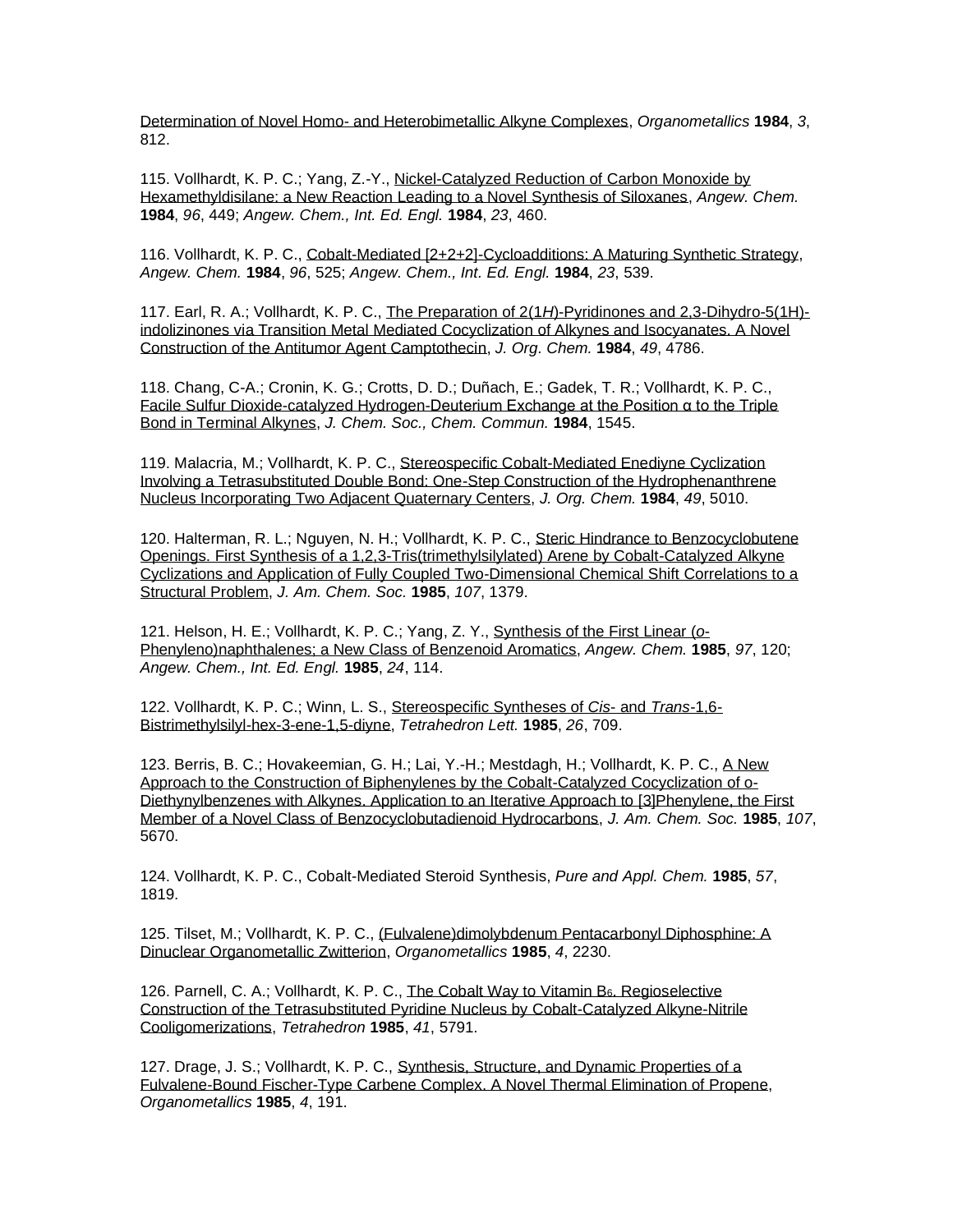128. Duñach, E.; Halterman, R. L.; Vollhardt, K. P. C., [Cobalt-Mediated Synthesis of Tricyclic](http://pubs.acs.org/doi/pdf/10.1021/ja00292a033)  [Dienes Incorporating Fused Four-Membered Rings. Unprecedented Rearrangements and](http://pubs.acs.org/doi/pdf/10.1021/ja00292a033)  [Structural Characterization of a Cobalt-Diene Complex by Two-Dimensional NMR Spectroscopy,](http://pubs.acs.org/doi/pdf/10.1021/ja00292a033) *J. Am. Chem. Soc.* **1985**, *107*, 1664.

129. Drage, J. S.; Vollhardt, K. P. C., [Mechanism of the Thermal Extrusion of Sulfur Dioxide from](http://pubs.acs.org/cgi-bin/sample.cgi/orgnd7/1985/4/i02/pdf/om00121a034.pdf)  (η5[-Cyclopentadienyl\)cobalt η](http://pubs.acs.org/cgi-bin/sample.cgi/orgnd7/1985/4/i02/pdf/om00121a034.pdf)4[-Thiophene 1,1-Dioxides to Complexed Cyclobutadienes,](http://pubs.acs.org/cgi-bin/sample.cgi/orgnd7/1985/4/i02/pdf/om00121a034.pdf) *Organometallics* **1985**, *4*, 389.

130. Fritch, J. R.; Vollhardt, K. P. C., [The Reaction of \(Dicarbonyl\)\(η](https://onlinelibrary.wiley.com/doi/pdf/10.1002/ijch.198500082#accessDenialLayout)5-Cyclopentadienyl)Cobalt [with Bis\(trimethylsilyl\)ethyne. A One-Step Synthesis of Tetrakis\(trimethylsilyl\)butatriene,](https://onlinelibrary.wiley.com/doi/pdf/10.1002/ijch.198500082#accessDenialLayout) *Isr. J. Chem.* **1985**, *26*, 131.

131. Vollhardt, K. P. C., New Cyclization Reactions Using Cobalt Complexes, *Kagaku*, Zokan, Kyoto, Japan, **1985**, 165.

132. Drage, J. S.; Vollhardt, K. P. C., [The Chemistry of \(Fulvalene\)dimolybdenum Hexacarbonyl:](http://pubs.acs.org/cgi-bin/sample.cgi/orgnd7/1986/5/i02/pdf/om00133a019.pdf)  [A Rigidly Held Dinuclear Transition-Metal Complex,](http://pubs.acs.org/cgi-bin/sample.cgi/orgnd7/1986/5/i02/pdf/om00133a019.pdf) *Organometallics* **1986**, *5*, 280.

133. Dower, W. V.; Vollhardt, K. P. C., [Thermal Conversions of 1,5,9-Triynes:](http://www.sciencedirect.com/science?_ob=MImg&_imagekey=B6THR-42M7KRS-3R-1&_cdi=5289&_orig=search&_coverDate=12%2F31%2F1986&_sk=999579993&view=c&wchp=dGLbVlz-zSkWW&_acct=C000000152&_version=1&_userid=4420&md5=0de90a88bb5f3ad30abcec0874b163cc&ie=f.pdf)  [\[2+2+2\]Cycloadditions or \[3.3\]Sigmatropic Shifts?,](http://www.sciencedirect.com/science?_ob=MImg&_imagekey=B6THR-42M7KRS-3R-1&_cdi=5289&_orig=search&_coverDate=12%2F31%2F1986&_sk=999579993&view=c&wchp=dGLbVlz-zSkWW&_acct=C000000152&_version=1&_userid=4420&md5=0de90a88bb5f3ad30abcec0874b163cc&ie=f.pdf) *Tetrahedron* **1986**, *42*, 1873.

134. Eaton, B.; O'Connor, J. M.; Vollhardt, K. P. C., [Stepwise Assembly of a Trinuclear](http://pubs.acs.org/cgi-bin/sample.cgi/orgnd7/1986/5/i02/pdf/om00133a039.pdf)  [Bis\(carbyne\) Complex From Cyclopentadienylcobalt Units and Bis\(trimethylsilyl\)acetylene:](http://pubs.acs.org/cgi-bin/sample.cgi/orgnd7/1986/5/i02/pdf/om00133a039.pdf)  [Isolation and Conversion of Cp](http://pubs.acs.org/cgi-bin/sample.cgi/orgnd7/1986/5/i02/pdf/om00133a039.pdf)2M2(RC≡CR) and (CpM)3(RC≡CR) [M = Co, R = (CH3)3Si], *Organometallics* **1986**, *5*, 394.

135. Lecker, S. H.; Nguyen, N. H.; Vollhardt, K. P. C., [Cobalt-Catalyzed One-Step Assembly of B-](http://pubs.acs.org/cgi-bin/sample.cgi/jacsat/1986/108/i04/pdf/ja00264a059.pdf)[Ring Aromatic Steroids From Acyclic Precursors,](http://pubs.acs.org/cgi-bin/sample.cgi/jacsat/1986/108/i04/pdf/ja00264a059.pdf) *J. Am. Chem. Soc.* **1986**, *108*, 856.

136. Goldhaber, A.; Vollhardt, K. P. C.; Walborsky, E. C.; Wolfgruber, M., [First Insertion of NO](http://pubs.acs.org/cgi-bin/sample.cgi/jacsat/1986/108/i03/pdf/ja00263a033.pdf)  [into a Transition-Metal Cluster-Carbon Bond: Regioselective Formation, Structure, and Reactions](http://pubs.acs.org/cgi-bin/sample.cgi/jacsat/1986/108/i03/pdf/ja00263a033.pdf)  [of the First Alkanenitrile Oxide Complexes,](http://pubs.acs.org/cgi-bin/sample.cgi/jacsat/1986/108/i03/pdf/ja00263a033.pdf) *J. Am. Chem. Soc.* **1986**, *108*, 516.

137. Boese, R.; Tolman, W. B.; Vollhardt, K. P. C., [Carbonyl Substitution and Ring Slippage upon](http://pubs.acs.org/cgi-bin/sample.cgi/orgnd7/1986/5/i03/pdf/om00134a029.pdf)  [Reaction of Trialkylphosphines with \(Fulvalene\)diruthenium Tetracarbonyl. X-ray Structural](http://pubs.acs.org/cgi-bin/sample.cgi/orgnd7/1986/5/i03/pdf/om00134a029.pdf)  [Analysis of \(](http://pubs.acs.org/cgi-bin/sample.cgi/orgnd7/1986/5/i03/pdf/om00134a029.pdf)[η](http://pubs.acs.org/cgi-bin/sample.cgi/orgnd7/1985/4/i02/pdf/om00121a034.pdf)0[:](http://pubs.acs.org/cgi-bin/sample.cgi/orgnd7/1986/5/i03/pdf/om00134a029.pdf)[η](http://pubs.acs.org/cgi-bin/sample.cgi/orgnd7/1985/4/i02/pdf/om00121a034.pdf)4-C10H8)Ru(PMe3)2[CO and Fluxional Behavior of \(](http://pubs.acs.org/cgi-bin/sample.cgi/orgnd7/1986/5/i03/pdf/om00134a029.pdf)[η](http://pubs.acs.org/cgi-bin/sample.cgi/orgnd7/1985/4/i02/pdf/om00121a034.pdf)5[:](http://pubs.acs.org/cgi-bin/sample.cgi/orgnd7/1986/5/i03/pdf/om00134a029.pdf)[η](http://pubs.acs.org/cgi-bin/sample.cgi/orgnd7/1985/4/i02/pdf/om00121a034.pdf)5[-C](http://pubs.acs.org/cgi-bin/sample.cgi/orgnd7/1986/5/i03/pdf/om00134a029.pdf)10H8)Ru2(CO)3[L \(L =](http://pubs.acs.org/cgi-bin/sample.cgi/orgnd7/1986/5/i03/pdf/om00134a029.pdf) [Phosphine\),](http://pubs.acs.org/cgi-bin/sample.cgi/orgnd7/1986/5/i03/pdf/om00134a029.pdf) *Organometallics* **1986**, *5*, 582.

138. Eaton, B.; King Jr., J. A.; Vollhardt, K. P. C., [First Photochemical Envelope Isomerization of](http://pubs.acs.org/cgi-bin/sample.cgi/jacsat/1986/108/i06/pdf/ja00266a073.pdf)  [a Late-Transition-Metal 1,3-Butadiene Complex: a Triple Stereochemical Labeling Experiment,](http://pubs.acs.org/cgi-bin/sample.cgi/jacsat/1986/108/i06/pdf/ja00266a073.pdf) *J. Am. Chem. Soc.* **1986**, *108*, 1359.

139. Moulton, R.; Weidman, T. W.; Vollhardt, K. P. C.; Bard, A. J., [Electrochemistry of](http://pubs.acs.org/doi/pdf/10.1021/ic00231a026)  [Carbonyl\(fulvalene\)dimetal Complexes \(M](http://pubs.acs.org/doi/pdf/10.1021/ic00231a026)<sup>2</sup> = Cr2, Mo2, W2, Ru2, Mo-Ru) in Aprotic Media, *Inorg. Chem.* **1986**, *25*, 1846.

140. Butenschön, H.; Winkler, M.; Vollhardt, K. P. C., [Cobalt-mediated Synthesis of Highly](http://www.rsc.org/ejarchive/C3/1986/C39860000388.pdf)  [Crowded Steroids: Unusual Observations of Hindered Rotation of a Trimethylsilyl Group,](http://www.rsc.org/ejarchive/C3/1986/C39860000388.pdf) *J. Chem. Soc., Chem. Commun.* **1986**, 388.

141. Mestdagh, H.; Vollhardt, K. P. C., [Photo-oxidation of 2,3,7,8-](http://www.rsc.org/ejarchive/C3/1986/C39860000281.pdf) Tetrakis(trimethylsilyl)benzo[3,4]cyclobuta[1,2-*b*[\]biphenylene in the Presence of Oxygen: Unusual](http://www.rsc.org/ejarchive/C3/1986/C39860000281.pdf)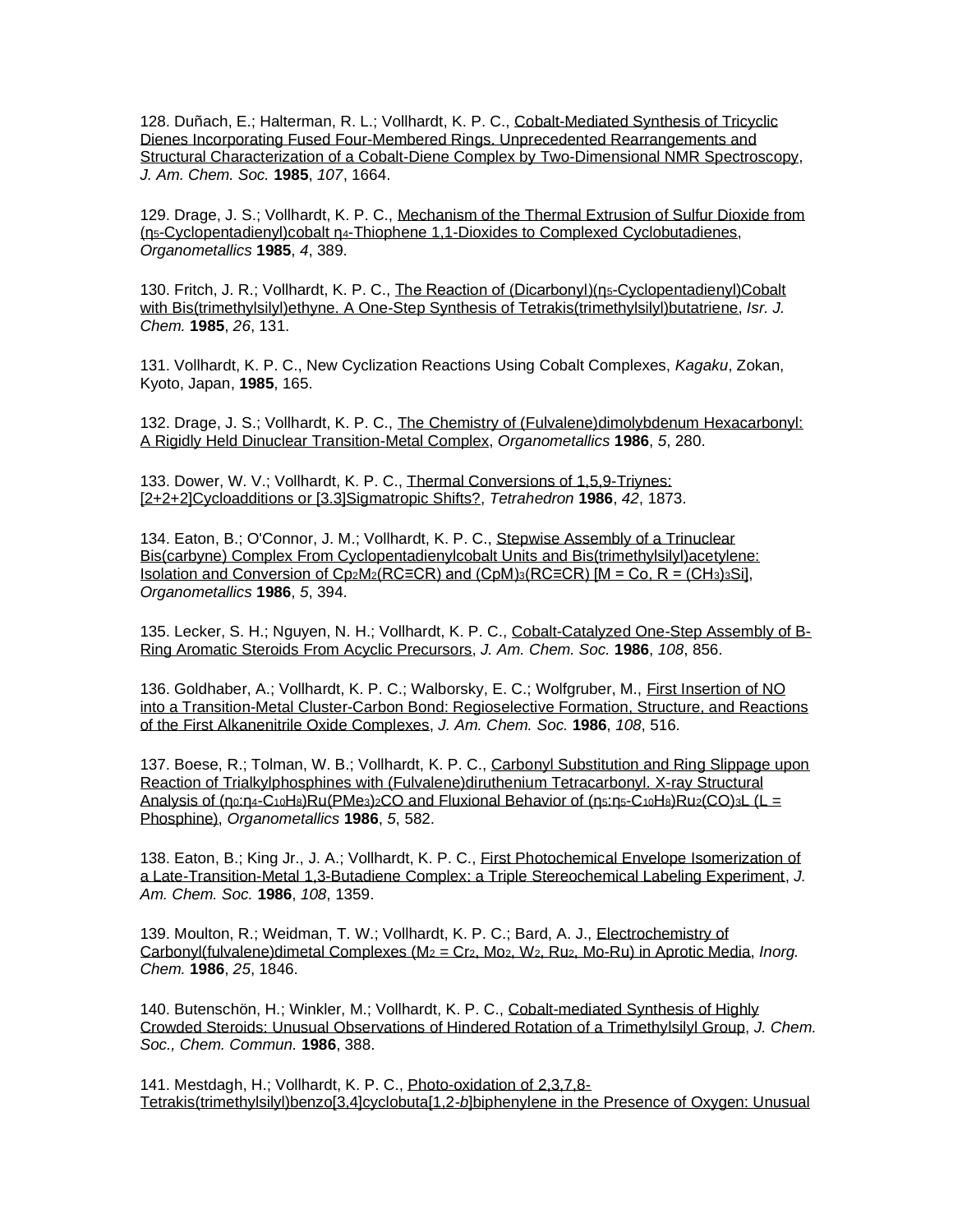[Cleavage of a Benzene Ring to Generate an Alkyne Unit,](http://www.rsc.org/ejarchive/C3/1986/C39860000281.pdf) *J. Chem. Soc., Chem. Commun.* **1986**, 281.

142. Diercks, R.; Vollhardt, K. P. C., [Novel Synthesis of the Angular \[3\]Phenylene \(Terphenylene\)](https://onlinelibrary.wiley.com/doi/epdf/10.1002/anie.198602661)  [by Cobalt-Catalyzed Cyclization of Bis\(2-ethynylphenyl\)ethyne: a Molecule With an Internal](https://onlinelibrary.wiley.com/doi/epdf/10.1002/anie.198602661)  [Cyclohexatriene Ring,](https://onlinelibrary.wiley.com/doi/epdf/10.1002/anie.198602661) *Angew. Chem.* **1986**, *98*, 268; *Angew. Chem., Int. Ed. Engl.* **1986**, *25*, 266.

143. Diercks, R.; Armstrong, J. C.; Boese, R.; Vollhardt, K. P. C., [Hexaethynylbenzene,](http://www3.interscience.wiley.com/cgi-bin/fulltext/106585542/PDFSTART) *Angew. Chem.* **1986**, *98*, 270; *Angew. Chem., Int. Ed. Engl.* **1986**, *25*, 268.

144. Halterman, R. L.; Vollhardt, K. P. C., [Practical Synthesis of Two Annelated Optically Active](http://www.sciencedirect.com/science?_ob=MImg&_imagekey=B6THS-42RVSGW-SS-2&_cdi=5290&_orig=search&_coverDate=12%2F31%2F1986&_sk=999729986&view=c&wchp=dGLbVzz-zSkWA&_acct=C000000152&_version=1&_userid=4420&md5=6a59015e8a2fb020102ef2824ff56d64&ie=f.pdf)  [Cyclopentadienes from the Chiral Pool and Their Transition Metal Complexes,](http://www.sciencedirect.com/science?_ob=MImg&_imagekey=B6THS-42RVSGW-SS-2&_cdi=5290&_orig=search&_coverDate=12%2F31%2F1986&_sk=999729986&view=c&wchp=dGLbVzz-zSkWA&_acct=C000000152&_version=1&_userid=4420&md5=6a59015e8a2fb020102ef2824ff56d64&ie=f.pdf) *Tetrahedron Lett.* **1986**, *27*, 1461.

145. Colborn, R. E.; Vollhardt, K. P. C., On the Mechanism of the Cyclooctatetraene Synthesis [from Ethyne Employing Nickel Catalysts,](http://pubs.acs.org/cgi-bin/sample.cgi/jacsat/1986/108/i18/pdf/ja00278a017.pdf) *J. Am. Chem. Soc.* **1986**, *108*, 5470.

146. Hirthammer, M.; Vollhardt, K. P. C., [2,3-Bis\(trimethylsilyl\)-](http://pubs.acs.org/cgi-bin/sample.cgi/jacsat/1986/108/i09/pdf/ja00269a076.pdf) and 2,3,8,9- [Tetrakis\(trimethylsilyl\)\[4\]phenylene,](http://pubs.acs.org/cgi-bin/sample.cgi/jacsat/1986/108/i09/pdf/ja00269a076.pdf) *J. Am. Chem. Soc.* **1986**, *108*, 2481.

147. Meyerhoff, D. J.; Nunlist, R.; Tilset, M.; Vollhardt, K. P. C., [Dinuclear Tungsten and](http://www3.interscience.wiley.com/cgi-bin/fulltext/110459725/PDFSTART)  [Molybdenum Complexes with Fulvalene Ligands: Assignment of Their](http://www3.interscience.wiley.com/cgi-bin/fulltext/110459725/PDFSTART) 1H and 13C NMR Spectra [by One-Dimensional Heteronuclear NOE Difference Spectroscopy,](http://www3.interscience.wiley.com/cgi-bin/fulltext/110459725/PDFSTART) *Magn. Reson. Chem.* **1986**, *24*, 709.

148. Grotjahn, D. B.; Vollhardt, K. P. C., [Cobalt-Mediated \[2+2+2\] Cycloadditions of Alkynes to](http://pubs.acs.org/doi/pdf/10.1021/ja00268a060)  [the Indole 2,3-Double Bond: An Extremely Facile Entry into the Novel 4a,9a-Dihydro-](http://pubs.acs.org/doi/pdf/10.1021/ja00268a060)*9*H[carbazole Nucleus,](http://pubs.acs.org/doi/pdf/10.1021/ja00268a060) *J. Am. Chem. Soc.* **1986**, *108*, 2091.

149. Diercks, R.; Vollhardt, K. P. C., [Tris\(benzocyclobutadieno\)benzene, the Triangular](http://pubs.acs.org/cgi-bin/sample.cgi/jacsat/1986/108/i11/pdf/ja00271a080.pdf)  [\[4\]Phenylene with a Completely Bond-Fixed Cyclohexatriene Ring: Cobalt-Catalyzed Synthesis](http://pubs.acs.org/cgi-bin/sample.cgi/jacsat/1986/108/i11/pdf/ja00271a080.pdf)  [From Hexaethynylbenzene and Thermal Ring Opening to 1,2:5,6:9,10-Tribenzo-3,4,7,8,11,12](http://pubs.acs.org/cgi-bin/sample.cgi/jacsat/1986/108/i11/pdf/ja00271a080.pdf) [hexadehydro\[12\]annulene,](http://pubs.acs.org/cgi-bin/sample.cgi/jacsat/1986/108/i11/pdf/ja00271a080.pdf) *J. Am. Chem. Soc.* **1986**, *108*, 3150.

150. Sheppard, G. S.; Vollhardt, K. P. C., [Cobalt-Mediated \[2+2+2\]Cycloadditions of Alkynes to](http://pubs.acs.org/cgi-bin/sample.cgi/joceah/1986/51/i26/pdf/jo00376a106.pdf)  [the Pyrrole 2,3-Double Bond: A Novel Construction of Fused Dihydroindoles,](http://pubs.acs.org/cgi-bin/sample.cgi/joceah/1986/51/i26/pdf/jo00376a106.pdf) *J. Org. Chem.* **1986**, *51*, 5496.

151. Vollhardt, K. P. C.; Wolfgruber, M., [Formal Insertion of the HCO](http://www3.interscience.wiley.com/cgi-bin/fulltext/106585393/PDFSTART)+ Fragment Into a Trinuclear [Cluster Metal-Carbyne Bond: Synthesis, Structure, and Reactivity of Cluster-bound Ethynol,](http://www3.interscience.wiley.com/cgi-bin/fulltext/106585393/PDFSTART) *Angew. Chem.* **1986**, *98*, 919; *Angew. Chem., Int. Ed. Engl.* **1986**, *25*, 929.

152. Huffman, M. A.; Newman, D. A.; Tilset, M.; Tolman, W. B.; Vollhardt, K. P. C., [Designed](http://pubs.acs.org/cgi-bin/sample.cgi/orgnd7/1986/5/i09/pdf/om00140a038.pdf)  [Syntheses of Heterobimetallic Fulvalene Complexes,](http://pubs.acs.org/cgi-bin/sample.cgi/orgnd7/1986/5/i09/pdf/om00140a038.pdf) *Organometallics* **1986**, *5*, 1926.

153. Amer, I.; Amer, H.; Ascher, R.; Blum, J.; Sasson, Y.; Vollhardt, K. P. C., [Hydrogenation of](http://www.sciencedirect.com/science?_ob=MImg&_imagekey=B6W91-441PDFM-7-1&_cdi=6669&_orig=search&_coverDate=02%2F28%2F1987&_sk=999609997&view=c&wchp=dGLbVtz-zSkWb&_acct=C000000152&_version=1&_userid=4420&md5=36c028d083246baa7f91f9e861ca7a29&ie=f.pdf)  Arenes by the RhCl<sub>3</sub>-Aliquat®[336 Catalyst. Part 3. Selective Reduction of Polycyclic Compounds,](http://www.sciencedirect.com/science?_ob=MImg&_imagekey=B6W91-441PDFM-7-1&_cdi=6669&_orig=search&_coverDate=02%2F28%2F1987&_sk=999609997&view=c&wchp=dGLbVtz-zSkWb&_acct=C000000152&_version=1&_userid=4420&md5=36c028d083246baa7f91f9e861ca7a29&ie=f.pdf) *J. Mol. Catal.* **1987**, *39*, 185.

154. Vollhardt, K. P. C., Organic Chemistry; W.H. Freeman and Co.: New York, **1987**.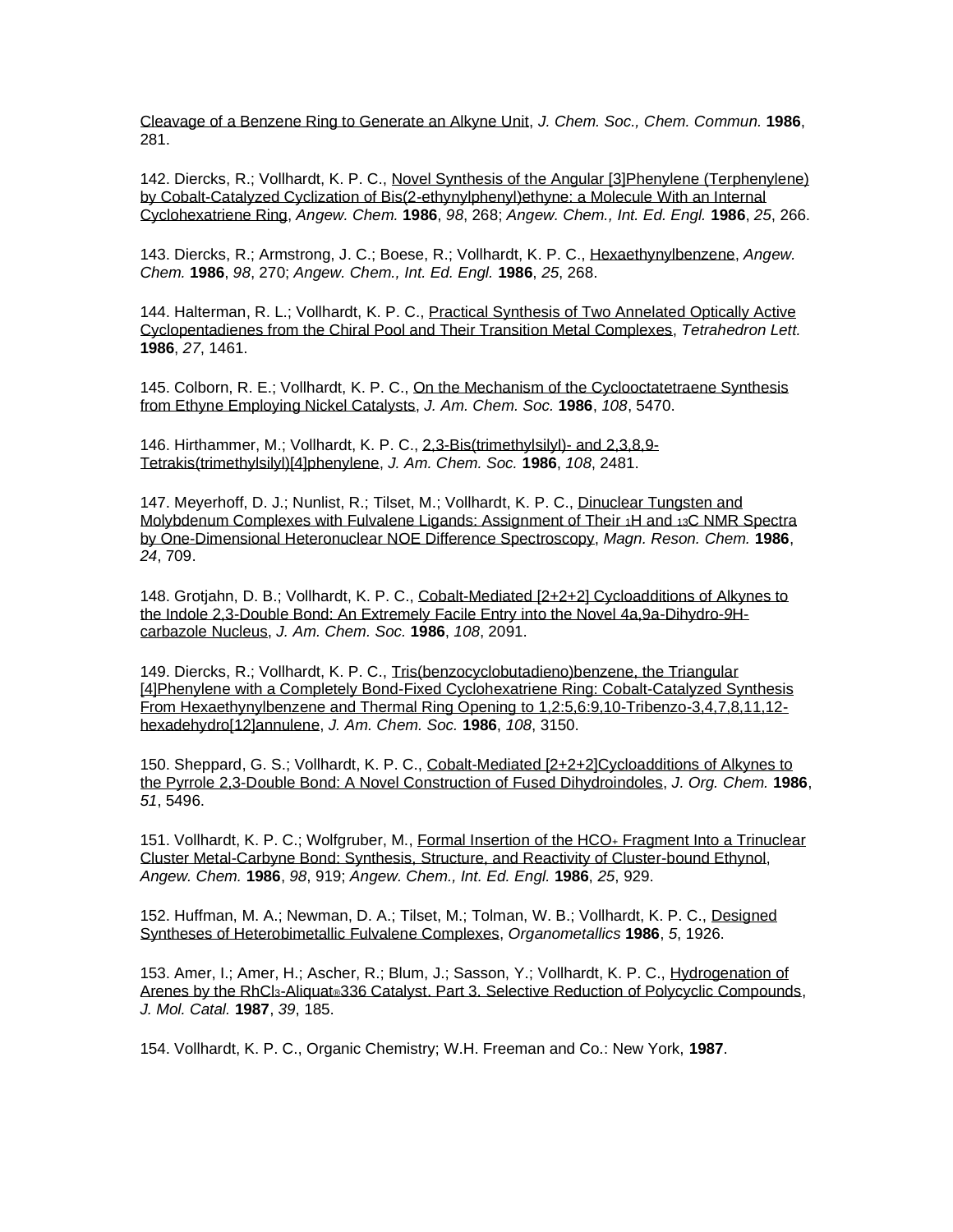155. Blum, J.; Amer, I.; Vollhardt, K. P. C.; Schwarz, H.; Höhne, G., [Hydrogenation of Arenes by](http://pubs.acs.org/cgi-bin/sample.cgi/joceah/1987/52/i13/pdf/jo00389a030.pdf)  the RhCl3[-Aliquat 336 Catalyst. 4. Hydrogen-Deuterium Exchange and Other Mechanistic](http://pubs.acs.org/cgi-bin/sample.cgi/joceah/1987/52/i13/pdf/jo00389a030.pdf)  [Features,](http://pubs.acs.org/cgi-bin/sample.cgi/joceah/1987/52/i13/pdf/jo00389a030.pdf) *J. Org. Chem.* **1987**, *52*, 2804.

156. Amer, I.; Bravdo, T.; Blum, J.; Vollhardt, K. P. C., [Selective C-C Bond Hydrogenation in](http://www.sciencedirect.com/science?_ob=MImg&_imagekey=B6THS-42HXMPF-W3-3&_cdi=5290&_orig=search&_coverDate=12%2F31%2F1987&_sk=999719987&view=c&wchp=dGLbVzz-zSkWA&_acct=C000000152&_version=1&_userid=4420&md5=a0681e207c5e17aa387117fe24d6b7c6&ie=f.pdf)  [Unsaturated Nitro Compounds in the Presence of the RhCl](http://www.sciencedirect.com/science?_ob=MImg&_imagekey=B6THS-42HXMPF-W3-3&_cdi=5290&_orig=search&_coverDate=12%2F31%2F1987&_sk=999719987&view=c&wchp=dGLbVzz-zSkWA&_acct=C000000152&_version=1&_userid=4420&md5=a0681e207c5e17aa387117fe24d6b7c6&ie=f.pdf)3-Aliquat 336 Catalyst System, *Tetrahedron Lett.* **1987**, *28*, 1321.

157. Blanco, L.; Helson, H. E.; Hirthammer, H.; Mestdagh, H.; Spyroudis, S.; Vollhardt, K. P. C., [2,3,9,10-Tetrakis\(trimethylsilyl\)\[5\]phenylene. Synthesis via Regiospecific](http://www3.interscience.wiley.com/cgi-bin/fulltext/106585938/PDFSTART) Cobalt-Catalyzed [Cocyclization of 1,6-Bis\(triisopropylsilyl\)-1,3,5-hexatriyne,](http://www3.interscience.wiley.com/cgi-bin/fulltext/106585938/PDFSTART) *Angew. Chem.* **1987**, *99*, 1276; *Angew. Chem., Int. Ed. Engl.* **1987**, *26*, 1246.

158. Halterman, R. L.; Vollhardt, K. P. C.; Welker, M. E.; Bläser, D.; Boese, R., [A Designed,](http://pubs.acs.org/cgi-bin/sample.cgi/jacsat/1987/109/i26/pdf/ja00260a037.pdf)  [Enantiomerically Pure, Fused Cyclopentadienyl Ligand with](http://pubs.acs.org/cgi-bin/sample.cgi/jacsat/1987/109/i26/pdf/ja00260a037.pdf) *C*<sup>2</sup> Symmetry: Synthesis and Use in [Enantioselective Titanocene-Catalyzed Hydrogenations of Alkenes,](http://pubs.acs.org/cgi-bin/sample.cgi/jacsat/1987/109/i26/pdf/ja00260a037.pdf) *J. Am. Chem. Soc.* **1987**, *109*, 8105.

159. Boese, R.; Knölker, H-J.; Vollhardt, K. P. C., [Cobalt-Mediated \[2+2+2\]Cycloadditions of](https://onlinelibrary.wiley.com/doi/epdf/10.1002/anie.198710351)  [Alkynes to the Imidazole 4,5-Double Bond. First Synthesis of](https://onlinelibrary.wiley.com/doi/epdf/10.1002/anie.198710351) the 3*a*,7*a*-Dihydrobenzimidazole [Nucleus and Its Preliminary Chemistry Including a Novel Quinoline Construction,](https://onlinelibrary.wiley.com/doi/epdf/10.1002/anie.198710351) *Angew. Chem.* **1987**, *99*, 1067; *Angew. Chem., Int. Ed. Engl.* **1987**, *26*, 1035.

160. Vollhardt, K. P. C., Cobalt-Mediated Syntheses of Polyheterocycles, *Lect. Heterocycl. Chem.* **1987**, *9*, 59.

161. Stanger, A.; Vollhardt, K. P. C., [The Origin of the Symmetrical Structure of Benzene. Is the σ](http://pubs.acs.org/cgi-bin/sample.cgi/joceah/1988/53/i20/pdf/jo00255a049.pdf)  [or the π Frame Responsible? An Ab Initio Study of the Effect of HCC Bond Angle Distortion,](http://pubs.acs.org/cgi-bin/sample.cgi/joceah/1988/53/i20/pdf/jo00255a049.pdf) *J. Org. Chem.* **1988**, *53*, 4889.

162. Halterman, R. L.; Vollhardt, K. P. C., [Synthesis and Asymmetric Reactivity of](http://pubs.acs.org/cgi-bin/sample.cgi/orgnd7/1988/7/i04/pdf/om00094a015.pdf)  [Enantiomerically Pure Cyclopentadienylmetal Complexes Derived From the Chiral Pool,](http://pubs.acs.org/cgi-bin/sample.cgi/orgnd7/1988/7/i04/pdf/om00094a015.pdf) *Organometallics* **1988**, *7*, 883.

163. Halterman, R. L.; Vollhardt, K. P. C., [First Case of Interannular, Possibly Electronically](http://www3.interscience.wiley.com/cgi-bin/fulltext/106598154/PDFSTART)  [Transmitted, Asymmetric Induction in an Organometallic Compound,](http://www3.interscience.wiley.com/cgi-bin/fulltext/106598154/PDFSTART) *Angew. Chem.* **1988**, *100*, 592; *Angew. Chem., Int. Ed. Engl.* **1988**, *27*, 553.

164. Vollhardt, K. P. C.; Walborsky, E. C., Intramolecular [Carbyne-carbyne](http://www.sciencedirect.com/science?_ob=MImg&_imagekey=B6TH8-42SR1R8-TY-1&_cdi=5276&_orig=search&_coverDate=12%2F31%2F1988&_sk=999929989&view=c&wchp=dGLbVtz-zSkzk&_acct=C000000152&_version=1&_userid=4420&md5=c3707d56649773b8a30689123bed041e&ie=f.pdf) Coupling on [Exposure of \[](http://www.sciencedirect.com/science?_ob=MImg&_imagekey=B6TH8-42SR1R8-TY-1&_cdi=5276&_orig=search&_coverDate=12%2F31%2F1988&_sk=999929989&view=c&wchp=dGLbVtz-zSkzk&_acct=C000000152&_version=1&_userid=4420&md5=c3707d56649773b8a30689123bed041e&ie=f.pdf)μ3-η1[-CR](http://www.sciencedirect.com/science?_ob=MImg&_imagekey=B6TH8-42SR1R8-TY-1&_cdi=5276&_orig=search&_coverDate=12%2F31%2F1988&_sk=999929989&view=c&wchp=dGLbVtz-zSkzk&_acct=C000000152&_version=1&_userid=4420&md5=c3707d56649773b8a30689123bed041e&ie=f.pdf)1][μ3-η1-CR2][CpCo]<sup>3</sup> [Clusters to Sulphur and Selenium: A Novel Synthesis](http://www.sciencedirect.com/science?_ob=MImg&_imagekey=B6TH8-42SR1R8-TY-1&_cdi=5276&_orig=search&_coverDate=12%2F31%2F1988&_sk=999929989&view=c&wchp=dGLbVtz-zSkzk&_acct=C000000152&_version=1&_userid=4420&md5=c3707d56649773b8a30689123bed041e&ie=f.pdf)  [of 1-Cobalta-2,5-diheterocyclopent-3-enes,](http://www.sciencedirect.com/science?_ob=MImg&_imagekey=B6TH8-42SR1R8-TY-1&_cdi=5276&_orig=search&_coverDate=12%2F31%2F1988&_sk=999929989&view=c&wchp=dGLbVtz-zSkzk&_acct=C000000152&_version=1&_userid=4420&md5=c3707d56649773b8a30689123bed041e&ie=f.pdf) *Polyhedron* **1988**, *7*, 1023.

165. Vollhardt, K. P. C., Organische Chemie; Verlag Chemie GmbH: Weinheim, **1988**.

166. Bläser, D.; Boese, R.; Brett, W. A.; Rademacher, P.; Schwager, H.; Stanger, A.; Vollhardt, K. P. C., [Structure, Deformation Electron Densities, Photoelectron Spectra, and Reactivity of 3,4-](http://www3.interscience.wiley.com/cgi-bin/fulltext/106598665/PDFSTART) Dihydro-1*H*-cyclobuta[*a*[\]cyclopropa\[](http://www3.interscience.wiley.com/cgi-bin/fulltext/106598665/PDFSTART)*d*]benzene, *Angew. Chem.* **1989**, *101*, 209; *Angew. Chem., Int. Ed. Engl.* **1989**, *28*, 189.

167. El-Shall, M. S.; Vollhardt, K. P. C., [Molecular Structure and Electronic Properties of](http://www.sciencedirect.com/science?_ob=MImg&_imagekey=B6TGT-44HTF3N-88-1&_cdi=5263&_orig=search&_coverDate=01%2F31%2F1989&_sk=998169998&view=c&wchp=dGLbVzb-zSkzV&_acct=C000000152&_version=1&_userid=4420&md5=6e5f7836bccbbca53e8bbed6d4d4eddd&ie=f.pdf)  [Hexaethynylbenzene,](http://www.sciencedirect.com/science?_ob=MImg&_imagekey=B6TGT-44HTF3N-88-1&_cdi=5263&_orig=search&_coverDate=01%2F31%2F1989&_sk=998169998&view=c&wchp=dGLbVzb-zSkzV&_acct=C000000152&_version=1&_userid=4420&md5=6e5f7836bccbbca53e8bbed6d4d4eddd&ie=f.pdf) *J. Mol. Struct. (Theochem)* **1989**, *183*, 175.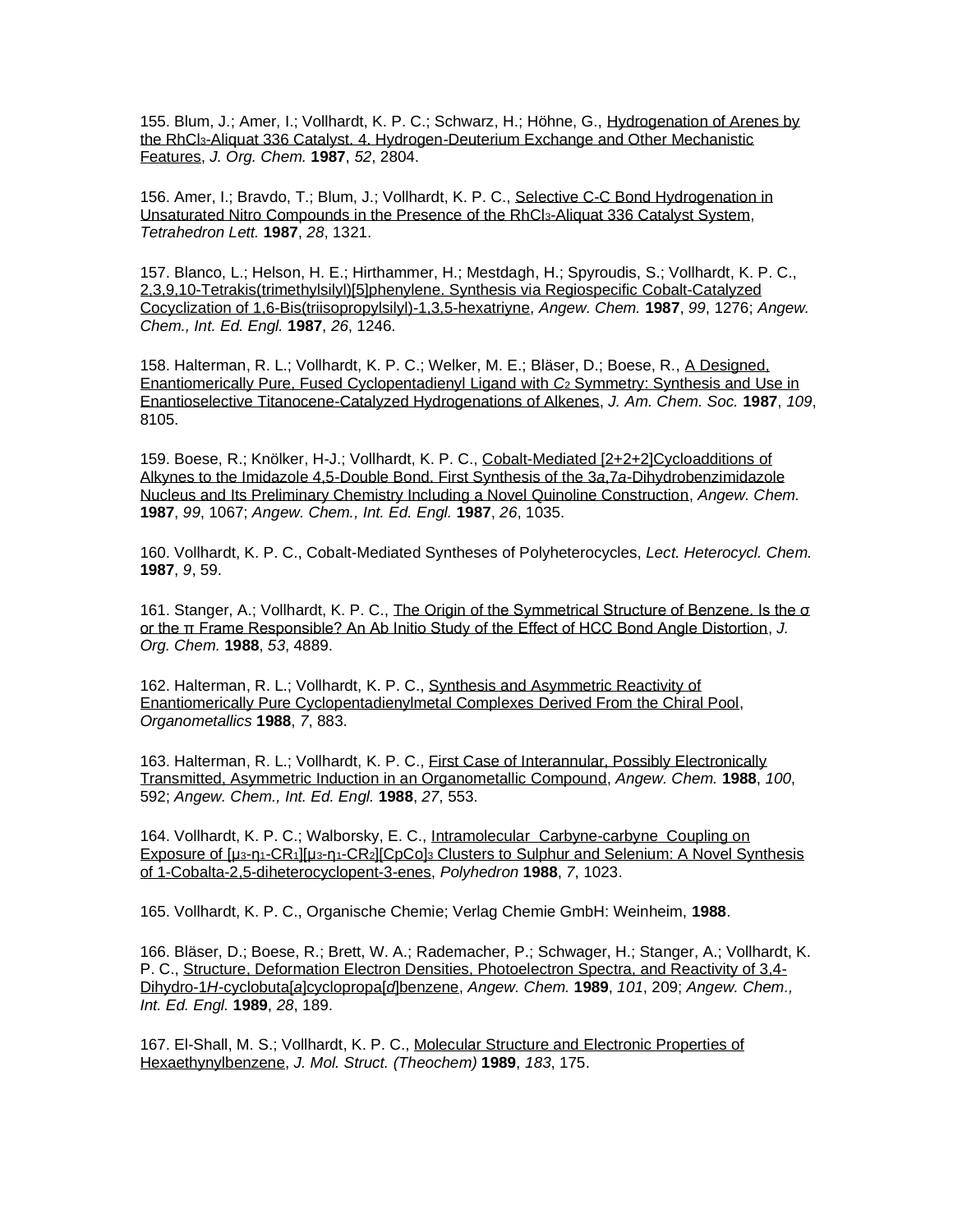168. King Jr., J. A.; Vollhardt, K. P. C., [The Thermal and Photochemical Degenerate "Walk" of](https://www.sciencedirect.com/journal/journal-of-organometallic-chemistry/vol/369/issue/2)  (η5[-Cyclopentadienyl\)cobalt Along η](https://www.sciencedirect.com/journal/journal-of-organometallic-chemistry/vol/369/issue/2)4-Bound 1,3,5-Hexatriene, *J. Organomet. Chem.* **1989**, *369*, 245.

169. Harvey, D. F.; Johnson, B. M.; Ung, C. S.; Vollhardt, K. P. C., n<sub>5</sub>[-Cyclopentadienylcobalt](http://www.thieme-connect.com/ejournals/pdf/synlett/doi/10.1055/s-1989-34701.pdf)mediated Inter- [and Intramolecular \[2+2+2\]Cycloadditions of Alkynes](http://www.thieme-connect.com/ejournals/pdf/synlett/doi/10.1055/s-1989-34701.pdf) to Aldehydes and Ketones: [a Novel Synthesis of Fused 2](http://www.thieme-connect.com/ejournals/pdf/synlett/doi/10.1055/s-1989-34701.pdf)*H*-Pyrans, *Synlett* **1989**, 15.

170. Eichhorn, B. W.; Kerby, M. C.; Haushalter, R. C.; Vollhardt, K. P. C., [Activated Molybdenum-](http://pubs.acs.org/cgi-bin/sample.cgi/inocaj/1990/29/i04/pdf/ic00329a030.pdf)[Molybdenum Quadruple Bonds. Synthesis, Structure, and Properties of](http://pubs.acs.org/cgi-bin/sample.cgi/inocaj/1990/29/i04/pdf/ic00329a030.pdf)  [Mo2(O2CMe)2(en)4][(O2CMe)2[\]·en: A Solid-State Model for a Solvent-Shared Ion Pair,](http://pubs.acs.org/cgi-bin/sample.cgi/inocaj/1990/29/i04/pdf/ic00329a030.pdf) *Inorg. Chem.* **1990**, *29*, 723.

171. Kerby, M. C.; Eichhorn, B. W.; Creighton, J. A.; Vollhardt, K. P. C., [Models for](http://pubs.acs.org/cgi-bin/sample.cgi/inocaj/1990/29/i07/pdf/ic00332a006.pdf)  [Organometallic Polymers. ZigZag Chains of Mo](http://pubs.acs.org/cgi-bin/sample.cgi/inocaj/1990/29/i07/pdf/ic00332a006.pdf)2(O2CCH3)<sup>4</sup> Units Linked by DMPE and TMED [Ligands,](http://pubs.acs.org/cgi-bin/sample.cgi/inocaj/1990/29/i07/pdf/ic00332a006.pdf) *Inorg. Chem.* **1990**, *29*, 1319.

172. Amer, I.; Bernstein, T.; Eisen, M.; Blum, J.; Vollhardt, K. P. C., [Oligomerization of Alkynes by](http://www.sciencedirect.com/science?_ob=MImg&_imagekey=B6W91-4406RDP-HG-1&_cdi=6669&_orig=search&_coverDate=07%2F01%2F1990&_sk=999399996&view=c&wchp=dGLbVzz-zSkzS&_acct=C000000152&_version=1&_userid=4420&md5=6aa0fb4e232849a8f98e657365cd0253&ie=f.pdf)  the RhCl3[-Aliquat 336 Catalyst System. Part 1. Formation of Benzene Derivatives,](http://www.sciencedirect.com/science?_ob=MImg&_imagekey=B6W91-4406RDP-HG-1&_cdi=6669&_orig=search&_coverDate=07%2F01%2F1990&_sk=999399996&view=c&wchp=dGLbVzz-zSkzS&_acct=C000000152&_version=1&_userid=4420&md5=6aa0fb4e232849a8f98e657365cd0253&ie=f.pdf) *J. Mol. Cat.* **1990**, *60*, 313.

173. Boese, R.; Myrabo, R. L.; Newman, D. A.; Vollhardt, K. P. C., [On the Way to Ligating](http://www3.interscience.wiley.com/cgi-bin/fulltext/106586938/PDFSTART)  [Oligocyclopentadienyls: Synthesis and Preliminary Reactivity of the Two Isomeric](http://www3.interscience.wiley.com/cgi-bin/fulltext/106586938/PDFSTART)  [Tercyclopentadienyls and Their Transition Metal Complexes,](http://www3.interscience.wiley.com/cgi-bin/fulltext/106586938/PDFSTART) *Angew. Chem.* **1990**, *102*, 589; *Angew. Chem., Int. Ed. Engl.* **1990**, *29*, 549.

174. Schwager, H.; Spyroudis, S.; Vollhardt, K. P. C., [Tandem Palladium-, Cobalt-](http://www.sciencedirect.com/science?_ob=MImg&_imagekey=B6TGW-43B9GFM-KV-1&_cdi=5265&_orig=search&_coverDate=02%2F06%2F1990&_sk=996179998&view=c&wchp=dGLbVzb-zSkzk&_acct=C000000152&_version=1&_userid=4420&md5=585036a7a5a30d24d3df89f5534f17ab&ie=f.pdf) and Nickel[catalyzed Syntheses of Polycyclic](http://www.sciencedirect.com/science?_ob=MImg&_imagekey=B6TGW-43B9GFM-KV-1&_cdi=5265&_orig=search&_coverDate=02%2F06%2F1990&_sk=996179998&view=c&wchp=dGLbVzb-zSkzk&_acct=C000000152&_version=1&_userid=4420&md5=585036a7a5a30d24d3df89f5534f17ab&ie=f.pdf) [π](http://pubs.acs.org/cgi-bin/sample.cgi/jacsat/1992/114/i21/pdf/ja00047a042.pdf)[-Systems Containing Cyclobutadiene, Benzene and](http://www.sciencedirect.com/science?_ob=MImg&_imagekey=B6TGW-43B9GFM-KV-1&_cdi=5265&_orig=search&_coverDate=02%2F06%2F1990&_sk=996179998&view=c&wchp=dGLbVzb-zSkzk&_acct=C000000152&_version=1&_userid=4420&md5=585036a7a5a30d24d3df89f5534f17ab&ie=f.pdf)  [Cyclooctatetraene Rings,](http://www.sciencedirect.com/science?_ob=MImg&_imagekey=B6TGW-43B9GFM-KV-1&_cdi=5265&_orig=search&_coverDate=02%2F06%2F1990&_sk=996179998&view=c&wchp=dGLbVzb-zSkzk&_acct=C000000152&_version=1&_userid=4420&md5=585036a7a5a30d24d3df89f5534f17ab&ie=f.pdf) *J. Organomet. Chem.* **1990**, *382*, 191.

175. Amer, I.; Blum, J.; Vollhardt, K. P. C., [Oligomerization of Alkynes by the RhCl](http://www.sciencedirect.com/science?_ob=MImg&_imagekey=B6W91-4406RDP-HH-1&_cdi=6669&_orig=search&_coverDate=07%2F01%2F1990&_sk=999399996&view=c&wchp=dGLbVzz-zSkzS&_acct=C000000152&_version=1&_userid=4420&md5=4d963415fd31ecaa68ce46f417053cdc&ie=f.pdf)<sub>3</sub>-Aliquat 336 [Catalyst System. Part 2. Formation of 2,3-Disubstituted 1-Phenylnaphthalenes by](http://www.sciencedirect.com/science?_ob=MImg&_imagekey=B6W91-4406RDP-HH-1&_cdi=6669&_orig=search&_coverDate=07%2F01%2F1990&_sk=999399996&view=c&wchp=dGLbVzz-zSkzS&_acct=C000000152&_version=1&_userid=4420&md5=4d963415fd31ecaa68ce46f417053cdc&ie=f.pdf)  [Cyclodimerization of Phenylalkynes,](http://www.sciencedirect.com/science?_ob=MImg&_imagekey=B6W91-4406RDP-HH-1&_cdi=6669&_orig=search&_coverDate=07%2F01%2F1990&_sk=999399996&view=c&wchp=dGLbVzz-zSkzS&_acct=C000000152&_version=1&_userid=4420&md5=4d963415fd31ecaa68ce46f417053cdc&ie=f.pdf) *J. Mol. Cat.* **1990**, *60*, 323.

176. Grotjahn, D. B.; Vollhardt, K. P. C., [An Unprecedented Propellane-to-Spirofused Skeletal](http://pubs.acs.org/cgi-bin/sample.cgi/jacsat/1990/112/i14/pdf/ja00170a047.pdf)  [Rearrangement Upon Oxidative Demetalation of CpCo-Complexed Polycylic Dienes: Synthesis of](http://pubs.acs.org/cgi-bin/sample.cgi/jacsat/1990/112/i14/pdf/ja00170a047.pdf)  [a Pentacyclic, Potential Precursor to Strychnine,](http://pubs.acs.org/cgi-bin/sample.cgi/jacsat/1990/112/i14/pdf/ja00170a047.pdf) *J. Am. Chem. Soc.* **1990**, *112*, 5653.

177. Kahn, A. P.; Newman, D. A.; Vollhardt, K. P. C., [Site-Specific Synthesis of Heterodinuclear](https://www.thieme-connect.com/products/ejournals/abstract/10.1055/s-1990-21012)  [Fulvalene Complexes,](https://www.thieme-connect.com/products/ejournals/abstract/10.1055/s-1990-21012) *Synlett* **1990**, *1*, 141.

178. Johnson, B. M.; Vollhardt, K. P. C., [Simple Preparation of an Optically-Pure Daunomycinone](http://www.thieme-connect.com/ejournals/pdf/synlett/doi/10.1055/s-1990-21036.pdf)  [A-Ring Precursor from \(–\)-Quinic Acid,](http://www.thieme-connect.com/ejournals/pdf/synlett/doi/10.1055/s-1990-21036.pdf) *Synlett* **1990**, *1*, 209.

179. McGovern, P. A.; Vollhardt, K. P. C., [The Synthesis and Novel Reactivity of Homo-](https://www.thieme-connect.com/ejournals/abstract/10.1055/s-1990-21140) and [Heterodinuclear Fulvalene Carbonyls,](https://www.thieme-connect.com/ejournals/abstract/10.1055/s-1990-21140) *Synlett* **1990**, *1*, 493.

180. Mohler, D. L.; Vollhardt, K. P. C.; Wolff, S., [Facile Hydrogenation of the Central](http://www3.interscience.wiley.com/cgi-bin/fulltext/106586689/PDFSTART)  [Cyclohexatriene of Tris\(benzocyclobutadieno\)benzene: Synthesis, Structure, and Thermal and](http://www3.interscience.wiley.com/cgi-bin/fulltext/106586689/PDFSTART)  [Photochemical Isomerization of all-](http://www3.interscience.wiley.com/cgi-bin/fulltext/106586689/PDFSTART)*cis*-Tris(benzocyclobuta)cyclohexane, *Angew. Chem.* **1990**, *102*, 1200; *Angew. Chem., Int. Ed. Engl.* **1990**, *29*, 1151.

181. Vollhardt, K. P. C., Chimie Organique (French translation); A. de Boeck: Brussels, **1990**.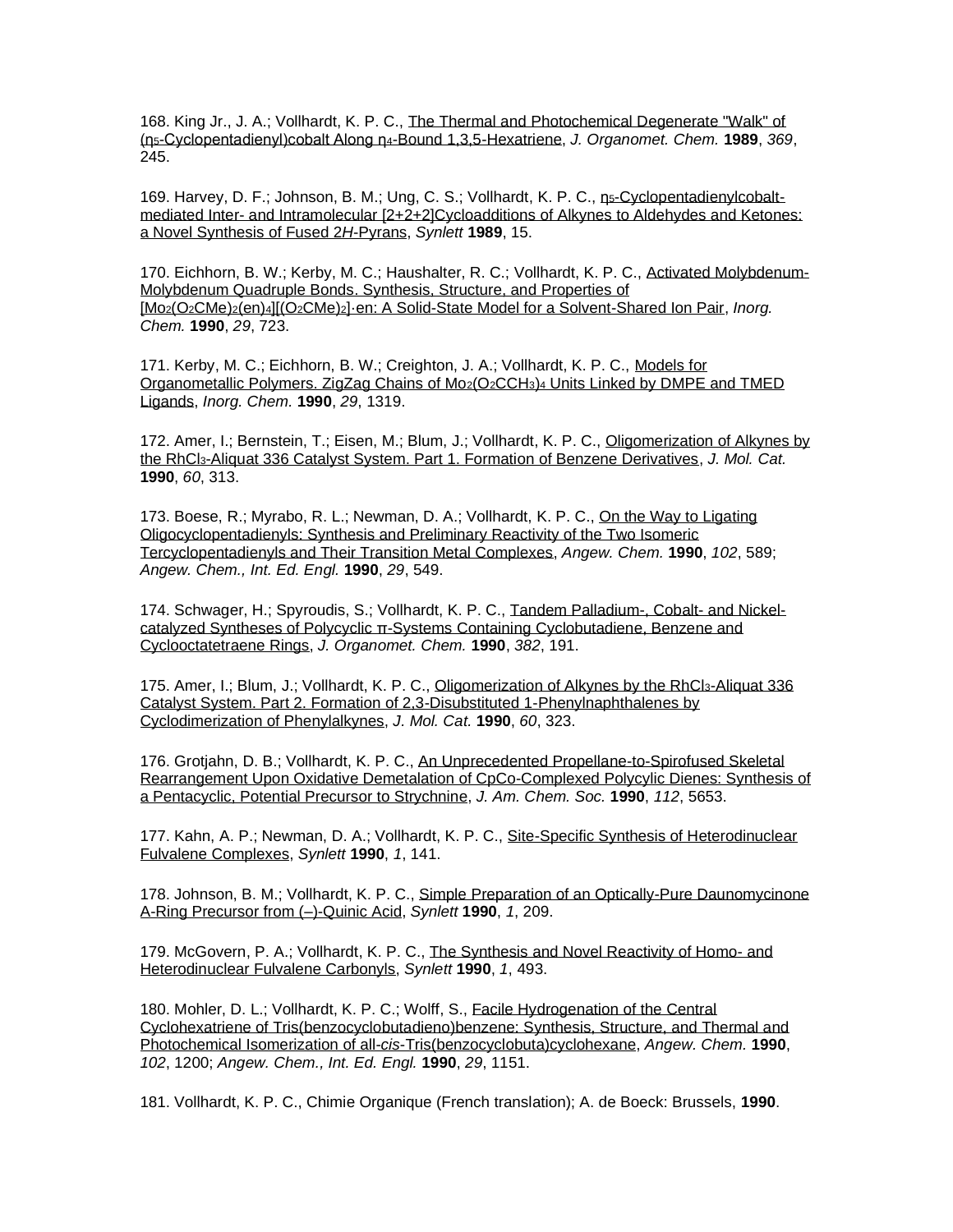182. Germanas, J.; Vollhardt, K. P. C., [Stereocontrolled Synthesis of Tetrasubstituted Double](http://www.thieme-connect.com/ejournals/pdf/synlett/doi/10.1055/s-1990-21143.pdf)  [Bonds: Application to the Construction of Highly Functionalized 4-Alkylidenecyclohexanones,](http://www.thieme-connect.com/ejournals/pdf/synlett/doi/10.1055/s-1990-21143.pdf) *Synlett* **1990**, *1*, 505.

183. Vollhardt, K. P. C., Química Orgánica (Spanish translation); Ediciones Omega, S.A.: Barcelona, **1990**.

184. Vollhardt, K. P. C., Chimica Organica (Italian translation); Zanichelli: Bologna, **1990**.

185. Blum, J.; Bitan, G.; Marx, S.; Vollhardt, K. P. C., [Transfer Hydrogenation of Diarylacetylenes](http://www.sciencedirect.com/science?_ob=MImg&_imagekey=B6W91-4406WND-P2-1&_cdi=6669&_orig=search&_coverDate=06%2F15%2F1991&_sk=999339996&view=c&wchp=dGLbVzz-zSkzS&_acct=C000000152&_version=1&_userid=4420&md5=6875cc7e3a8f303cf937beecf9582780&ie=f.pdf)  [by Polymethylhydrosiloxane in the Presence of the RhCl](http://www.sciencedirect.com/science?_ob=MImg&_imagekey=B6W91-4406WND-P2-1&_cdi=6669&_orig=search&_coverDate=06%2F15%2F1991&_sk=999339996&view=c&wchp=dGLbVzz-zSkzS&_acct=C000000152&_version=1&_userid=4420&md5=6875cc7e3a8f303cf937beecf9582780&ie=f.pdf)3-Aliquat 336 Catalyst, *J. Mol. Cat.* **1991**, *66*, 313.

186. Badrieh, Y.; Blum, J.; Amer, I.; Vollhardt, K. P. C., [Cyclo-oligomerization and Rearrangement](http://www.sciencedirect.com/science?_ob=MImg&_imagekey=B6W91-4406WND-P1-1&_cdi=6669&_orig=search&_coverDate=06%2F15%2F1991&_sk=999339996&view=c&wchp=dGLbVzz-zSkzS&_acct=C000000152&_version=1&_userid=4420&md5=6c9a2778eb0ebaec33a205959082caba&ie=f.pdf)  [of Some Phenylated Diynes by the RhCl](http://www.sciencedirect.com/science?_ob=MImg&_imagekey=B6W91-4406WND-P1-1&_cdi=6669&_orig=search&_coverDate=06%2F15%2F1991&_sk=999339996&view=c&wchp=dGLbVzz-zSkzS&_acct=C000000152&_version=1&_userid=4420&md5=6c9a2778eb0ebaec33a205959082caba&ie=f.pdf)3-Aliquat 336 and by the H2PtCl6-Aliquat 336 Catalysts [Under Phase Transfer Conditions,](http://www.sciencedirect.com/science?_ob=MImg&_imagekey=B6W91-4406WND-P1-1&_cdi=6669&_orig=search&_coverDate=06%2F15%2F1991&_sk=999339996&view=c&wchp=dGLbVzz-zSkzS&_acct=C000000152&_version=1&_userid=4420&md5=6c9a2778eb0ebaec33a205959082caba&ie=f.pdf) *J. Mol. Cat.* **1991**, *66*, 295.

187. Vollhardt, K. P. C., Metallacyclopentadiene and Metallacyclopentene Complexes by Cyclodimerization of Alkynes with Alkynes or Alkenes, in *Inorganic Reactions and Methods*, Vol. 12A, Sec. 5.8.2.7.4.; Hagen, A. P. and Zuckerman, J. J., Eds.; Verlag Chemie: New York, **1991**; p. 247.

188. Kerby, M. C.; Eichhorn, B. W.; Doviken, L.; Vollhardt, K. P. C., [Activated Molybdenum-](http://pubs.acs.org/cgi-bin/sample.cgi/inocaj/1991/30/i02/pdf/ic00002a003.pdf)[Molybdenum Quadruple Bonds. 2. First Example of Alkyne Additions to Metal-Metal Quadruple](http://pubs.acs.org/cgi-bin/sample.cgi/inocaj/1991/30/i02/pdf/ic00002a003.pdf)  [Bonds,](http://pubs.acs.org/cgi-bin/sample.cgi/inocaj/1991/30/i02/pdf/ic00002a003.pdf) *Inorg. Chem.* **1991**, *30*, 156.

189. Johnson, E. P.; Vollhardt, K. P. C., [Stereoselective, One-Step Assembly of the Strained](http://pubs.acs.org/cgi-bin/sample.cgi/jacsat/1991/113/i01/pdf/ja00001a067.pdf)  [Protoilludane Framework by Cobalt-Mediated Cyclization of an Acyclic Enediyne Precursor. A](http://pubs.acs.org/cgi-bin/sample.cgi/jacsat/1991/113/i01/pdf/ja00001a067.pdf)  [Total Synthesis of Illudol,](http://pubs.acs.org/cgi-bin/sample.cgi/jacsat/1991/113/i01/pdf/ja00001a067.pdf) *J. Am. Chem. Soc.* **1991**, *113*, 381.

190. Boese, R.; Rodriguez, J.; Vollhardt, K. P. C., Chemo- [and Stereoselective Cobalt-Mediated](http://www3.interscience.wiley.com/cgi-bin/fulltext/106587594/PDFSTART)  [\[2+2+2\]Cycloaddition of Alkynes with Uracil Derivatives. A Novel Synthetic Entry to Modified](http://www3.interscience.wiley.com/cgi-bin/fulltext/106587594/PDFSTART)  [Nucleosides,](http://www3.interscience.wiley.com/cgi-bin/fulltext/106587594/PDFSTART) *Angew. Chem.* **1991**, *103*, 1032; *Angew. Chem., Int. Ed. Engl.* **1991**, *30*, 993.

191. Boese, R.; Huffman, M. A.; Vollhardt, K. P. C., [Unique Reactivity of Heterodinuclear](http://www3.interscience.wiley.com/cgi-bin/fulltext/106587234/PDFSTART)  [Pentacarbonyl\(fulvalene\)molybdenumruthenium with Alkynes: Fluxionality, Rearrangements,](http://www3.interscience.wiley.com/cgi-bin/fulltext/106587234/PDFSTART) [Structures, and First Reversible Conversion of a "Side-on"-](http://www3.interscience.wiley.com/cgi-bin/fulltext/106587234/PDFSTART) to a Semi-Bridging Alkenylidene [Ligand,](http://www3.interscience.wiley.com/cgi-bin/fulltext/106587234/PDFSTART) *Angew. Chem.* **1991**, *103*, 1542; *Angew. Chem., Int. Ed. Engl.* **1991**, *30*, 1463.

192. Germanas, J.; Aubert, C.; Vollhardt, K. P. C., [One-Step Construction of the Stemodane](http://pubs.acs.org/doi/pdf/10.1021/ja00001a067)  [Framework via the Cobalt-Catalyzed Cyclization of Monocyclic Enynes: A Formal Total Synthesis](http://pubs.acs.org/doi/pdf/10.1021/ja00001a067)  [of Stemodin,](http://pubs.acs.org/doi/pdf/10.1021/ja00001a067) *J. Am. Chem. Soc.* **1991**, *113*, 4006.

193. Delville-Desbois, M-H.; Brown, D. S.; Vollhardt, K. P. C.; Astruc, D., [Redox Chemistry of the](http://www.rsc.org/ejarchive/C3/1991/C39910001355.pdf)  [Heterodinuclear Fulvalene Complexes \[WM\(fulvalene\)\(CO\)](http://www.rsc.org/ejarchive/C3/1991/C39910001355.pdf)<sub>5</sub>], M = Fe or Ru: Selective Metal [Redox Recognition,](http://www.rsc.org/ejarchive/C3/1991/C39910001355.pdf) *J. Chem. Soc., Chem. Commun.* **1991**, 1355.

194. Stanger, A.; Vollhardt, K. P. C., [Synthesis and Fluxional Behavior of](http://pubs.acs.org/cgi-bin/sample.cgi/orgnd7/1992/11/i01/pdf/om00037a054.pdf)  [\[Bis\(trialkylphosphine\)nickelio\]anthracene\(Alkyl = Et, Bu\),](http://pubs.acs.org/cgi-bin/sample.cgi/orgnd7/1992/11/i01/pdf/om00037a054.pdf) *Organometallics* **1992**, *11*, 317.

195. Brown, D.; Delville-Desbois, M-H.; Vollhardt, K. P. C.; Astruc, D., Specific Metal Recognition in the Redox Chemistry of the Heterobinuclear Fulvalene Complexes [WM(fulvalene)(CO)5], M=Fe or Ru and Access to Tetranuclear Difulvalene Complexes, *New J. Chem.* **1992**, *16*, 899.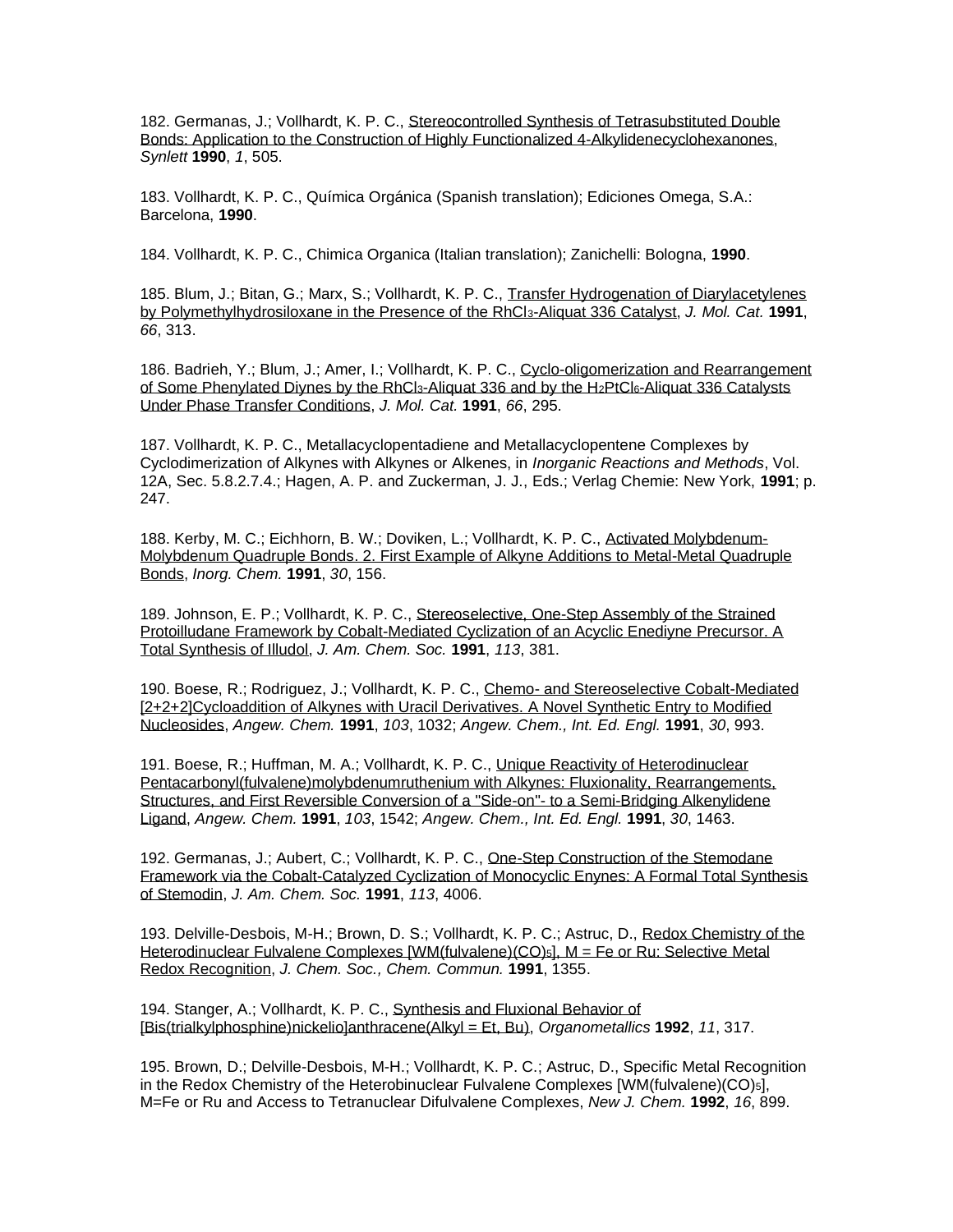196. Faust, R.; Glendening, E. D.; Streitwieser, A.; Vollhardt, K. P. C., [Ab Initio Study of σ-](http://pubs.acs.org/cgi-bin/sample.cgi/jacsat/1992/114/i21/pdf/ja00047a042.pdf) and [π-](http://pubs.acs.org/cgi-bin/sample.cgi/jacsat/1992/114/i21/pdf/ja00047a042.pdf)[Effects in Benzenes Fused to Four-Membered Rings: Rehybridization, Delocalization, and](http://pubs.acs.org/cgi-bin/sample.cgi/jacsat/1992/114/i21/pdf/ja00047a042.pdf)  [Antiaromaticity,](http://pubs.acs.org/cgi-bin/sample.cgi/jacsat/1992/114/i21/pdf/ja00047a042.pdf) *J. Am. Chem. Soc.* **1992**, *114*, 8263.

197. Schmidt-Radde, R. H.; Vollhardt, K. P. C., [Total Synthesis of Angular \[4\]Phenylene and](http://pubs.acs.org/cgi-bin/sample.cgi/jacsat/1992/114/i24/pdf/ja00050a091.pdf)  [\[5\]Phenylene,](http://pubs.acs.org/cgi-bin/sample.cgi/jacsat/1992/114/i24/pdf/ja00050a091.pdf) *J. Am. Chem. Soc.* **1992**, *114*, 9713.

198. Malaska, M.; Vollhardt, K. P. C., Organic Transformations Involving Organocobalt: Mechanisms and Synthesis, in Adv. Nat. Prod. Chem.; Atta-ur-Rahman, Ed.; Harwood Academic Publishers: Chur, Switzerland, **1992**; p. 53.

199. Boese, R.; Green, J.; Mittendorf, J.; Mohler, D. L.; Vollhardt, K. P. C., [The First](http://www3.interscience.wiley.com/cgi-bin/fulltext/106587860/PDFSTART)  [Hexabutadiynylbenzenes: Synthesis and Structures,](http://www3.interscience.wiley.com/cgi-bin/fulltext/106587860/PDFSTART) *Angew. Chem.* **1992**, *104*, 1643; *Angew. Chem., Int. Ed. Engl.* **1992**, *31*, 1643.

200. Bunz, U.; Vollhardt, K. P. C.; Ho, J. S.; [Tetraalkynylmethanes: Synthesis of](http://www3.interscience.wiley.com/cgi-bin/fulltext/106587863/PDFSTART)  Diethynyldipropargyl- [and Tetrapropargylmethane,](http://www3.interscience.wiley.com/cgi-bin/fulltext/106587863/PDFSTART) *Angew. Chem.* **1992**, *104*, 1645; *Angew. Chem., Int. Ed. Engl.* **1992**, *31*, 1648.

201. Glendening, E. D.; Faust, R.; Streitwieser, A.; Vollhardt, K. P. C.; Weinhold, F., [The Role of](http://pubs.acs.org/cgi-bin/sample.cgi/jacsat/1993/115/i23/pdf/ja00076a061.pdf)  [Delocalization in Benzene,](http://pubs.acs.org/cgi-bin/sample.cgi/jacsat/1993/115/i23/pdf/ja00076a061.pdf) *J. Am. Chem. Soc.* **1993**, *115*, 10952.

202. El Amouri, H.; Vaissermann, J.; Besace, Y.; Vollhardt, K. P. C.; Ball, G. E., [Two-Dimensional](http://pubs.acs.org/cgi-bin/sample.cgi/orgnd7/1993/12/i03/pdf/om00027a005.pdf)  <sup>1</sup>[H-NMR EXSY Study of the Fluxional Behavior of the Novel Carbenium Ion Complex](http://pubs.acs.org/cgi-bin/sample.cgi/orgnd7/1993/12/i03/pdf/om00027a005.pdf)  [FvMo2(CO)4(µ,η2,η3-MeC≡CCH2)][BF4[\]\(Fv = Fulvalene\): Syntheses, Structures, and Reactivity,](http://pubs.acs.org/cgi-bin/sample.cgi/orgnd7/1993/12/i03/pdf/om00027a005.pdf) *Organometallics* **1993**, *12*, 605.

203. Vollhardt, K. P. C., [The Phenylenes,](http://publications.iupac.org/pac/65/1/0153/index.html) *Pure Appl. Chem.* **1993**, *65*, 153.

204. Faust, R.; Vollhardt, K. P. C., Semibuckminsterfullerene: An MNDO-Study of a [Hemispherical Triindenotriphenylene,](http://www.rsc.org/ejarchive/C3/1993/C39930001471.pdf) *J. Chem. Soc., Chem. Commun.* **1993**, 1471.

205. Vollhardt, K. P. C., Organic Chemistry (Korean translation); Tamgu Dang Publishing Co.: Seoul, **1993**.

206. King Jr., J. A.; Vollhardt, K. P. C., [The Thermally-induced Prototropic Isomerization of η](https://www.sciencedirect.com/journal/journal-of-organometallic-chemistry/vol/460/issue/1)4-1,3-, η4-1,4-, η4[-1,5-Dialkenes Complexed to \(η](https://www.sciencedirect.com/journal/journal-of-organometallic-chemistry/vol/460/issue/1)5-Cyclopentadienyl)cobalt, *J. Organomet. Chem.* **1993**, *460*, 91.

207. Grotjahn, D. B.; Vollhardt, K. P. C., [Cobalt-Mediated \[2+2+2\]Cycloaddition of Alkynes to the](https://www.thieme-connect.de/products/ejournals/abstract/10.1055/s-1993-25910)  [Enamine Double Bond: A Formal Total Synthesis of](https://www.thieme-connect.de/products/ejournals/abstract/10.1055/s-1993-25910) γ-Lycorane, *Synthesis* **1993**, 25, 579.

208. Vollhardt, K. P. C.; Schore, N. E., Organic Chemistry, 2nd ed.; W. H. Freeman and Co.: New York, **1994**.

209. Lichtenberger, D. L.; Subramanian, L.; Bunz, U.; Vollhardt, K. P. C., [Sigma-Pi Interactions in](http://www.rsc.org/ejarchive/P2/1994/P29940001351.pdf)  [Non-Conjugated Polyalkynes: A Photoelectron Spectroscopic Study,](http://www.rsc.org/ejarchive/P2/1994/P29940001351.pdf) *J. Chem. Soc., Perkin Trans. 2* **1994**, 1351.

210. Brown, D. S.; Delville-Desbois, M-H.; Boese, R.; Vollhardt, K. P. C.; Astruc, D., [Electron-](http://www3.interscience.wiley.com/cgi-bin/fulltext/106589578/PDFSTART)Reservoir Complexes (FeiCp(arene)] as Selective Initiators for a Novel Electron-Transfer-Chain [Catalyzed Reaction: General Synthesis of Fulvalene-Bridged Homo-](http://www3.interscience.wiley.com/cgi-bin/fulltext/106589578/PDFSTART) and Heterodinuclear [Zwitterions,](http://www3.interscience.wiley.com/cgi-bin/fulltext/106589578/PDFSTART) *Angew. Chem.* **1994**, *106*, 715; *Angew. Chem., Int. Ed. Engl.* **1994**, *33*, 661.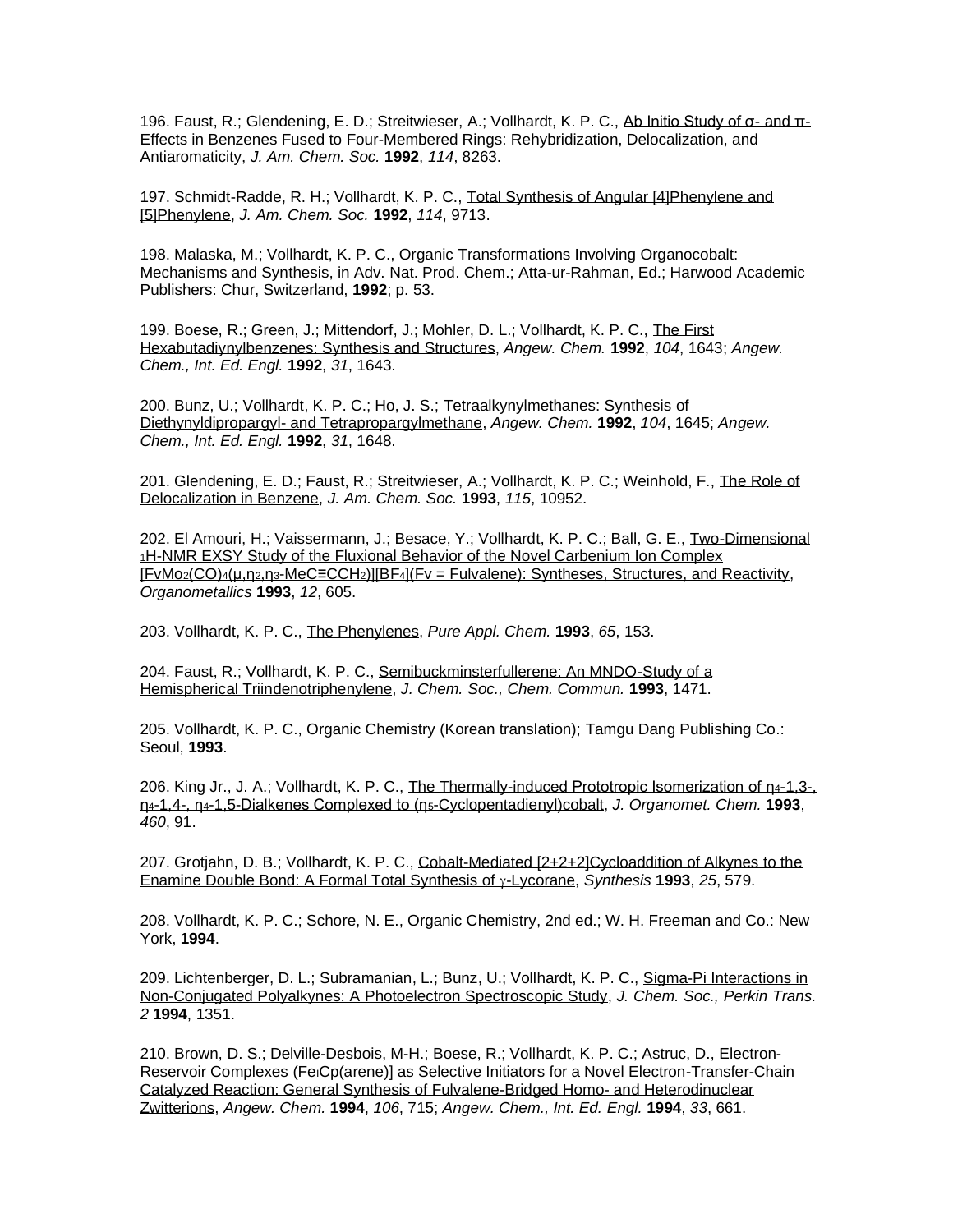211. Boese, R.; Bläser, D.; Billups, W. E.; Haley, M. M.; Maulitz, A. H.; Mohler, D. L.; Vollhardt, K. P. C., [The Effect of Fusion of Angular Strained Rings on Benzene: Crystal Structures of 1,2-](http://www3.interscience.wiley.com/cgi-bin/fulltext/106589467/PDFSTART) Dihydrocyclobuta[*a*]cyclopropa[*c*[\]-, 1,2,3,4-Tetrahydrodicyclobuta\[](http://www3.interscience.wiley.com/cgi-bin/fulltext/106589467/PDFSTART)*a*,*c*]-, 1,2,3,4- Tetrahydrodicyclobuta[*a*,*c*]-cyclopropa[*e*[\]-, and 1,2,3,4,5,6-Hexahydrotricyclobuta\[](http://www3.interscience.wiley.com/cgi-bin/fulltext/106589467/PDFSTART)*a*,*c*,*e*]benzene, *Angew. Chem.* **1994**, *106*, 321; *Angew. Chem., Int. Ed. Engl.* **1994**, *33*, 313.

212. King Jr., J. A.; Vollhardt, K. P. C., [Thermally and Photochemically Induced Vinyl-hydrogen](http://www.sciencedirect.com/science?_ob=MImg&_imagekey=B6TGW-42T5VM7-CB-1&_cdi=5265&_orig=search&_coverDate=05%2F17%2F1994&_sk=995299998&view=c&wchp=dGLbVzb-zSkzk&_acct=C000000152&_version=1&_userid=4420&md5=68084b1abee816f2237313c65c6e6e59&ie=f.pdf)  Activation of [η4-1,2:3,4-(*trans*-1,3,5-hexatriene)](η5[-cyclopentadienyl\)cobalt: Regio-](http://www.sciencedirect.com/science?_ob=MImg&_imagekey=B6TGW-42T5VM7-CB-1&_cdi=5265&_orig=search&_coverDate=05%2F17%2F1994&_sk=995299998&view=c&wchp=dGLbVzb-zSkzk&_acct=C000000152&_version=1&_userid=4420&md5=68084b1abee816f2237313c65c6e6e59&ie=f.pdf) and [Stereospecific Hydrogen Migrations,](http://www.sciencedirect.com/science?_ob=MImg&_imagekey=B6TGW-42T5VM7-CB-1&_cdi=5265&_orig=search&_coverDate=05%2F17%2F1994&_sk=995299998&view=c&wchp=dGLbVzb-zSkzk&_acct=C000000152&_version=1&_userid=4420&md5=68084b1abee816f2237313c65c6e6e59&ie=f.pdf) *J. Organomet. Chem.* **1994**, *470*, 207.

213. Lowack, R. H.; Vollhardt, K. P. C., [Decasubstituted Decaphenylmetallocenes,](http://www.sciencedirect.com/science?_ob=MImg&_imagekey=B6TGW-42T5VYR-FV-1&_cdi=5265&_orig=search&_coverDate=08%2F09%2F1994&_sk=995239998&view=c&wchp=dGLbVzb-zSkzk&_acct=C000000152&_version=1&_userid=4420&md5=f6292d0acf704452b758538d2888d325&ie=f.pdf) *J. Organomet. Chem.* **1994**, *476*, 25.

214. Kahn, A. P.; Boese, R.; Blümel, J.; Vollhardt, K. P. C., [Synthesis and Chemistry of](https://www.sciencedirect.com/science/article/pii/0022328X94802025)  [Heterobimetallic Fulvalene Complexes Containing W, Mo, and Rh,](https://www.sciencedirect.com/science/article/pii/0022328X94802025) *J. Organomet. Chem.* **1994**, *472*, 149.

215. Tilset, M.; Vollhardt, K. P. C.; Boese, R., [Chemistry of Dinuclear Fulvalene Complexes:](http://pubs.acs.org/cgi-bin/sample.cgi/orgnd7/1994/13/i08/pdf/om00020a032.pdf)  Dihydrides, Zwitterions, and Ring-Slippage Complexes Derived from  $FvM_2(CO)$ 6 (M = Mo, W), *Organometallics* **1994**, *13*, 3146.

216. Saá, C.; Crotts, D. D.; Hsu, G.; Vollhardt, K. P. C., [A Cobalt-Catalyzed Entry Into the Ergot](http://www.thieme-connect.com/ejournals/pdf/synlett/doi/10.1055/s-1994-22898.pdf)  [Alkaloids: Total Syntheses of \(±\)-Lysergene and \(±\)-LSD,](http://www.thieme-connect.com/ejournals/pdf/synlett/doi/10.1055/s-1994-22898.pdf) *Synlett* **1994**, *5*, 487.

217. Boese, R.; Van Sickle, A. P.; Vollhardt, K. P. C., [The Cobalt-Mediated \[2+2+2\]Cycloaddition](https://www.thieme-connect.de/products/ejournals/abstract/10.1055/s-1994-25696)  of α,ω-Diynes [to the 2,3-Double Bond of Indole,](https://www.thieme-connect.de/products/ejournals/abstract/10.1055/s-1994-25696) *Synthesis* **1994**, *26*, 1374.

218. Boese, R.; Harvey, D. F.; Malaska, M. J.; Vollhardt, K. P. C., [\[2+2+2\]Cycloadditions of](http://pubs.acs.org/doi/pdf/10.1021/ja00103a039)  [Alkynes to Furans and Thiophenes: A Cobalt-Mediated "Enolether Walk",](http://pubs.acs.org/doi/pdf/10.1021/ja00103a039) *J. Am. Chem. Soc.* **1994**, *116*, 11153.

219. Mohler, D. L.; Vollhardt, K. P. C.; Wolff, S., [Novel Structures from Trisbenzocyclobuta](http://www3.interscience.wiley.com/cgi-bin/fulltext/106590335/PDFSTART)[dienocyclohexatriene: Triscyclopropanation and Trisoxacyclopropanation to the First](http://www3.interscience.wiley.com/cgi-bin/fulltext/106590335/PDFSTART)  [\[2.1.2.1.2.1\]Hexannulanes,](http://www3.interscience.wiley.com/cgi-bin/fulltext/106590335/PDFSTART) *Angew. Chem.* **1995**, *107*, 601; *Angew. Chem., Int. Ed. Engl.* **1995**, *34*, 563.

220. Boese, R.; Matzger, A. J.; Mohler, D. L.; Vollhardt, K. P. C., *C*3[-Symmetric](http://www3.interscience.wiley.com/cgi-bin/fulltext/106589861/PDFSTART)  [Hexakis\(trimethylsilyl\)\[7\]phenylene \["Tris\(biphenylenocyclobutadieno\)cyclohexatriene"\], a](http://www3.interscience.wiley.com/cgi-bin/fulltext/106589861/PDFSTART)  [Polycyclic Benzenoid Hydrocarbon with Slightly Curved Topology,](http://www3.interscience.wiley.com/cgi-bin/fulltext/106589861/PDFSTART) *Angew. Chem.* **1995**, *107*, 1630; *Angew. Chem., Int. Ed. Engl.* **1995**, *34*, 1478.

221. de Azevedo, C. G.; Boese, R.; Newman, D. A.; Vollhardt, K. P. C., [Synthesis of the](http://pubs.acs.org/doi/abs/10.1021/om00011a005)  [Quatercyclopentadienylligand and Its Half-Sandwich Tetratungsten Complexes,](http://pubs.acs.org/doi/abs/10.1021/om00011a005) *Organometallics* **1995**, *14*, 4980.

222. Baldwin, K. P.; Matzger, A. J.; Scheiman, D. A.; Tessier, C. A.; Vollhardt, K. P. C.; Youngs, W. J., [Synthesis, Crystal Structure, and Polymerization of 1,2:5,6:9,10-Tribenzo-3,7,11,13](http://www.thieme-connect.com/ejournals/pdf/synlett/doi/10.1055/s-1995-5247.pdf) [tetradehydro\[14\]annulene,](http://www.thieme-connect.com/ejournals/pdf/synlett/doi/10.1055/s-1995-5247.pdf) *Synlett* **1995**, *6*, 1215. Addendum, *Synlett* **1996**, *6*, 288.

223. Vollhardt, K. P. C.; Schore, N. E., *Organische Chemie*, 2nd ed.; Verlag Chemie GmbH: Weinheim, **1995**.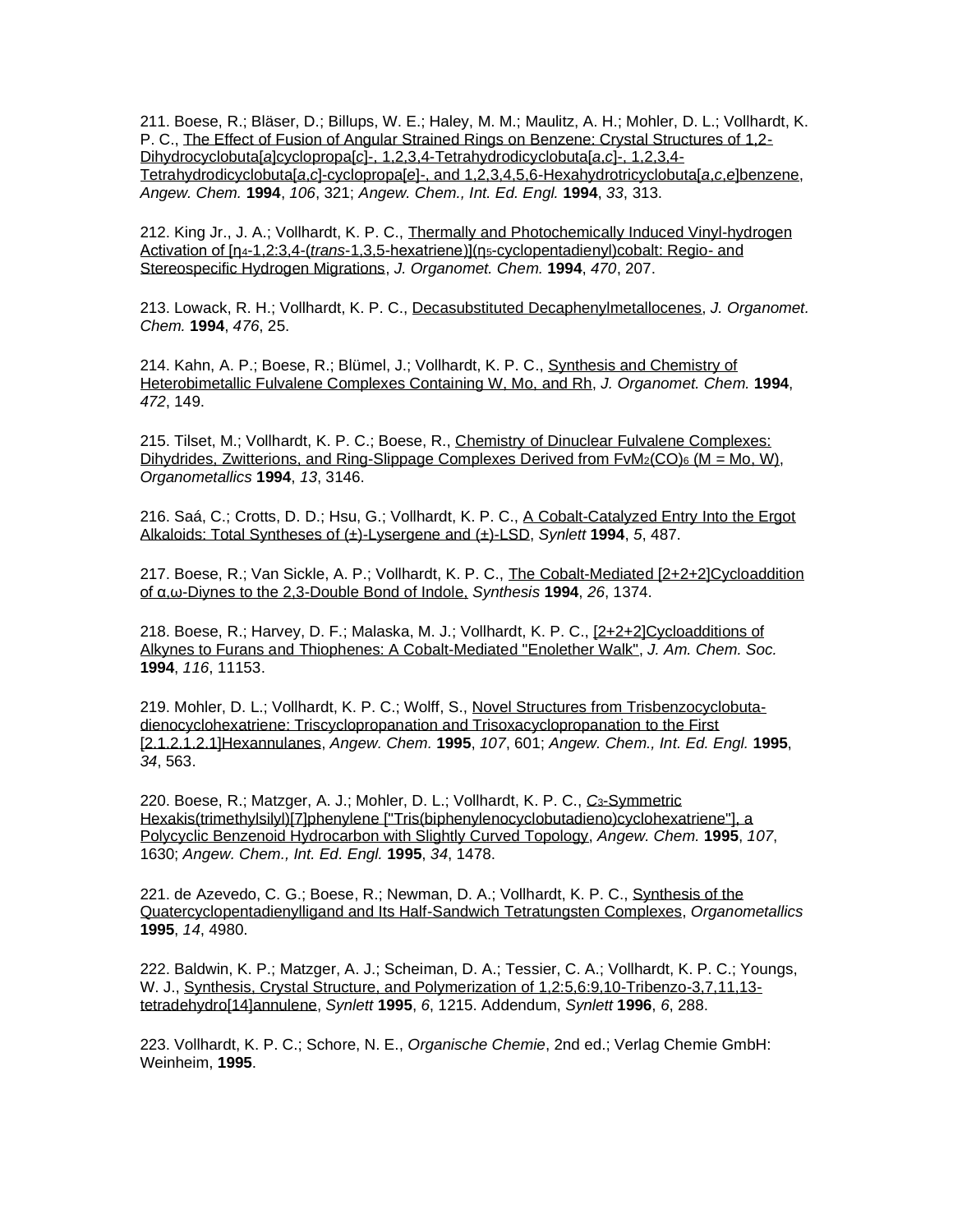224. Vollhardt, K. P. C.; Schore, N. E., *Traite de Chimie Organique*, 2nd ed.; de Boeck-Wesmael: Brussels, **1995**.

225. Mohler, D. L.; Vollhardt, K. P. C., The Phenylenes: Synthesis, Properties, and Reactivity, in Adv. Strain Org. Chem., Vol 5; pp. 121-160, Halton, B., Ed.; JAI Press: London, **1996**.

226. Boese, R.; Bräunlich, G.; Gotteland, J-P.; Hwang, J-T.; Troll, C.; Vollhardt, K. P. C., Metalated Tetra- [and Penta\(cyclopentadienyl\)cyclopentadienyl Compounds: Syntheses by](http://www3.interscience.wiley.com/cgi-bin/fulltext/106591190/PDFSTART)  [Multiple Pd-catalyzed Cyclopentadienylations,](http://www3.interscience.wiley.com/cgi-bin/fulltext/106591190/PDFSTART) *Angew. Chem.* **1996**, *108*, 1100; *Angew. Chem., Int. Ed. Engl.* **1996**, *35*, 995.

227. Brown, D. S.; Delville, M-H.; Vollhardt, K. P. C.; Astruc, D., [The Use of the Electron-](http://pubs.acs.org/cgi-bin/sample.cgi/orgnd7/1996/15/i09/pdf/om960003d.pdf)[Reservoir \[FeCp\(arene\)\]Sandwiches as Efficient and Selective Electrocatalysts: Syntheses of](http://pubs.acs.org/cgi-bin/sample.cgi/orgnd7/1996/15/i09/pdf/om960003d.pdf)  Homo- [and Heterodinuclear Zwitterionic Transition-Metal Fulvalene Complexes,](http://pubs.acs.org/cgi-bin/sample.cgi/orgnd7/1996/15/i09/pdf/om960003d.pdf) *Organometallics* **1996**, *15*, 2360.

228. Cammack, J. K.; Jalisatgi, S.; Matzger, A. J.; Negrón, A.; Vollhardt, K. P. C., [Room](https://pubs.acs.org/doi/abs/10.1021/jo960143x)  [Temperature CpCo-Mediated Cyclization of α,δ,ω-Enediynes to Rearranging Strained Tricyclic](https://pubs.acs.org/doi/abs/10.1021/jo960143x)  [Dienes: Some Observations of Kinetic versus Thermodynamic Control,](https://pubs.acs.org/doi/abs/10.1021/jo960143x) *J. Org. Chem.* **1996**, *61*, 4798.

229. Vollhardt, K. P. C.; Schore, N. E., *Química Orgánica* (Spanish translation), 2nd ed.; Ediciones Omega, S. A.: Barcelona, **1996**.

230. Vollhardt, K. P. C.; Schore, N. E., *Organic Chemistry*, 2nd Edition (Japanese translation), Kagaku-Dojin Publishing Co.: Kyoto, **1996**.

231. McGovern, P. A.; Vollhardt, K. P. C., [\(Fulvalene\)dichromium Hexacarbonyl: Structure,](http://www.rsc.org/ejarchive/CC/1996/CC9960001593.pdf)  [Substitution, and Catalytic Hydrogenation of](http://www.rsc.org/ejarchive/CC/1996/CC9960001593.pdf) Conjugated Dienes, *Chem. Commun.* **1996**, 1593.

232. Vollhardt, K. P. C.; Schore, N. E., *Organska Hemija* (Serbian translation; 2nd Edition); Haydigraf: Belgrade, **1996**.

233. Boese, R.; Matzger, A. J.; Vollhardt, K. P. C., [Synthesis, Crystal Structure, and Explosive](http://pubs.acs.org/cgi-bin/sample.cgi/jacsat/1997/119/i08/pdf/ja963845c.pdf)  [Decomposition of 1,2:5,6:11,12:15,16-Tetrabenzo-3,7,9,13,17,19-hexadehydro\[20\]annulene:](http://pubs.acs.org/cgi-bin/sample.cgi/jacsat/1997/119/i08/pdf/ja963845c.pdf)  Formation of Onion- [and Tube-like Closed-Shell Carbon Particles,](http://pubs.acs.org/cgi-bin/sample.cgi/jacsat/1997/119/i08/pdf/ja963845c.pdf) *J. Am. Chem. Soc.* **1997**, *119*, 2052.

234. Brown, D. S.; Kahn, A. P.; Newman, D. A.; Vollhardt, K. P. C., Pentacarbonyl-1K3C, 2K2C- (μ-η5:η5-fulvalenediyl)tungsten iron (Fe-W), Pentacarbonyl-1K3C, 2K2C-(μ-η5:η5-fulvalenediyl) (methyl)tungsten rhodium (Rh-W) - FeW(μ-η5:η5-C10H8(CO)5, WRh(μ-η5:η5-C10H8)(CH3)(CO)5, in Synthetic Methods of Organometallic and Inorganic Chemistry, *Vol. 7, Transition Metals, Pt. 1*; Herrmann, W. A., Ed.; Thieme Verlag: Stuttgart, **1997**, pp 174-179.

235. Boese, R.; Cammack, J. K.; Matzger, A. J.; Pflug, K.; Tolman, W. B.; Vollhardt, K. P. C.; Weidman, T. W., [Photochemistry of \(Fulvalene\)diruthenium\(tetracarbonyl\) and Its Derivatives:](https://pubs.acs.org/doi/abs/10.1021/ja9707062)  [Efficient Light Energy Storage Devices,](https://pubs.acs.org/doi/abs/10.1021/ja9707062) *J. Am. Chem. Soc.* **1997**, *119*, 6757.

236. Eickmeier, C.; Junga, H.; Matzger, A. J.; Scherhag, F.; Shim, M.; Vollhardt, K. P. C., [5,6,11,12,17,18-Hexadehydro-1,4,7,10,13,16-hexaethynyltribenzo\[](https://onlinelibrary.wiley.com/doi/abs/10.1002/anie.199721031)*a,e,i*]cyclododecene: Synthesis [and CpCo-catalyzed Cycloisomerization to the First Superdelocalized Oligophenylenes,](https://onlinelibrary.wiley.com/doi/abs/10.1002/anie.199721031) *Angew. Chem.* **1997**, *109*, 2194; *Angew. Chem., Int. Ed. Engl.* **1997**, *36*, 2103.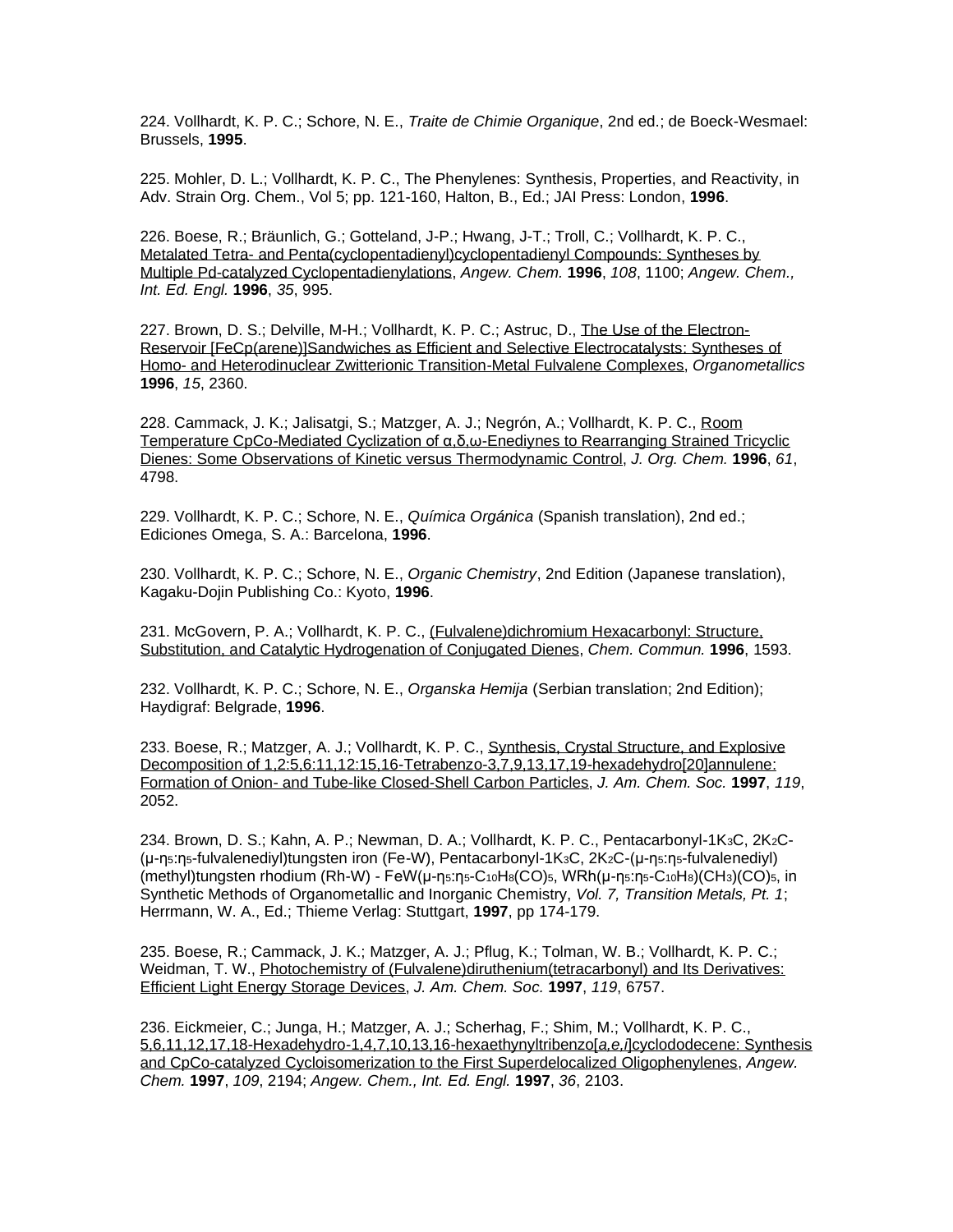237. Matzger, A. J.; Vollhardt, K. P. C., [From Phenylenes to Acenes: Flash Vacuum Pyrolytic](http://www.rsc.org/CFCart/displayarticlefree.cfm?article=8%2D9%223%24%5DV%5CB%218%27%5D%5C%21%28%3E%3C%23%5C5%3DT2S0D%3D29%23%3C%0A)  [Isomerization of Angular \[3\]Phenylene to Benzo\[ghi\]fluoranthene,](http://www.rsc.org/CFCart/displayarticlefree.cfm?article=8%2D9%223%24%5DV%5CB%218%27%5D%5C%21%28%3E%3C%23%5C5%3DT2S0D%3D29%23%3C%0A) *Chem. Commun.* **1997**, 1415.

238. Vollhardt, K. P. C.; Schore, N. E., *Chimica Organica* (Italian translation), 2nd ed.; Zanichelli: Bologna, **1997**.

239. Vollhardt, K. P. C.; Schore, N. E., *Organic Chemistry* (Korean translation), 2nd ed.; Tamgu Dang Publishing Co.: Seoul, **1997**.

240. Diercks, R.; Eaton, B. E.; Gürtzgen, S.; Jalisatgi, S.; Matzger, A. J.; Radde, R. H.; Vollhardt, K. P. C., [The First Metallacyclopentadiene\(alkyne\) Complexes and Their Discrete Isomerization](http://pubs.acs.org/doi/pdf/10.1021/ja981766q)  to n<sub>4</sub>-Bound Arenes : the Missing Link in the Prevalent Mechanism of Transition Metal Catalyzed [Alkyne Cyclotrimerizations, as Exemplified by Cyclopentadienylcobalt,](http://pubs.acs.org/doi/pdf/10.1021/ja981766q) *J. Am. Chem. Soc.* **1998**, *120*, 8247.

241. Matzger, A. J.; Vollhardt, K. P. C., [Benzocyclynes Adhere to Hückel's Rule by the Ring](https://reader.elsevier.com/reader/sd/pii/S0040403998014415?token=5AFD389F03D7C541F8EA89F6E328CDAADDF9F1888D2BBD7C26DC7118AB6958A3858837FAFB9DDCCDE7D7BBCB667C5630)  [Current Criterion in Experiment \(](https://reader.elsevier.com/reader/sd/pii/S0040403998014415?token=5AFD389F03D7C541F8EA89F6E328CDAADDF9F1888D2BBD7C26DC7118AB6958A3858837FAFB9DDCCDE7D7BBCB667C5630)1H NMR) and Theory (NICS), *Tetrahedron Lett.* **1998**, *39*, 6791.

242. Vollhardt, K. P. C.; Schore, N. E. *Organic Chemistry*, 3rd ed.; W.H. Freeman & Co.: New York, **1999**.

243. Barrow, M. P.; Cammack, J. K.; Goebel, M.; Wasser, I. M.; Vollhardt, K. P. C.; Drewello, T., [Penta\(cyclopentadienyl\)-](http://www.sciencedirect.com/science?_ob=MImg&_imagekey=B6TGW-3WGRGRB-K-8&_cdi=5265&_orig=search&_coverDate=01%2F05%2F1999&_sk=994279998&view=c&wchp=dGLbVzb-zSkzk&_acct=C000000152&_version=1&_userid=4420&md5=8e78b4d5f0117d210f17cd453845bd0a&ie=f.pdf)ns-cyclopentadienylmanganesetricarbonyl: Structure and Laser-induced [Conversion to Fullerenes,](http://www.sciencedirect.com/science?_ob=MImg&_imagekey=B6TGW-3WGRGRB-K-8&_cdi=5265&_orig=search&_coverDate=01%2F05%2F1999&_sk=994279998&view=c&wchp=dGLbVzb-zSkzk&_acct=C000000152&_version=1&_userid=4420&md5=8e78b4d5f0117d210f17cd453845bd0a&ie=f.pdf) *J. Organomet. Chem.* **1999**, *572*, 135.

244. Eickmeier, C.; Holmes, D.; Junga, H.; Matzger, A. J.; Scherhag, F.; Shim, M.; Vollhardt, K. P. C., [A Novel Phenylene Topology: Total Syntheses of Zigzag \[4\]-](http://onlinelibrary.wiley.com/doi/10.1002/%28SICI%291521-3773%2819990315%2938:6%3C800::AID-ANIE800%3E3.0.CO;2-M/pdf) and -[5]Phenylene, *Angew. Chem.* **1999**, *111*, 856; *Angew. Chem. Int. Ed.* **1999**, *38*, 800.

245. Vollhardt, K. P. C.; Cammack, J. K; Matzger, A. J.; Bauer, A.; Capps, K. B.; Hoff, C. D., [Thermodynamic and Kinetic Study of Oxidative Addition/Reductive Elimination of H](http://pubs.acs.org/doi/pdf/10.1021/ic981360e)<sub>2</sub> and D<sub>2</sub> to FulvaleneCr<sub>2</sub>(CO)<sub>6</sub>[: First Evidence for Relatively Strong Metal-Metal Bonds in Fulvalenedimetals,](http://pubs.acs.org/doi/pdf/10.1021/ic981360e) *Inorg. Chem.* **1999**, *38*, 2624.

246. Holmes, D.; Kumaraswamy, S.; Matzger, A. J.; Vollhardt, K. P. C., On the Nature of [Nonplanarity in the \[N\]Phenylenes,](http://www3.interscience.wiley.com/cgi-bin/fulltext/66004900/PDFSTART) *Chem. Eur. J.* **1999**, *5*, 3399.

247. Pellissier, H.; Rodriguez, J.; Vollhardt, K. P. C., [Cobalt-mediated \[2+2+2\]Cycloadditions of](https://onlinelibrary.wiley.com/doi/abs/10.1002/%28SICI%291521-3765%2819991203%295%3A12%3C3549%3A%3AAID-CHEM3549%3E3.0.CO%3B2-V)  [Pyrimidine Derivatives to Alkynes,](https://onlinelibrary.wiley.com/doi/abs/10.1002/%28SICI%291521-3765%2819991203%295%3A12%3C3549%3A%3AAID-CHEM3549%3E3.0.CO%3B2-V) *Chem. Eur. J.* **1999**, *5*, 3549.

248. Matzger, A. J.; Shim, M.; Vollhardt, K. P. C., [The Crystal Structure of 5,6,11,12,17,18-](http://pubs.rsc.org/en/content/articlelanding/1999/cc/a905312c#!divAbstract) [Hexadehydro-1,4,7,10,13,16-hexaethynyltribenzo\[](http://pubs.rsc.org/en/content/articlelanding/1999/cc/a905312c#!divAbstract)*a*,*e*,*i*]cyclododecene Tetrahydrofuran Solvate: a [Case of High Organization Enforced by Chelating Alkyne C-H····O Hydrogen Bonding,](http://pubs.rsc.org/en/content/articlelanding/1999/cc/a905312c#!divAbstract) *Chem. Commun.* **1999**, 1871.

249. Dosa, P. I.; Erben, C.; Iyer, V. S.; Vollhardt, K. P. C.; Wasser, I. M., [Metal Encapsulating](http://pubs.acs.org/doi/pdf/10.1021/ja9924602)  [Carbon Nanostructures from Oligoalkyne Metal Complexes,](http://pubs.acs.org/doi/pdf/10.1021/ja9924602) *J. Am. Chem. Soc.* **1999**, *121*, 10430.

250. Vollhardt, K. P. C.; Schore, N. E., *Traité de Chimie Organique* (French translation), 3rd edition, De Boeck & Larcier: Paris-Brussels, **1999**.

251. Vollhardt, K. P. C.; Schore, N. E., *Organic Chemistry*, 3rd Edition (Japanese translation), Kagaku-Dojin Publishing Co.: Kyoto, **1999**.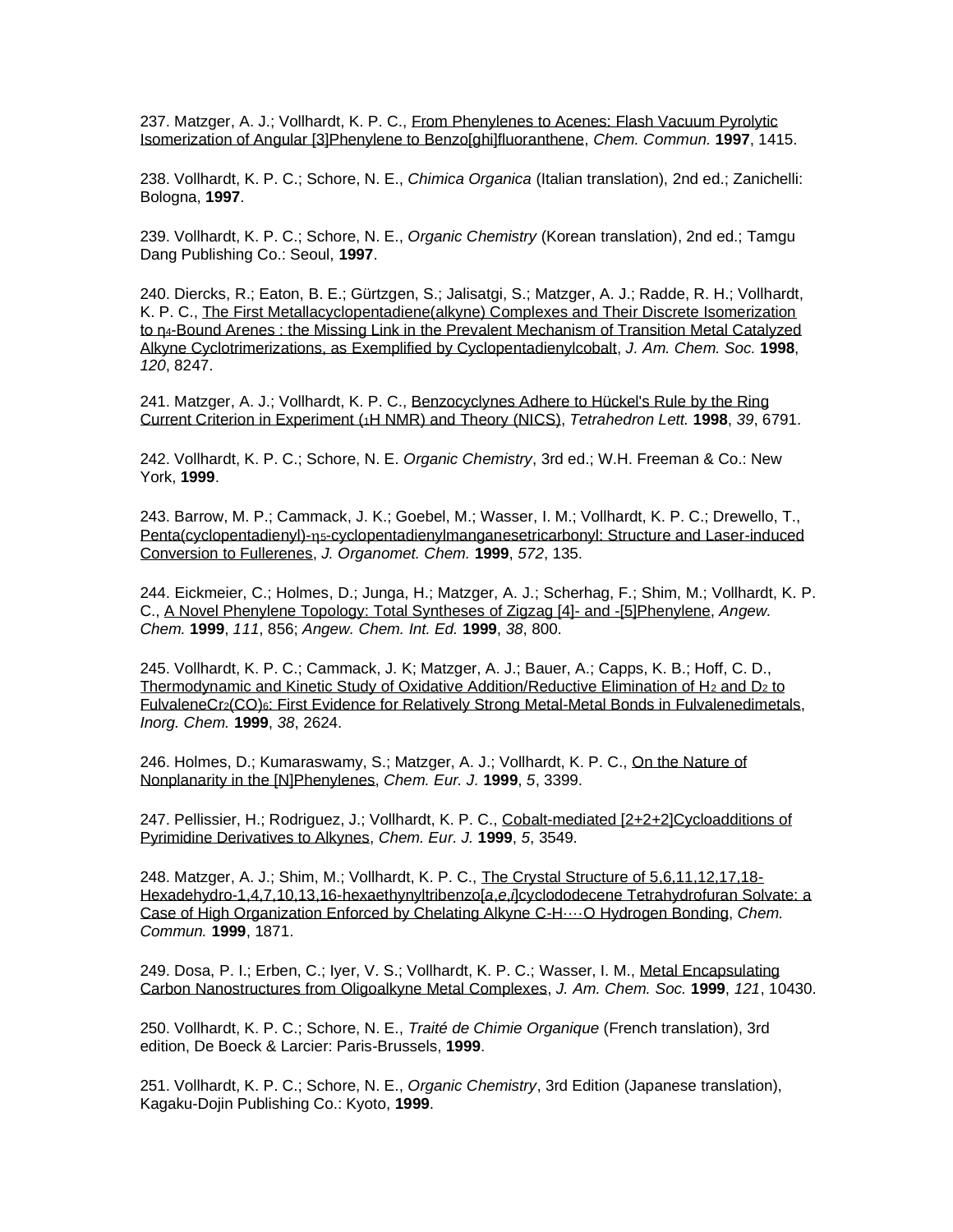252. Peréz, D.; Siesel, B. A.; Malaska, M. J.; David, E.; Vollhardt, K. P. C., Stereoselective [Cobalt-Mediated \[2+2+2\]Cycloadditions to the Benzofuran Nucleus: A Novel Strategy towards the](https://www.thieme-connect.com/products/ejournals/abstract/10.1055/s-2000-6545)  Synthesis of [Morphinoids,](https://www.thieme-connect.com/products/ejournals/abstract/10.1055/s-2000-6545) *Synlett* **2000**, *11*, 306.

253. Kayser, B.; Eichberg, M. J.; Vollhardt, K. P. C., [Synthesis, Structure, and Fluxionality of](http://pubs.acs.org/doi/pdf/10.1021/om000022u)  $\mu$ -[Diphenylsilylene\(fulvalene\)tetracarbonyldirhenium -](http://pubs.acs.org/doi/pdf/10.1021/om000022u) Double Si-H Activation to the First Fulvalene [Silylene Complex,](http://pubs.acs.org/doi/pdf/10.1021/om000022u) *Organometallics* **2000**, *19*, 2389.

254. Beckhaus, H.-D.; Faust, R.; Matzger, A .J.; Mohler, D. L.; Rogers, D. W.; Rüchardt, C.; Sawhney, A. K.; Verevkin, S. P.; Vollhardt, K. P. C.; Wolff, S., The Heat of Hydrogenation of (a) [Cyclohexatriene,](http://pubs.acs.org/cgi-bin/sample.cgi/jacsat/2000/122/i32/pdf/ja001274p.pdf) *J. Am. Chem. Soc.* **2000**, *122*, 7819.

255. Vollhardt, K. P. C.; Schore, N. E., *Organische Chemie* (German translation), 3rd edition, Wiley-VCH Verlag GmbH: Weinheim, **2000**.

256. Vollhardt, K. P. C.; Schore, N. E., *Química Orgánica* (Spanish translation), 3rd edition, Ediciones Omega: Barcelona, **2000**.

257. Eichberg, M. J.; Dorta, R. L.; Lamottke, K.; Vollhardt, K. P. C., [The Formal Total Synthesis of](http://pubs.acs.org/cgi-bin/sample.cgi/orlef7/2000/2/i16/pdf/ol006131m.pdf)  [\(±\)-Strychnine via a Cobalt-Mediated \[2+2+2\]Cycloaddition,](http://pubs.acs.org/cgi-bin/sample.cgi/orlef7/2000/2/i16/pdf/ol006131m.pdf) *Org. Lett.* **2000**, *2*, 2479.

258. Dosa, P. I.; Schleifenbaum, A.; Vollhardt, K. P. C., [Isomerization of Linear to Angular](http://pubs.acs.org/cgi-bin/sample.cgi/orlef7/2001/3/i07/pdf/ol015519u.pdf)  [\[3\]Phenylene and PAHs Under Flash Vacuum Pyrolysis Conditions,](http://pubs.acs.org/cgi-bin/sample.cgi/orlef7/2001/3/i07/pdf/ol015519u.pdf) *Org. Lett.* **2001**, *3*, 1017.

259. Eichberg, M. J.; Dorta, R. L.; Grotjahn, D. B.; Lamottke, K.; Schmidt, M.; Vollhardt, K. P. C., [Approaches to the Synthesis of \(±\)-Strychnine via the Cobalt-Mediated \[2+2+2\]Cycloaddition:](http://pubs.acs.org/doi/pdf/10.1021/ja016333t)  [Rapid Assembly of a Classic Framework,](http://pubs.acs.org/doi/pdf/10.1021/ja016333t) *J. Am. Chem. Soc.* **2001**, *123*, 9324.

260. Schleifenbaum, A.; Feeder, N.; Vollhardt, K. P. C., The X-Ray Crystal Structure of Linear [\[3\]Phenylene](http://ac.els-cdn.com/S0040403901014253/1-s2.0-S0040403901014253-main.pdf?_tid=ce5dc0f8-9bb8-11e2-aaf8-00000aab0f01&acdnat=1364923061_c4234455eddc0fe61edacea09429ff26) *Tetrahedron Lett.* **2001**, *42*, 7329.

261. Israelson, O.; Vollhardt, K. P. C.; Blum, J., [Further Studies on Hydration of Alkynes by the](http://www.sciencedirect.com/science?_ob=MImg&_imagekey=B6TGM-44J6K2H-1-M&_cdi=5258&_orig=search&_coverDate=06%2F17%2F2002&_sk=998159998&view=c&wchp=dGLbVzb-zSkzk&_acct=C000000152&_version=1&_userid=4420&md5=2a19a4186389e58a4d8814e1403de3af&ie=f.pdf)  PtCl4[-CO Catalyst,](http://www.sciencedirect.com/science?_ob=MImg&_imagekey=B6TGM-44J6K2H-1-M&_cdi=5258&_orig=search&_coverDate=06%2F17%2F2002&_sk=998159998&view=c&wchp=dGLbVzb-zSkzk&_acct=C000000152&_version=1&_userid=4420&md5=2a19a4186389e58a4d8814e1403de3af&ie=f.pdf) *J. Mol. Cat. A* **2002**, *184*, 1.

262. Dosche, C.; Löhmannsröben, H.-G.; Bieser, A.; Dosa, P. I.; Han, S.; Iwamoto, M.; Schleifenbaum, A.; Vollhardt, K. P. C., [Photophysical Properties of \[N\]Phenylenes,](http://www.rsc.org/delivery/_ArticleLinking/DisplayArticleForFree.cfm?doi=b109342h&JournalCode=CP) *Phys. Chem. Chem. Phys.* **2002**, *4*, 2156.

263. Chen, M.-C.; Eichberg, M. J.; Vollhardt, K. P. C.; Sercheli, R.; Wasser, I. M.; Whitener, G. D., [Photosubstitution of \(Fulvalene\)tetracarbonyldiruthenium by Alkenes and Alkynes: First](http://pubs.acs.org/cgi-bin/sample.cgi/orgnd7/2002/21/i04/pdf/om0108797.pdf)  [Observation of Alkyne Coupling on Fulvalene Dimetals and Synthesis of a](http://pubs.acs.org/cgi-bin/sample.cgi/orgnd7/2002/21/i04/pdf/om0108797.pdf)  [\(Fulvalene\)dimetallacyclopentadiene\(alkene\) Complex,](http://pubs.acs.org/cgi-bin/sample.cgi/orgnd7/2002/21/i04/pdf/om0108797.pdf) *Organometallics* **2002**, *21*, 749.

264. de Azevedo, C. G.; Vollhardt, K. P. C., [Oligocyclopentadienyl Transition Metal Complexes,](https://www.thieme-connect.de/products/ejournals/html/10.1055/s-2002-32572) *Synlett* **2002**, *13*, 1019.

265. Bong, D. T.-Y.; Gentric, L.; Holmes, D.; Matzger, A. J.; Scherhag, F.; Vollhardt, K. P. C., [Synthesis of bent \[4\]phenylene \(cyclobuta\[1,2-](http://pubs.rsc.org/en/content/articlepdf/2002/cc/b109789j?page=search)*a*:3,4-b']bisbiphenylene) and structure of a [bis\(trimethylsilyl\) derivative : the](http://pubs.rsc.org/en/content/articlepdf/2002/cc/b109789j?page=search) last [4]phenylene isomer, *Chem. Commun.* **2002**, 278.

266. Capps, K. B.; Bauer, A.; Whitener, G. D.; Abboud, K.; Wasser, I. M.; Vollhardt, K. P. C.; Hoff, C. D., [Synthesis and Crystal Structures of \(Fulvalene\)W](http://pubs.acs.org/cgi-bin/sample.cgi/inocaj/2002/41/i12/pdf/ic025590b.pdf)2(SH)2(CO)6, (Fulvalene)W2(u-S2)(CO)6,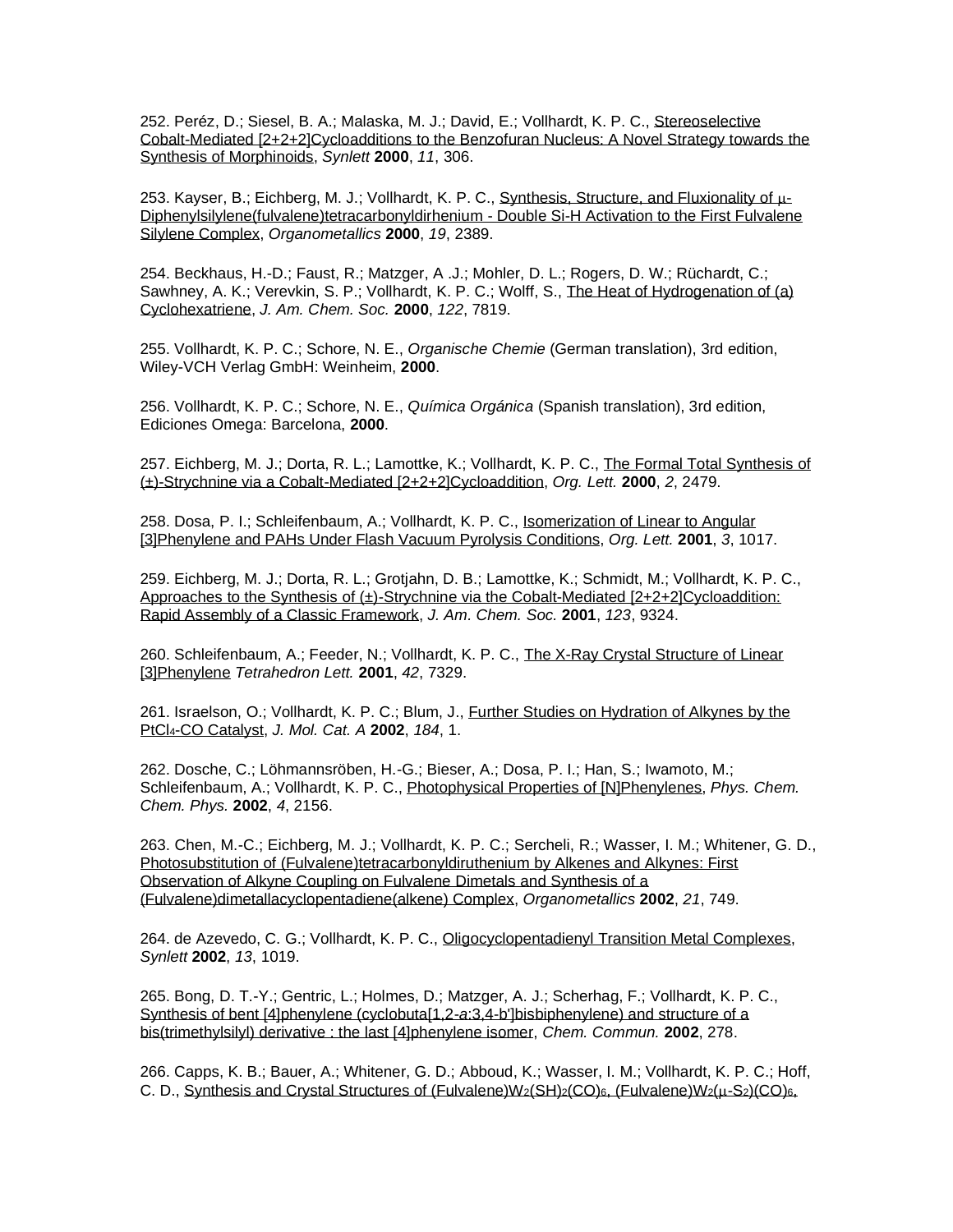and (Fulvalene) $W_2(\mu-S)(CO)_6$ -Low Valent Tungsten Carbonyl Sulfide and Disulfide Complexes [Stabilized by the Bridging Fulvalene Ligand,](http://pubs.acs.org/cgi-bin/sample.cgi/inocaj/2002/41/i12/pdf/ic025590b.pdf) *Inorg. Chem.* **2002**, *41*, 3212.

267. Dosa, P. I.; Whitener, G. D.; Vollhardt, K. P. C.; Bond, A. D.; Teat, S. J., [Cobalt Mediated](http://pubs.acs.org/doi/pdf/10.1021/ol025956o)  [Synthesis of Angular \[4\]Phenylene: Structural Characterization of a](http://pubs.acs.org/doi/pdf/10.1021/ol025956o)  [Metallacyclopentadiene\(Alkyne\) Intermediate and Its Thermal and Photochemical Conversion,](http://pubs.acs.org/doi/pdf/10.1021/ol025956o) *Org. Lett.* **2002**, *4*, 2075.

268. Han, S.; Bond, A. D.; Disch, R. L.; Holmes, D.; Schulman, J. M.; Teat, S. J.; Vollhardt, K. P. C.; Whitener, G. D., [Total Syntheses and Structures of Angular \[6\]-](http://www3.interscience.wiley.com/cgi-bin/fulltext/98017505/PDFSTART) and [7]Phenylene: The First [Helical Phenylenes \(Heliphenes\),](http://www3.interscience.wiley.com/cgi-bin/fulltext/98017505/PDFSTART) *Angew. Chem.* **2002**, *114*, 3357; *Angew. Chem. Int. Ed.* **2002**, *41*, 3223.

269. Han, S.; Anderson, D. R.; Bond, A. D.; Chu, H. V.; Disch, R. L.; Holmes, D.; Schulman, J. M.; Teat, S. J.; Vollhardt, K. P. C.; Whitener, G. D., [Total Syntheses of Angular \[7\]-, \[8\]-, and](http://www3.interscience.wiley.com/cgi-bin/fulltext/98017506/PDFSTART)  [\[9\]Phenylene by Triple Cobalt-catalyzed Cycloisomerization: Remarkably Flexible Heliphenes,](http://www3.interscience.wiley.com/cgi-bin/fulltext/98017506/PDFSTART) *Angew. Chem.* **2002**, *114*, 3361; *Angew. Chem. Int. Ed.* **2002**, *41*, 3227.

270. Vollhardt, K. P. C.; Schore, N. E. *Organic Chemistry - Structure and Function*, 4th ed.; W.H. Freeman & Co.: New York, **2003**.

271. Miljanić, O. Š.; Vollhardt, K. P. C. ; Whitener, G. D., [An Alkyne Metathesis-Based Route to](http://www.thieme-connect.com/ejournals/pdf/synlett/doi/10.1055/s-2003-36233.pdf)  [ortho-Dehydrobenzannulenes,](http://www.thieme-connect.com/ejournals/pdf/synlett/doi/10.1055/s-2003-36233.pdf) *Synlett* **2003**, *14*, 29.

272. Bruns, D.; Miura, H.; Vollhardt, K. P. C.; Stanger, A., [On Route to Archimedene: Total](http://pubs.acs.org/cgi-bin/sample.cgi/orlef7/2003/5/i04/pdf/ol027482z.pdf)  Synthesis of C3h[-Symmetric \[7\]Phenylene,](http://pubs.acs.org/cgi-bin/sample.cgi/orlef7/2003/5/i04/pdf/ol027482z.pdf) *Org. Lett.* **2003**, *5*, 549.

273. Dosche, C.; Kumke, M. U.; Ariese, F.; Bader, A. N.; Gooijer, C.; Dosa, P. I.; Han, S.; Miljanić, O. Š.; Vollhardt, K. P. C.; Puchta, R.; van Eikema Hommes, N. J. R., [Shpol'skii spectroscopy and](http://www.rsc.org/delivery/_ArticleLinking/DisplayArticleForFree.cfm?doi=b308036f&JournalCode=CP)  [vibrational analysis of \[N\]phenylenes,](http://www.rsc.org/delivery/_ArticleLinking/DisplayArticleForFree.cfm?doi=b308036f&JournalCode=CP) *Phys. Chem. Chem. Phys.* **2003**, *5*, 4563.

274. Iyer, V.; Vollhardt, K. P. C.; Wilhelm, R., [Near-quantitative Solid State Synthesis of Carbon](http://www3.interscience.wiley.com/cgi-bin/fulltext/104557711/PDFSTART)  [Nanotubes from Homogeneous Diphenylethyne Cobalt and](http://www3.interscience.wiley.com/cgi-bin/fulltext/104557711/PDFSTART) -Nickel Complexes, *Angew. Chem.* **2003**, *115*, 4515; *Angew. Chem. Int. Ed.* **2003**, *42*, 4379.

275. Cammack, J. K.; Amouri, H.; Leonard, P. W.; Myrabo, R. L.; Vollhardt, K. P. C., [Electron](http://www3.interscience.wiley.com/cgi-bin/fulltext/107613156/PDFSTART)  [Exchange Along the Tercyclopentadienyltrimetallic Scaffold: Kinetics, Equilibria, and Bond](http://www3.interscience.wiley.com/cgi-bin/fulltext/107613156/PDFSTART)  [Strengths,](http://www3.interscience.wiley.com/cgi-bin/fulltext/107613156/PDFSTART) *Angew. Chem.* **2004**, *116*, 1417; *Angew. Chem. Int. Ed.* **2004**, *43*, 1393.

276. Eichberg, M. J.; Vollhardt, K. P. C., The Synthesis of (±)-Strychnine Via a Cobalt-Mediated [2+2+2]Cycloaddition, in *Strategies and Tactics in Organic Synthesis*,Vol. 4, Chapter 14; Harmata, M., Ed.; Elsevier Science: Oxford, **2004**; p. 365.

277. Kumaraswamy, S.; Jalisatgi, S. S.; Matzger, A. J.; Miljanić, O. Š.; Vollhardt, K. P. C., [Anatomy of a Cyclohexatriene: Chemical Dissection of the π-](http://www3.interscience.wiley.com/cgi-bin/fulltext/109087573/PDFSTART) and σ-Frame of Angular [\[3\]Phenylene,](http://www3.interscience.wiley.com/cgi-bin/fulltext/109087573/PDFSTART) *Angew. Chem.* **2004**, *116*, 3797; *Angew. Chem. Int. Ed.* **2004**, *43*, 3711.

278. Bong, D. T.-Y.; Chan, E. W. L.; Diercks, R.; Dosa, P. I.; Haley, M. M.; Matzger, A. J.; Miljanić, O. Š.; Vollhardt, K. P. C.; Bond, A. D.; Teat, S. J.; Stanger, A., [Syntheses of](http://pubs.acs.org/cgi-bin/sample.cgi/orlef7/2004/6/i13/pdf/ol049225v.pdf) *syn*- and *anti*-[Doublebent \[5\]Phenylene,](http://pubs.acs.org/cgi-bin/sample.cgi/orlef7/2004/6/i13/pdf/ol049225v.pdf) *Org. Lett.* **2004**, *6*, 2249.

279. Vollhardt, K. P. C.; Schore, N. E., *Organic Chemistry*, 4th Edition (Japanese translation), Kagaku -Dojin Publishing Co.: Kyoto, **2004**.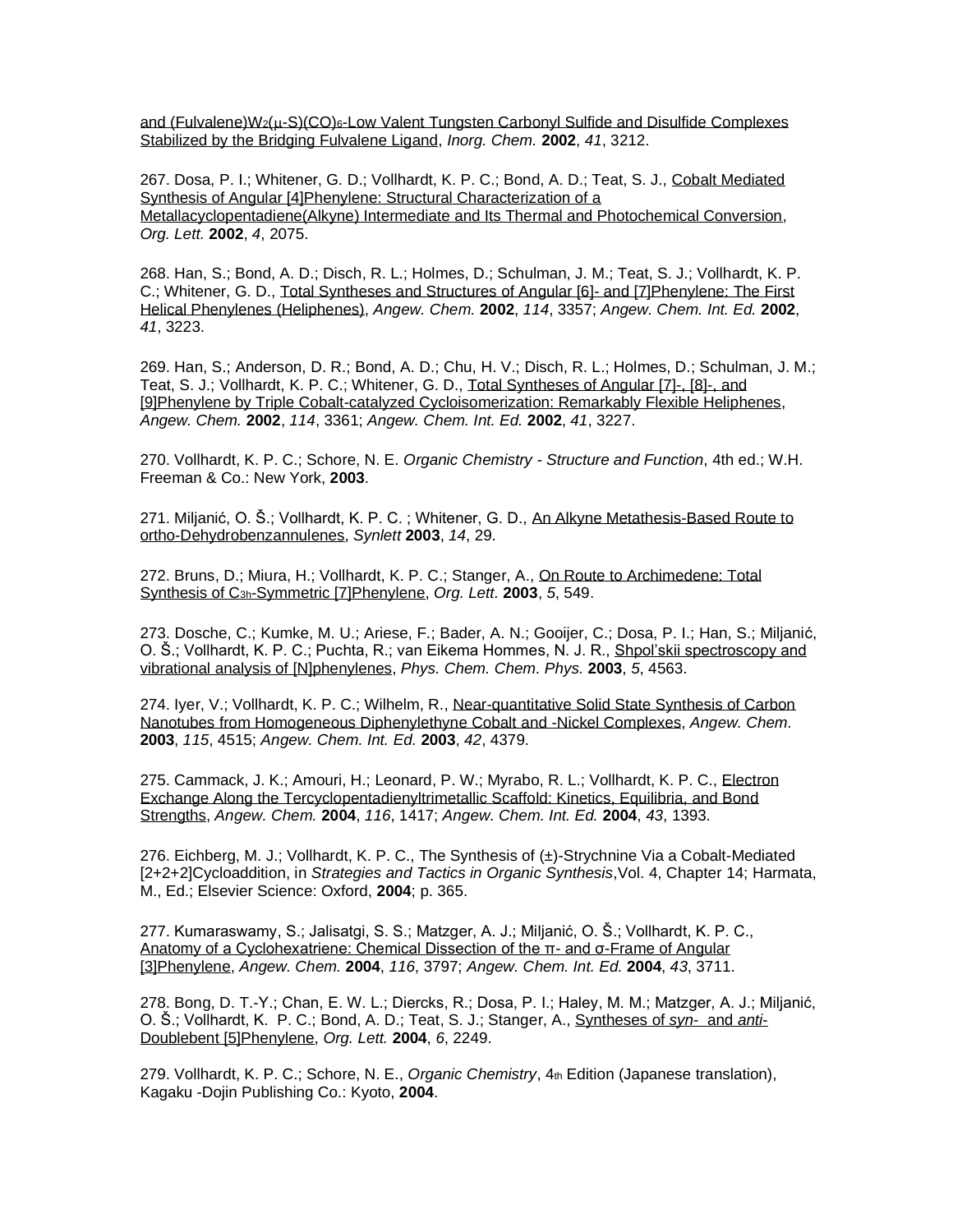280. Vollhardt, K. P. C.; Schore, N. E., *Traité de Chimie Organique*, 4th Edition; de Boeck & Larcier: Brussels, **2004**.

281. Dosche, C.; Kumke, M. U.; Löhmannsröben, H.-G. ; Ariese, F.; Bader, A. N.; Gooijer, C.; Miljanić, O. Š.; Iwamoto, M. ; Vollhardt, K. P. C.; Puchta, R.; van Eikema Hommes, N. J. R., [Deuteration effects on the vibronic structure of the fluorescence spectra and the internal](http://www.rsc.org/delivery/_ArticleLinking/DisplayArticleForFree.cfm?doi=b414545c&JournalCode=CP)  [conversion rates of triangular](http://www.rsc.org/delivery/_ArticleLinking/DisplayArticleForFree.cfm?doi=b414545c&JournalCode=CP) [4]phenylene, *Phys. Chem. Chem. Phys.* **2004**, *6*, 5476.

282. Gandon, V.; Leca, D.; Aechtner, T.; Vollhardt, K. P. C.; Malacria, M.; Aubert, C., [Synthesis of](http://pubs.acs.org/doi/pdfplus/10.1021/ol0485823)  [Fused Arylboronic Esters via Cobalt\(0\)-mediated Cycloaddition of Alkynylboronates with α,ω-](http://pubs.acs.org/doi/pdfplus/10.1021/ol0485823)[Diynes,](http://pubs.acs.org/doi/pdfplus/10.1021/ol0485823) *Org. Lett.* **2004**, *6*, 3405.

283. Vollhardt, K. P. C.; Schore, N. E., Química Orgânica. Estrutura e Função (Portuguese Translation), 4th Edition; Bookman: São Paulo, **2004**.

284. Iglesias, B.; Cobas, A.; Pérez, D.; Guitián, E.; Vollhardt, K. P. C., [Tris\(benzocyclobutadieno\)triphenylene and Its Lower Biphenylene Homologs by Palladium-](http://pubs.acs.org/cgi-bin/sample.cgi/orlef7/2004/6/i20/pdf/ol048548o.pdf)[Catalyzed Cyclizations of 2,3-Didehydrobiphenylene,](http://pubs.acs.org/cgi-bin/sample.cgi/orlef7/2004/6/i20/pdf/ol048548o.pdf) *Org. Lett.* **2004**, *6*, 3557.

285. Park, Y. K.; Kim, J. H.; Yun, D. S.; Bergman, R. G.; Vollhardt, K. P. C., [Intramolecular](http://newjournal.kcsnet.or.kr/main/j_search/j_view.htm?code=K040314&cpage=1&journal=K&vol=48&no=&page=327&fields=&keyword1=&year1=1949&year2=2006&research=&aorder1=&aorder2=&fields2=none&keyword2=&fields3=&keyword3=&fields4=&keyword4=&research=&view=10&b)  Double C-H Activation in FvM2(en)<sup>4</sup> [\(Fv = fulvalene; M = Ir, Rh; en = ethylene\),](http://newjournal.kcsnet.or.kr/main/j_search/j_view.htm?code=K040314&cpage=1&journal=K&vol=48&no=&page=327&fields=&keyword1=&year1=1949&year2=2006&research=&aorder1=&aorder2=&fields2=none&keyword2=&fields3=&keyword3=&fields4=&keyword4=&research=&view=10&b) *J. Kor. Chem. Soc.* **2004**, *48*, 327.

286. Vollhardt, K. P. C.; Schore, N. E., *Chimica Organica* (Italian translation), 3rd ed.; Zanichelli: Bologna, **2004**.

287. Vollhardt, K. P. C.; Schore, N. E., *Organska Hemija* (Serbian translation; 4th Edition); Data Status: Belgrade, **2004**.

288. Vollhardt, K. P. C.; Schore, N. E., *Organic Chemistry* (Korean translation), 4th Edition; Tamgu Dang Publishing Co.: Seoul, **2004**.

289. Miljanić, O. Š.; Han, S.; Holmes, D.; Schaller, G. R.; Vollhardt, K. P. C., [Hindered Rotation in](http://www.rsc.org/ej/CC/2005/b503173g.pdf)  [an "Exploded" Biphenyl,](http://www.rsc.org/ej/CC/2005/b503173g.pdf) *Chem. Commun.* **2005**, 2606.

290. Vollhardt, K. P. C.; Schore, N. E., *Organische Chemie* (German translation), 4th Edition, Wiley-VCH: Weinheim, **2005**.

291. Gandon, V.; Leboeuf, D.; Amslinger, S.; Vollhardt, K. P. C.; Malacria, M.; Aubert, C., [Chemo-,](https://onlinelibrary.wiley.com/doi/full/10.1002/anie.200502038)  [Regio-, and Stereoselective Cobalt-Mediated \[2+2+2\]Cycloaddition of Alkynyl Boronates to](https://onlinelibrary.wiley.com/doi/full/10.1002/anie.200502038)  [Alkenes. Preparation of a New Class of Diborylated Compounds: 1,3-](https://onlinelibrary.wiley.com/doi/full/10.1002/anie.200502038) and 1,4-Diboryl-1,3 [cyclohexadienes,](https://onlinelibrary.wiley.com/doi/full/10.1002/anie.200502038) *Angew. Chem.* **2005**, *117*, 7276; *Angew. Chem. Int. Ed.* **2005**, *44*, 7114.

292. Miljanić, O. Š.; Holmes, D.; Vollhardt, K. P. C., [1,3,6,9,12,14,17,20-](https://pubs.acs.org/doi/10.1021/ol051572x) Octaethynyltetrabenz[*a,b,f,j,k,o*[\]-4,5,10,11,15,16,21,22-octadehydro\[18\]annulene: A](https://pubs.acs.org/doi/10.1021/ol051572x) Carbon Rich [Hydrocarbon,](https://pubs.acs.org/doi/10.1021/ol051572x) *Org. Lett.* **2005**, *7*, 4001.

293. Zhu, B.; Miljanić, O. Š.; Vollhardt, K. P. C.; West, M. J., [Synthesis of 2,2',3,3'-Tetramethyl](http://www.thieme-connect.com/ejournals/pdf/synthesis/doi/10.1055/s-2005-918438.pdf)and 2,2',3,3'-Tetra-*tert*[-butylfulvalene: Attractive Platforms for Dinuclear Transition Metal](http://www.thieme-connect.com/ejournals/pdf/synthesis/doi/10.1055/s-2005-918438.pdf)  [Fragments, as Exemplified by \(](http://www.thieme-connect.com/ejournals/pdf/synthesis/doi/10.1055/s-2005-918438.pdf)*η*5:*η*5-2,2',3,3'-*t*-Bu4C10H4)M2(CO)*<sup>n</sup>* (M = Fe, Ru, Os, Mo). First X[ray Crystal Structures of Fulvalene Diiron and Diosmium Complexes,](http://www.thieme-connect.com/ejournals/pdf/synthesis/doi/10.1055/s-2005-918438.pdf) *Synthesis* **2005**, *37*, 3373.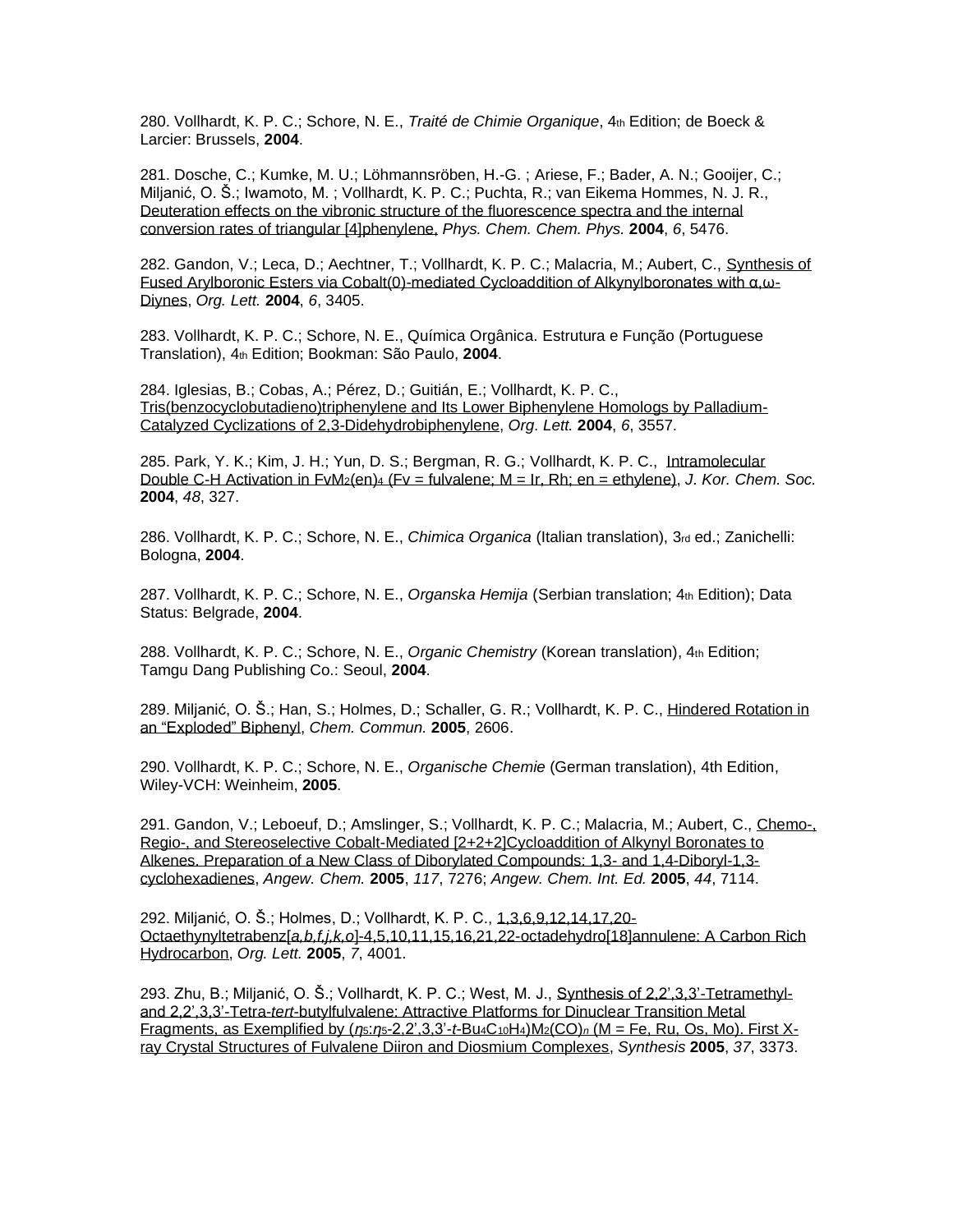294. Miljanić, O. Š.; Vollhardt, K. P. C., [*N*[\]Phenylenes: a Novel Class of Cyclohexatrienoid](https://onlinelibrary.wiley.com/doi/10.1002/3527607994.ch4)  [Hydrocarbons,](https://onlinelibrary.wiley.com/doi/10.1002/3527607994.ch4) in *Carbon-Rich Compounds: From Molecules to Materials*, Haley, M. M.; Tykwinski, R. R., Eds.; Wiley-VCH: Weinheim, pp. 140–197, **2006**.

295. Gandon, V.; Agenet, N.; Vollhardt, K. P. C.; Malacria, M.; Aubert, C., [Cobalt-Mediated Cyclic and Linear 2:1 Cooligomerization of Alkynes with Alkenes: a DFT Study,](http://pubs.acs.org/cgi-bin/article.cgi/jacsat/2006/128/i26/pdf/ja060756j.pdf)  *[J. Am. Chem](http://pubs.acs.org/cgi-bin/article.cgi/jacsat/2006/128/i26/pdf/ja060756j.pdf)*. *Soc.* **2006**, *128*, 8509.

296. Yu, Y.; Bond, A.; Leonard, P. W.; Vollhardt, K. P. C.; Whitener, G. D., [Syntheses, Structures,](http://www3.interscience.wiley.com/cgi-bin/fulltext/112405738/PDFSTART)  [and Reactivity of the First Radial Oligocyclopentadienyl Metals: Pentaferrocenylcyclopentadienyl](http://www3.interscience.wiley.com/cgi-bin/fulltext/112405738/PDFSTART)  [and Congeners,](http://www3.interscience.wiley.com/cgi-bin/fulltext/112405738/PDFSTART) *Angew. Chem.* **2006**, *118*, 1826; *Angew. Chem. Int. Ed.* **2006**, *45*, 1794.

297. Vollhardt, K. P. C.; Schore, N. E. *Organic Chemistry* (Chinese translation), 4th ed.; Chinese Chemical Press: Beijing, **2006**.

298. Yu, Y.; Bond, A.; Leonard, P. W.; Lorenz, U.; Timofeeva, T. V.; Vollhardt, K. P. C.; Whitener, G. D.; Yakovenko, A. A., [Hexaferrocenylbenzene,](http://www.rsc.org/delivery/_ArticleLinking/DisplayArticleForFree.cfm?doi=b604844g&JournalCode=CC) *Chem. Commun.* **2006**, 2572.

299. Mohler, D. L.; Kumaraswamy, S.; Stanger, A.; Vollhardt, K. P. C., 1,2,3,4- [Tetraethynylbenzene as a Template for Cobalt-catalyzed Alkyne Cocyclizations: Synthesis of](https://www.thieme-connect.com/products/ejournals/html/10.1055/s-2006-947329)  [2,3,8,9-Tetrakis\(trimethylsilyl\) Angular \[3\]Phenylene and Bent \[5\]Phenylene](https://www.thieme-connect.com/products/ejournals/html/10.1055/s-2006-947329)  [\(Benzo\[1'',2'':3,4;3'',4'':3',4'\]dicyclobuta\[1,2-](https://www.thieme-connect.com/products/ejournals/html/10.1055/s-2006-947329)*b*:1',2'*b*']bisbiphenylene), *Synlett* **2006**, *17*, 2981.

300. Vollhardt, K. P. C.; Schore, N. E. *Organic Chemistry* – *Structure and Function*, 5th ed.; W.H. Freeman & Co.: New York, **2007**.

301. Dosche, C.; Mickler, W.; Löhmannsröben, H.-G.; Agenet, N.; Vollhardt, K. P. C., [Photoinduced electron transfer reactions in \[](http://www.sciencedirect.com/science?_ob=MImg&_imagekey=B6TGY-4MP5695-1-24&_cdi=5267&_user=4420&_pii=S1010603006006952&_orig=browse&_coverDate=05%2F20%2F2007&_sk=998119997&view=c&wchp=dGLzVlb-zSkWb&md5=621611beb2901a94d6aa41f3c83305ae&ie=/sdarticle.pdf)*N*]phenylenes, *J. Photochem. Photobiol. A: [Chemistry](http://www.sciencedirect.com/science?_ob=MImg&_imagekey=B6TGY-4MP5695-1-24&_cdi=5267&_user=4420&_pii=S1010603006006952&_orig=browse&_coverDate=05%2F20%2F2007&_sk=998119997&view=c&wchp=dGLzVlb-zSkWb&md5=621611beb2901a94d6aa41f3c83305ae&ie=/sdarticle.pdf)* **2007***, 188,* 371*.*

302. Aubert, C.; Betschmann, P.; Eichberg, M. J.; Gandon, V.; Heckrodt, T. J.; Lehmann, J.; Malacria, M.; Masjost, B.; Paredes, E.; Vollhardt, K. P. C.; Whitener, G. D., [Cobalt-Mediated](http://www3.interscience.wiley.com/cgi-bin/fulltext/114281192/PDFSTART)  [\[2+2+2\] Cycloaddition versus C–H and N–H Activation of Pyridones and Pyrazinones with](http://www3.interscience.wiley.com/cgi-bin/fulltext/114281192/PDFSTART)  [Alkynes: An Experimental Study,](http://www3.interscience.wiley.com/cgi-bin/fulltext/114281192/PDFSTART) *Chem. Eur. J*. **2007**, *13*, 7443.

303. Aubert, C.; Gandon, V.; Geny, A.; Heckrodt, T. J.; Malacria, M.; Paredes, E.; Vollhardt, K. P. C., [Cobalt-Mediated \[2+2+2\] Cycloaddition versus C–H and N–H Activation of 2-Pyridones and](https://onlinelibrary.wiley.com/doi/epdf/10.1002/chem.200601822)  [Pyrazinones with Alkynes: A Theoretical Study,](https://onlinelibrary.wiley.com/doi/epdf/10.1002/chem.200601822) *Chem. Eur. J*. **2007**, *13*, 7466.

304. Geny, A.; Lebœuf, D.; Rouquié, G.; Vollhardt, K. P. C.; Malacria, M.; Gandon, V.; Aubert, C., [Cobalt\(I\)-Mediated Preparations of Polyborylated Cyclohexadienes: Scope, Limitations, and](https://onlinelibrary.wiley.com/doi/epdf/10.1002/chem.200700337)  [Mechanistic Insight,](https://onlinelibrary.wiley.com/doi/epdf/10.1002/chem.200700337) *Chem. Eur. J*. **2007**, *13*, 5408.

305. Agenet, N.; Gandon, V.; Vollhardt, K. P. C.; Malacria, M.; Aubert, C., [Cobalt-Catalyzed](http://pubs.acs.org/cgi-bin/article.cgi/jacsat/2007/129/i28/pdf/ja072208r.pdf)  [Cyclotrimerization of Alkynes: The Answer to the Puzzle of Parallel Reaction Pathways,](http://pubs.acs.org/cgi-bin/article.cgi/jacsat/2007/129/i28/pdf/ja072208r.pdf) *J. Am. Chem*. *Soc.* **2007**, *129*[, 8860.](http://pubs.acs.org/cgi-bin/article.cgi/jacsat/2007/129/i28/pdf/ja072208r.pdf)

306. Inventor(s): Iyer, Vivekanantan S.; Vollhardt, K. Peter C., Patent, File Date: September 30, 2002, Application No.: 10/261,366, Issue Date: August 28, **2007**, Patent No.: 7,261,871, Title: [Fabrication of Carbon Nanotube Films from Alkyne-Transition Metal Complexes.](http://www.freepatentsonline.com/7261871.html)

307. Eichberg, M. J.; Houk, K. N.; Lehmann, J.; Leonard, P. W.; Märker, A.; Norton, J. E.; Sawicka, D.; Vollhardt, K. P. C.; Whitener, G. D.; Wolff, S., [The Thermal](http://www3.interscience.wiley.com/cgi-bin/fulltext/114801349/PDFSTART)  [Retro\[2+2+2\]cycloaddition of Cyclohexane Activated by Triscyclobutenannelation: Concerted All](http://www3.interscience.wiley.com/cgi-bin/fulltext/114801349/PDFSTART)[disrotatory versus Stepwise Conrotatory Pathways to Fused \[12\]Annulenes,](http://www3.interscience.wiley.com/cgi-bin/fulltext/114801349/PDFSTART) *Angew. Chem.* **2007**, *119*, 7018; *[Angew. Chem.](http://www3.interscience.wiley.com/cgi-bin/fulltext/114801349/PDFSTART) Int. Ed.* **2007**, *46*, 6894.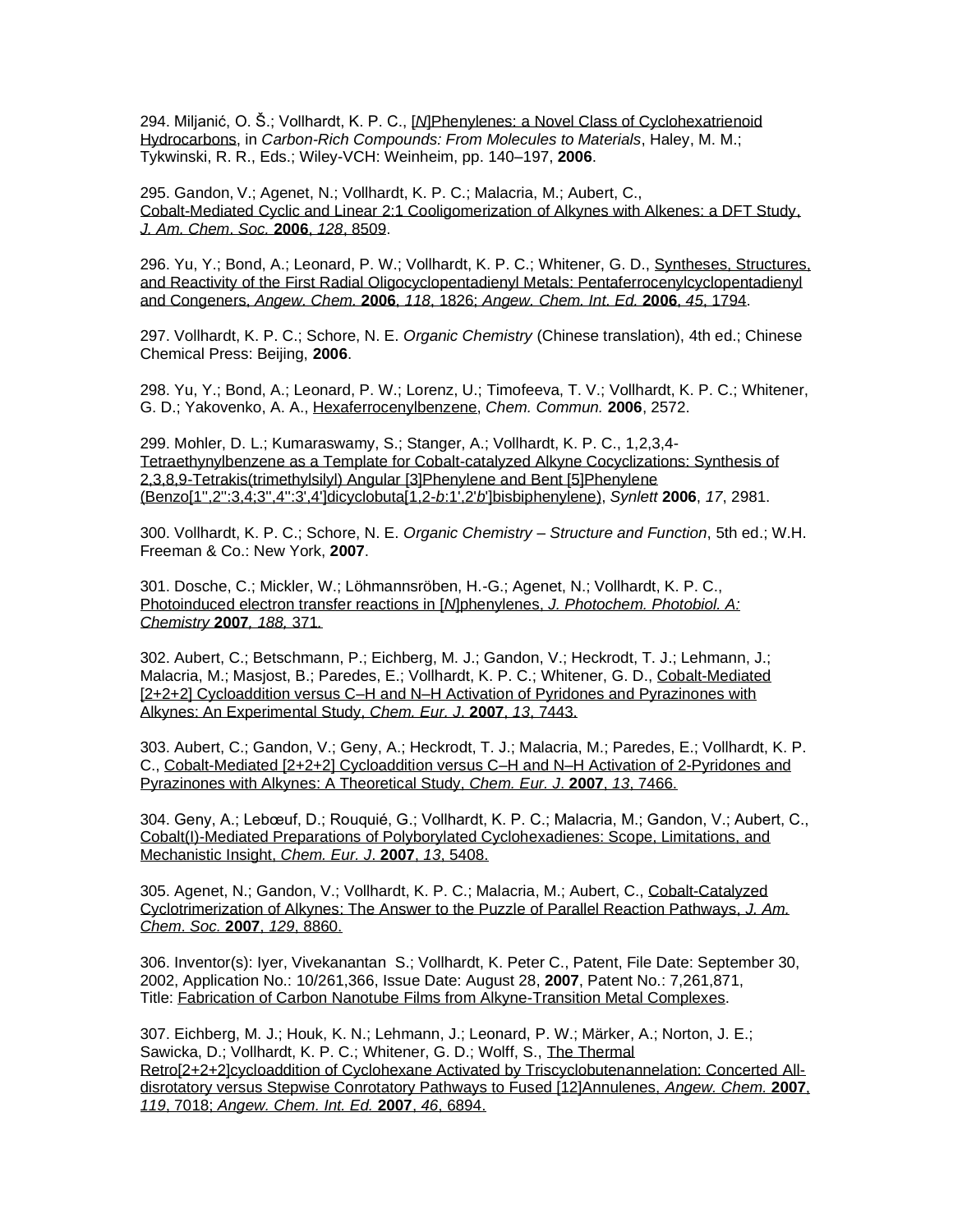308. Vollhardt, K. P. C.; Jain, A., *Organic Chemistry & Workbook*, W.H. Freeman & Co.: New York, **2007**.

309. Gandon, V.; Aubert, C.; Malacria, M.; Vollhardt, K. P. C., [Cobalt-mediated Regio-](http://www.rsc.org/ej/CC/2008/b716841a.pdf) and [Stereoselective Assembly of Dienamides by Hydroaminative Alkyne Coupling of α,ω-Diynes,](http://www.rsc.org/ej/CC/2008/b716841a.pdf) *Chem. Commun.* **2008**, 1599.

310. Castro, C.; Karney, W. L.; Noey, E.; Vollhardt, K. P. C., [Competing Isomerizations of](http://pubs.acs.org/cgi-bin/article.cgi/orlef7/2008/10/i06/pdf/ol8001915.pdf)  [\[12\]Annulenes: Diels-Alder Reaction versus Electrocyclization,](http://pubs.acs.org/cgi-bin/article.cgi/orlef7/2008/10/i06/pdf/ol8001915.pdf) *Org. Lett.* **2008**, *10*, 1287.

311. Amslinger, S.; Aubert, C.; Gandon, V.; Malacria, M.; Paredes, E.; Vollhardt, K. P. C., [Cobalt-Mediated \[2+2+2\] Cycloaddition of Alkynyl Boronates to Indole and Pyrrole Double Bonds,](https://www.thieme-connect.com/products/ejournals/html/10.1055/s-2008-1077950) *Synlett* **2008**, *19*, 2056.

312. Vollhardt, K. P. C.; Schore, N. E., *Química Orgánica* (Spanish translation), 5th edition, Ediciones Omega: Barcelona, **2008**.

313. Vollhardt, K. P. C.; Schore, N. E., *Kimika Organikoa. Egitura eta funtzioa* (Basque Translation), 4th Edition; Euskal Herriko Unibertsitateko Argitalpen Zerbitzua, Bilbao, **2008**.

314. Gandon, V.; Agenet, N.; Vollhardt, K. P. C.; Malacria, M.; Aubert, C., [Silicon–Hydrogen](http://pubs.acs.org/doi/pdf/10.1021/ja809100t)  [Bond Activation and Hydrosilylation of Alkenes Mediated by CpCo Complexes: A Theoretical](http://pubs.acs.org/doi/pdf/10.1021/ja809100t)  [Study,](http://pubs.acs.org/doi/pdf/10.1021/ja809100t) *J. Am. Chem*. *Soc.* **2009**, *131*, 3007.

315. Dosa, P. I.; Gu, Z.; Hager, D.; Karney, W. L.; Vollhardt, K. P. C., [Flash-vacuum-pyrolytic](http://www.rsc.org/ej/CC/2009/b902648g.pdf)  [reorganization of angular \[4\]phenylene,](http://www.rsc.org/ej/CC/2009/b902648g.pdf) *Chem. Commun.* **2009**, 1967.

316. Vollhardt, K. P. C.; Schore, N. E., *Traité de Chimie Organique*, 5th Edition; de Boeck & Larcier: Brussels, **2009**.

317. Albright, T. A.; Dosa, P. I.; Grossmann, T. N.; Khrustalev, V. N.; Oloba, O. A.; Padilla, R.; Paubelle, R.; Stanger, A.; Timofeeva, T. V.; Vollhardt, K. P. C., Photo-Thermal Haptotropism in [Cyclopentadienylcobalt Complexes of Linear Phenylenes: Intercyclobutadiene Metal Migration,](http://www3.interscience.wiley.com/cgi-bin/fulltext/123192949/PDFSTART) *Angew. Chem.* **2009***, 121,* 10037*; Angew. Chem. Int. Ed.* **2009***, 48,* 9853*.*

318. Vollhardt, K. P. C.; Schore, N. E. *Organic Chemistry* – *Structure and Function*, 6th ed.; W.H. Freeman & Co.: New York, **2010**.

319. Vollhardt, K. P. C.; Segalman, R. A.; Majumdar, A.; Meier, S., [Systems and Methods for](http://v3.espacenet.com/publicationDetails/biblio?DB=EPODOC&adjacent=true&locale=en_ep&FT=D&date=20100121&CC=WO&NR=2010009052A2&KC=A2)  [Solar Energy Storage, Transportation, and Conversion,](http://v3.espacenet.com/publicationDetails/biblio?DB=EPODOC&adjacent=true&locale=en_ep&FT=D&date=20100121&CC=WO&NR=2010009052A2&KC=A2) PCT Int. Appl. (2010), 49 pp. International: H01L31/042; H01L31/042, Application number: WO2009US50418; [U.S. Patent](http://pdfpiw.uspto.gov/.piw?PageNum=0&docid=08950392&IDKey=49A6746CFFD0%0D%0A&HomeUrl=http%3A%2F%2Fpatft.uspto.gov%2Fnetahtml%2FPTO%2Fpatimg.htm)  [Application Ser. No: 13/002,645, Patent No.: 8950392; Date Issued: 10-Feb-2015.](http://pdfpiw.uspto.gov/.piw?PageNum=0&docid=08950392&IDKey=49A6746CFFD0%0D%0A&HomeUrl=http%3A%2F%2Fpatft.uspto.gov%2Fnetahtml%2FPTO%2Fpatimg.htm)

320. Lebœuf, D.; Iannazzo, L.; Geny, A.; Malacria, M.; Vollhardt, K. P. C.; Aubert, C.; Gandon, V., [Cobalt-Mediated Linear 2:1 Cooligomerization of Alkynes with Enol Ethers to Give 1-Alkoxy-](http://onlinelibrary.wiley.com/doi/10.1002/chem.201000486/pdf)[1,3,5-Trienes: A Missing Mode of Reactivity,](http://onlinelibrary.wiley.com/doi/10.1002/chem.201000486/pdf) *Chem. Eur. J.* **2010**, *16*, 8904.

321. Kanai, Y.; Srinivasan, V.; Meier, S. K.; Vollhardt, K. P. C.; Grossman, J. C., [Mechanism of](http://onlinelibrary.wiley.com/doi/10.1002/anie.201002994/pdf)  [Thermal Reversal of the \(Fulvalene\)tetracarbonyldiruthenium Photoisomerization: Toward](http://onlinelibrary.wiley.com/doi/10.1002/anie.201002994/pdf)  [Molecular Solar-Thermal Energy Storage,](http://onlinelibrary.wiley.com/doi/10.1002/anie.201002994/pdf) *Angew. Chem.* **2010***, 122,* 9110*; Angew. Chem. Int. Ed.*  **2010***, 49,* 8926*.*

322. Calladine, J. A.; Torres, O.; Anstey, M.; Ball, G. E.; Bergman, R. G.; Curley, J.; Duckett, S. B.; George, M. W.; Lawes, D. J.; Perutz, R. N.; Sun, X.-Z.; Vollhardt, K. P. C., [Photoinduced N](http://pubs.rsc.org/en/Content/ArticlePDF/2010/SC/C0SC00311E/2010-08-27?page=Search)<sup>2</sup> [Loss as a Route to Long-Lived Organometallic Alkane Complexes: A Time-Resolved IR and NMR](http://pubs.rsc.org/en/Content/ArticlePDF/2010/SC/C0SC00311E/2010-08-27?page=Search)  [Study,](http://pubs.rsc.org/en/Content/ArticlePDF/2010/SC/C0SC00311E/2010-08-27?page=Search) *Chem. Sci.* **2010**, *1*, 622.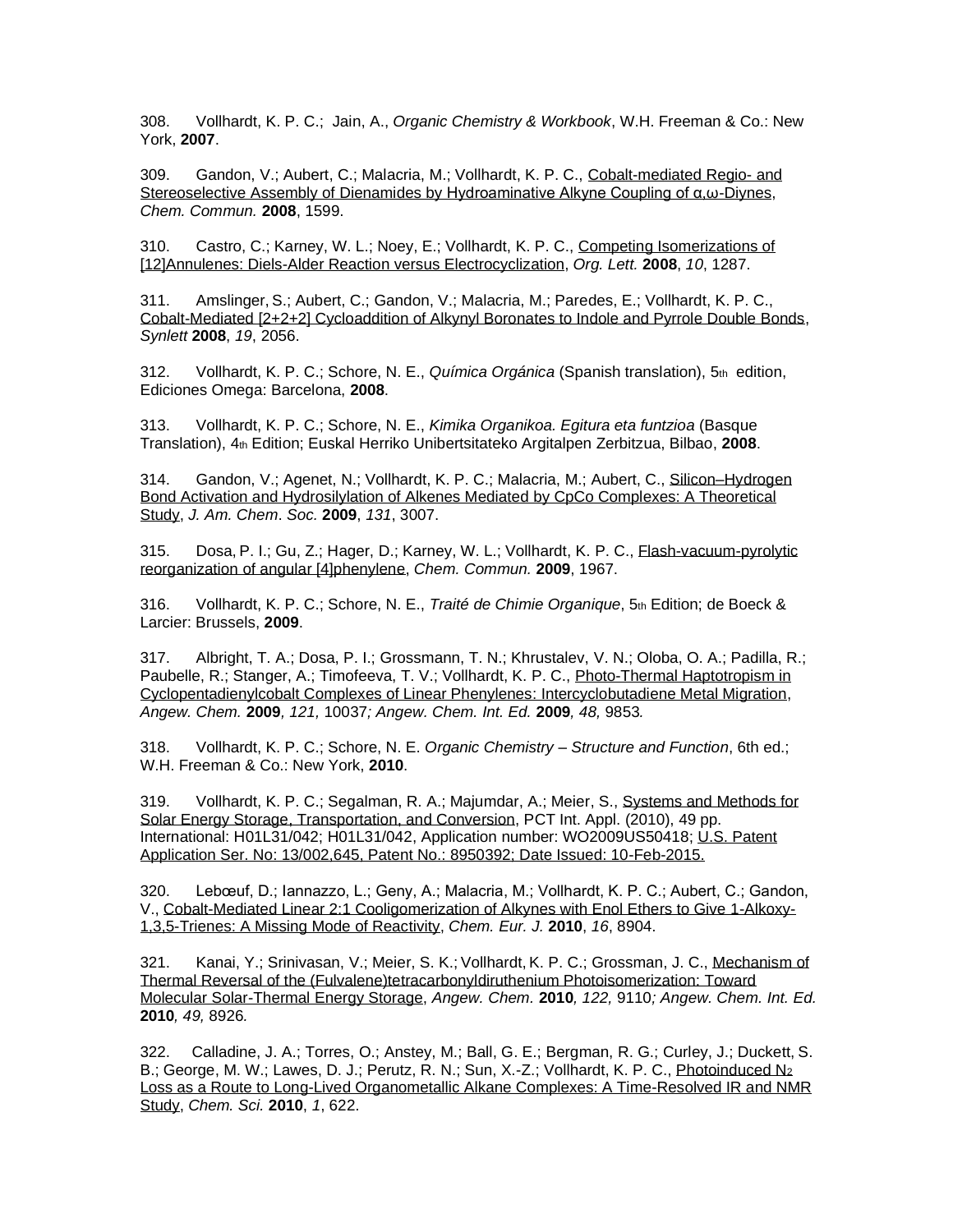323. Aubert, C.; Gandon, V.; Han, S.; Johnson, B. M.; Malacria, M; Schömenauer, S.; Vollhardt, K. P. C.; Whitener, G. D., [Cyclopentadienylcobalt-Mediated Intermolecular](https://www.thieme-connect.com/products/ejournals/abstract/10.1055/s-0029-1220007)  [Cycloaddition of α,ω-Diynes to \(Cyclo\)alkenes: Synthesis of Linearly Fused Oligocycles and](https://www.thieme-connect.com/products/ejournals/abstract/10.1055/s-0029-1220007)  [Extension to Enantiomerically Pure \(6a](https://www.thieme-connect.com/products/ejournals/abstract/10.1055/s-0029-1220007)*R*,10a*R*)-Dihydroanthracyclinones, *Synthesis* **2010**, *42*, 2179.

324. Eichberg, M. J.; Kayser, B.; Leonard, P. W.; Miljanić, O. Š.; Timofeeva, T. V.; Vollhardt, K. P. C.; Whitener, G. D.; Yakovenko, A.; Yu, Y., [Radial \(Tetracyclopentadienyl\)cyclobutadiene](http://www.sciencedirect.com/science?_ob=MImg&_imagekey=B6TG5-518TYDH-2-4&_cdi=5245&_user=4420&_pii=S0020169310006912&_origin=gateway&_coverDate=04%2F15%2F2011&_sk=996309998&view=c&wchp=dGLbVlz-zSkzV&md5=d0d6ff33b022238f480f6a4d0d35d9de&ie=/sdarticle.pdf)  [Pentametals,](http://www.sciencedirect.com/science?_ob=MImg&_imagekey=B6TG5-518TYDH-2-4&_cdi=5245&_user=4420&_pii=S0020169310006912&_origin=gateway&_coverDate=04%2F15%2F2011&_sk=996309998&view=c&wchp=dGLbVlz-zSkzV&md5=d0d6ff33b022238f480f6a4d0d35d9de&ie=/sdarticle.pdf) *Inorg. Chim. Acta* **2011**, *369,* 32.

325. Engelhardt, V.; Garcia, J. G.; Hubaud, A. A., Lyssenko, K. A.; Spyroudis, S.; Timofeeva, T. V.; Tongwa, P.; Vollhardt, K. P. C., [The Cobalt-Way to Heterophenylenes: Syntheses of 2-](https://www.thieme-connect.com/ejournals/pdf/synlett/doi/10.1055/s-0030-1259087.pdf) [Thianorbiphenylenes, Monoazabiphenylenes, and Linear 1-Aza\[3\]phenylene \(Biphenyleno\[2,3](https://www.thieme-connect.com/ejournals/pdf/synlett/doi/10.1055/s-0030-1259087.pdf) *a*[\]cyclobuta\[1,2-](https://www.thieme-connect.com/ejournals/pdf/synlett/doi/10.1055/s-0030-1259087.pdf)*b*]pyridine), *Synlett* **2011**, *22*, 280.

326. Cho, J.; Berbil-Bautista, L.; Pechenezhskiy, I. V.; Levy, N.; Meier, S. K.; Srinivasan, V.; Kanai, Y.; Grossman, J. C.; Vollhardt, K. P. C.; Crommie, M. F., [Single-molecule-resolved](http://pubs.acs.org/doi/pdf/10.1021/nn2000367)  [structural changes induced by temperature and light in surface-bound organometallic molecules](http://pubs.acs.org/doi/pdf/10.1021/nn2000367)  [designed for energy storage,](http://pubs.acs.org/doi/pdf/10.1021/nn2000367) *ACSNano* **2011**, *5*, 3701.

327. Vollhardt, K. P. C., [Author Profile,](http://onlinelibrary.wiley.com/doi/10.1002/anie.201007503/pdf) *Angew. Chem.* **2011***, 123,* 34*; Angew. Chem. Int. Ed.*  **2011***, 50,* 34*.*

328. González Gómez, J. A.; Green, J.; Vollhardt, K. P. C., [Synthesis of "Spacer"-Naproxen](https://www.thieme-connect.com/ejournals/pdf/synlett/doi/10.1055/s-0030-1259718.pdf)  [\[2-\(6-Methoxybiphenylen-2-yl\)propanoic acid\] and -Isonaproxen \[2-\(7-Methoxybiphenylen-2](https://www.thieme-connect.com/ejournals/pdf/synlett/doi/10.1055/s-0030-1259718.pdf) [yl\)propanoic acid\],](https://www.thieme-connect.com/ejournals/pdf/synlett/doi/10.1055/s-0030-1259718.pdf) *Synlett* **2011**, *22*, 805.

329. Iannazzo, L.; Vollhardt, K. P. C.; Malacria, M.; Aubert, C.; Gandon, V., [Alkynylboronates](http://onlinelibrary.wiley.com/doi/10.1002/ejoc.201100371/pdf)  and -Boramides in Co(I)- [and Rh\(I\)-Catalyzed \[2+2+2\] Cycloadditions: Construction of Oligoaryls](http://onlinelibrary.wiley.com/doi/10.1002/ejoc.201100371/pdf)  [by Selective Suzuki Couplings,](http://onlinelibrary.wiley.com/doi/10.1002/ejoc.201100371/pdf) *Eur. J. Org. Chem.* **2011**, 3283.

330. Balaban, A. T.; Vollhardt, K. P. C., [Heliphenes and related structures,](http://benthamscience.com/open/toocj/articles/V005/SI0009TOOCJ/117TOOCJ.pdf) *Open Org. Chem. J.*, **2011**, *5* (Suppl 1-M8), 117.

331. Vollhardt, K. P. C.; Schore, N. E., *Organik Kimya*, 6th Edition; Palme Yayincilik: Ankara, **2011**.

332. Gu, Z.; Boursalian, G. B.; Gandon, V.; Padilla, R.; Shen, H.; Timofeeva, T. V.; Tongwa, P.; Vollhardt, K. P. C.; Yakovenko, A. A., [Activated Phenacenes from Phenylenes by Nickel-](http://onlinelibrary.wiley.com/doi/10.1002/anie.201103428/pdf)[Catalyzed Alkyne Cycloadditions,](http://onlinelibrary.wiley.com/doi/10.1002/anie.201103428/pdf) *Angew. Chem.* **2011***, 123,* 9585*; Angew. Chem. Int. Ed.* **2011***, 50,* 9413*.*

333. Albright, T. A.; Oldenhoff, S.; Oloba, O. A.; Padilla R.; Vollhardt, K. P. C., [Reversible](http://pubs.rsc.org/en/content/articlepdf/2011/cc/c1cc13405a?page=search)  [intercyclobutadiene haptotropism in cyclopentadienylcobalt linear \[4\]phenylene,](http://pubs.rsc.org/en/content/articlepdf/2011/cc/c1cc13405a?page=search) *Chem. Commun.* **2011**, *47*, 9039.

334. Vollhardt, K. P. C.; Schore, N. E., الي شيمي) Farsi Translation), Organic Chemistry, 5th Edition; Nopardazan: Tehran, **2011**.

335. Vollhardt, K. P. C.; Schore, N. E., *Organische Chemie* (German translation), 5th Edition, Wiley-VCH: Weinheim, **2011**.

336. Vollhardt, K. P. C.; Schore, N. E., *Organic Chemistry*, 6th Edition (Japanese translation), Kagaku-Dojin Publishing Co.: Kyoto, **2011**.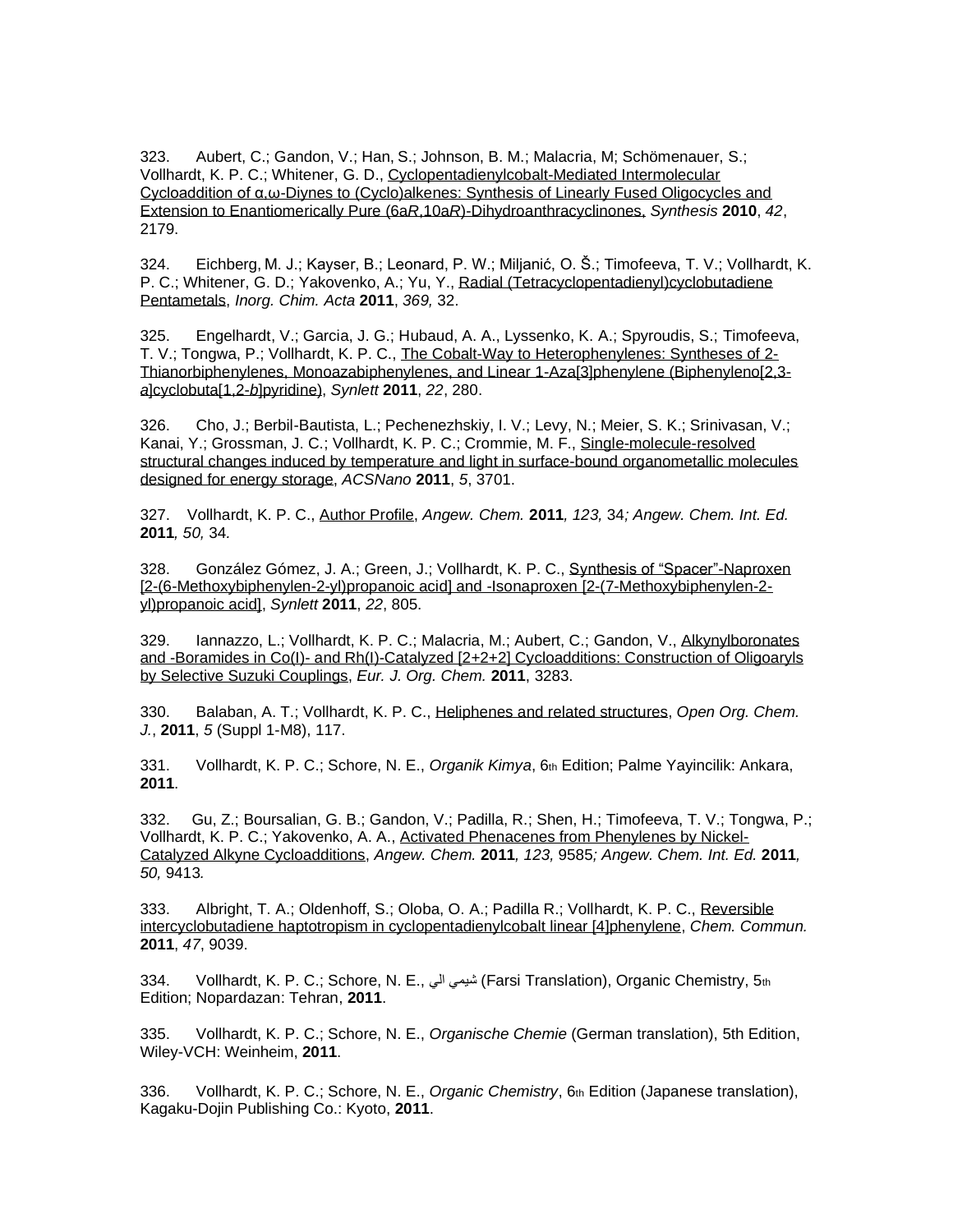337. Vollhardt, K. P. C.; Schore, N. E., *Organic Chemistry*, 6th Edition (Korean translation), Freedom Academy Pub. Co., Paju-Bookcity, South Korea, **2011**.

338. Shen, H.; Vollhardt, K. P. C., Remarkable Switch in the Regiochemistry of the Iodination of Anilines by *N*[-Iodosuccinimide: Synthesis of 1,2-Dichloro-3,4-diiodobenzene,](https://www.thieme-connect.com/ejournals/pdf/synlett/doi/10.1055/s-0031-1290118.pdf) *Synlett* **2012**, *23*, 208.

339. Windler, G. K.; Zhang, M.-X.; Zitterbart, R.; Pagoria, P. F.; Vollhardt, K. P. C., [En Route](http://onlinelibrary.wiley.com/doi/10.1002/chem.201200473/pdf)  [to Dinitroacetylene: Nitro\(trimethylsilyl\)acetylene and Nitroacetylene Harnessed by Dicobalt](http://onlinelibrary.wiley.com/doi/10.1002/chem.201200473/pdf)  [Hexacarbonyl,](http://onlinelibrary.wiley.com/doi/10.1002/chem.201200473/pdf) *Chem. Eur. J.* **2012**, *18*, 6588.

340. Harpham, M. R.; Nguyen, S. C.; Hou, Z.; Grossman, J. C.; Harris, C. B.; Mara, M. W.; Stickrath, A. B.; Kanai, Y.; Kolpak, A. M.; Lee, D.; Liu, D.-J.; Lomont, J. P.; Moth-Poulsen, K.; Vinokurov, N.; Chen, L. X.; Vollhardt, K. P. C., [X-ray Transient Absorption and Picosecond IR](http://onlinelibrary.wiley.com/doi/10.1002/anie.201202952/pdf)  [Spectroscopy of Fulvalene\(tetracarbonyl\)diruthenium](http://onlinelibrary.wiley.com/doi/10.1002/anie.201202952/pdf) on Photoexcitation, *Angew. Chem.* **2012**, *124*, 7812; *Angew. Chem. Int. Ed.* **2012**, *51*, 7692*.*

341. Moth-Poulsen, K.; Ćoso, D.; Börjesson, K.; Vinokurov, N.; Meier, S. K.; Majumdar, A.; Vollhardt, K. P. C.; Segalman, R. A., [Molecular Solar Thermal \(MOST\) Energy Storage and](http://pubs.rsc.org/en/content/articlepdf/2012/ee/c2ee22426g)  [Release System,](http://pubs.rsc.org/en/content/articlepdf/2012/ee/c2ee22426g) *Energy Environ. Sci*. **2012**, *5*, 8534.

342. Vollhardt, K. P. C.; Schore, N. E., Οργανική Χημεία (Greek Translation, Part A), 6th Edition; Kyriakidis Brothers Publishing: Thessaloniki, **2012**.

343. Hou, Z.; Nguyen, S. C.; Lomont, J. P.; Harris, C. B.; Vinokurov, N.; Vollhardt, K. P. C., [Switching from Ru to Fe: picosecond IR spectroscopic interrogation of the potential of the](http://pubs.rsc.org/en/content/articlelanding/2013/CP/C3CP51292D)  (fulvalene)tetracarbonyldiiron fr [ame for molecular solar-thermal storage,](http://pubs.rsc.org/en/content/articlelanding/2013/CP/C3CP51292D) *Phys. Chem. Chem. Phys.* **2013**, *15*, 7466.

344. Gu, Z.; Vollhardt K. P. C., [Phenylated Benzotetraphenes \(Dibenzanthracenes\) by Nickel-](https://www.thieme-connect.de/ejournals/html/10.1055/s-0033-1338500)[Catalyzed Diphenylacetylene Cycloadditions to Linear \[3\]Phenylenes,](https://www.thieme-connect.de/ejournals/html/10.1055/s-0033-1338500) *Synthesis* **2013**, *45*, 2469.

345. Vollhardt, K. P. C.; Schore, N. E., Química Orgânica. Estrutura e Função (Portuguese Translation), 6th Edition; Bookman: São Paulo, **2013**.

346. Vollhardt, K. P. C.; Schore, N. E. *Organic Chemistry* – *Structure and Function*, 7th ed.; W.H. Freeman & Co.: New York, **2014**.

347. Windler, G. K.; Pagoria, P. F.; Vollhardt, K. P. C., [Nitroalkynes: A Unique Class of](https://www.thieme-connect.de/products/ejournals/html/10.1055/s-0034-1378662)  [Energetic Materials,](https://www.thieme-connect.de/products/ejournals/html/10.1055/s-0034-1378662) *Synthesis* **2014***, 46,* 2383.

348. Börjesson, K.; Ćoso, D.; Gray, V.; Grossman, J. C.; Guan, J.; Harris, C. B.; Hertkorn, N.; Hou, Z.; Kanai, Y.; Lee, D.; Lomont, J. P.; Majumdar, A.; Meier, S. K.; Moth-Poulsen, K.; Myrabo, R. L.; Nguyen, S. C.; Segalman, R. A.; Srinivasan, V.; Tolman, W. B.; Vinokurov, N.; Vollhardt, K. P. C.; Weidman, T. W., [Exploring the Potential of Fulvalenedimetals as Platforms for Photo-](http://onlinelibrary.wiley.com/doi/10.1002/chem.201404170/abstract)[Thermal Storage: Computations, Syntheses, Structures, Kinetics, and Catalysis,](http://onlinelibrary.wiley.com/doi/10.1002/chem.201404170/abstract) *Chem. Eur. J.* **2014**, 20, 15587.

349. Fonari, A.; Röder, J. C.; Shen, H.; Timofeeva, T. V.; Vollhardt, K. P. C., [Toward](https://www.thieme-connect.de/products/ejournals/html/10.1055/s-0034-1379140)  [Antikekulene: Angular 1,2-Di-, 2,3-Di-, and 1,2,15,16-Tetrachloro\[6\]phenylene,](https://www.thieme-connect.de/products/ejournals/html/10.1055/s-0034-1379140) *Synlett* **2014**, *25*, 2429.

350. Albright, T. A.; Drissi, R.; Gandon, V.; Oldenhof, S.; Oloba-Whenu, O. A.; Padilla, R.; Shen, H.; Vollhardt, K. P. C.; V. Vreeken, A Terminal, Fluxional *η*4[-Benzene Complex with a](http://onlinelibrary.wiley.com/doi/10.1002/chem.201406211/epdf)